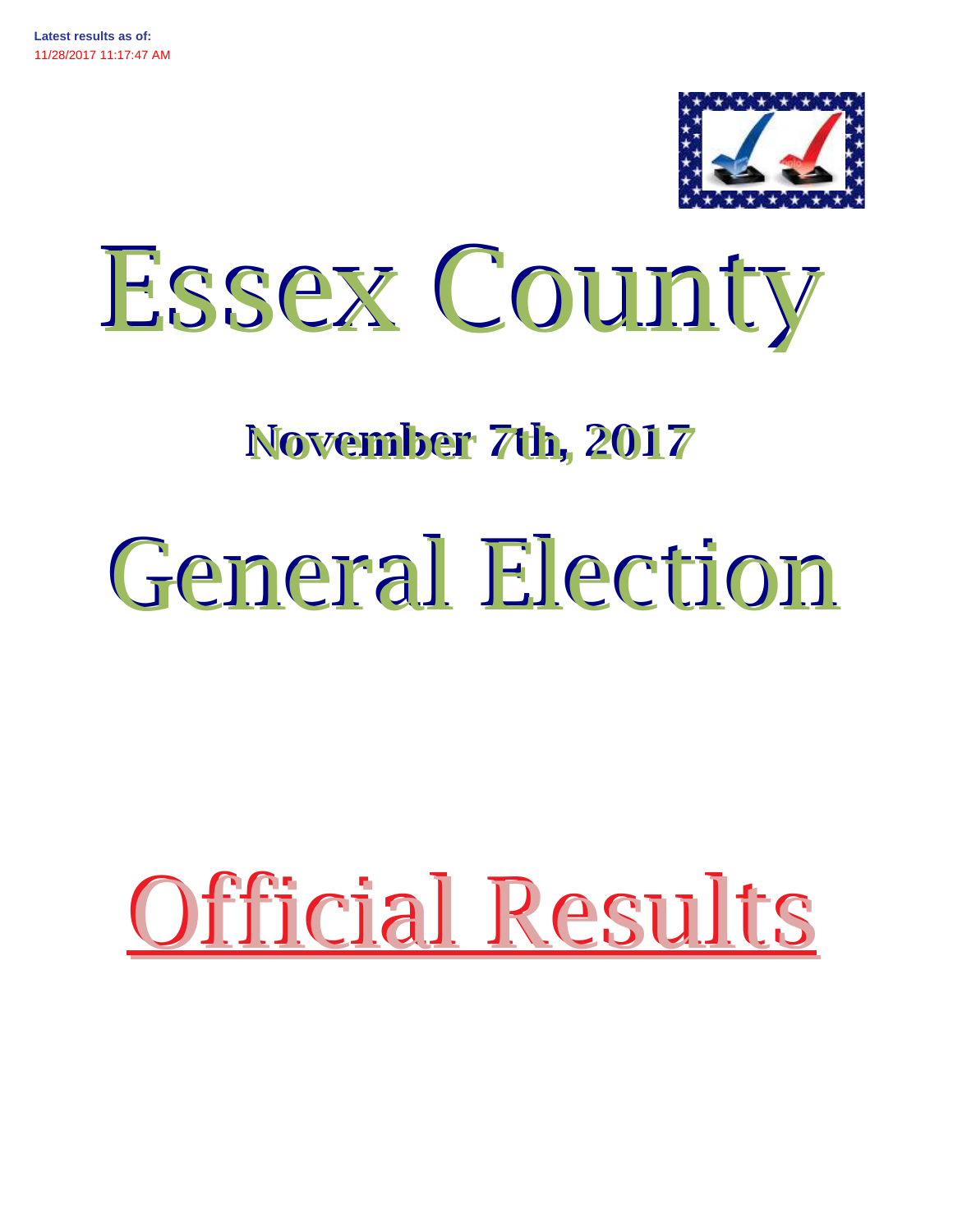| <b>DISTRICT ATTORNEY</b> |      |  |  |  |  |
|--------------------------|------|--|--|--|--|
| Kristy L. Sprague        | 6324 |  |  |  |  |
| Kristy L. Sprague        | 1344 |  |  |  |  |
| <b>COUNTY CORONER</b>    |      |  |  |  |  |
| Francis W. Whitelaw      | 6623 |  |  |  |  |

| Proposal Number One YES   | 1416 |
|---------------------------|------|
| Proposal Number One NO    | 8127 |
| Proposal Number Two YES   | 7413 |
| Proposal Number Two NO    | 2128 |
| Proposal Number Three YES | 6585 |
| Proposal Number Three NO  | 289  |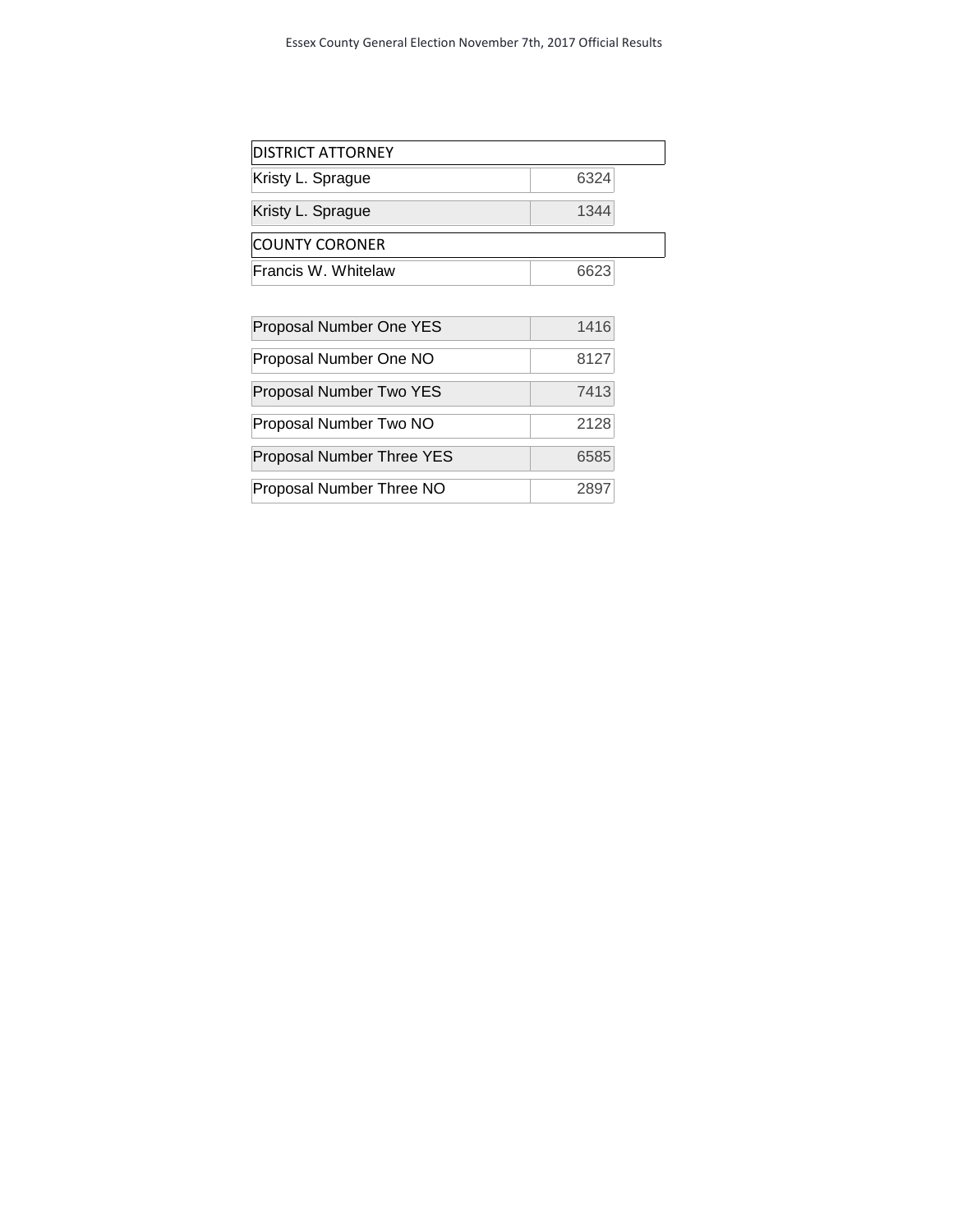### 2017 **CHESTERFIELD**

|                         | PROPOSAL NO. 1                                          | PROPOSAL NO. 2                            |           |                         |            | PROPOSAL NO. 3              |     |                        |     |            |
|-------------------------|---------------------------------------------------------|-------------------------------------------|-----------|-------------------------|------------|-----------------------------|-----|------------------------|-----|------------|
| <b>YES</b>              | 89                                                      | <b>YES</b>                                | 512       | <b>YES</b>              |            | 424                         |     |                        |     |            |
| <b>NO</b>               | 607                                                     | <b>NO</b>                                 | 184       | <b>NO</b>               |            | 263                         |     |                        |     |            |
|                         | <b>DISTRICT ATTORNEY</b>                                |                                           |           |                         |            |                             |     | <b>TOWN COUNCILMAN</b> |     |            |
| 1B:                     | Kristy L. Sprague                                       |                                           |           | 435                     | <b>REP</b> |                             | 3A. | Patrick W. Mitchell    | 268 | <b>DEM</b> |
| 1C:                     | Kristy L. Sprague                                       |                                           |           | 87                      | CON        |                             | 3F: | Patrick W. Mitchell    | 27  | <b>IND</b> |
|                         |                                                         |                                           |           |                         |            |                             | 3B: | Clayton J. Barber      | 325 | <b>REP</b> |
|                         | <b>COUNTY CORONER</b>                                   |                                           |           |                         |            |                             | 3G: | Clayton J. Barber      | 31  | <b>IND</b> |
| 2B:                     | Francis W. Whitelaw                                     |                                           |           | 425                     | <b>REP</b> |                             | 4A: | Steven C. Googin       | 205 | <b>DEM</b> |
|                         |                                                         |                                           |           |                         |            |                             | 4D: | Steven C. Googin       | 55  | <b>IND</b> |
|                         |                                                         |                                           |           |                         |            |                             | 4B: | Richard J. Klages      | 415 | <b>REP</b> |
|                         |                                                         |                                           |           |                         |            |                             | 4E: | Richard J. Klages      | 45  | IND        |
| <b>YES</b><br><b>NO</b> | PROPOSAL NO. 1<br>30<br>181<br><b>DISTRICT ATTORNEY</b> | PROPOSAL NO. 2<br><b>YES</b><br><b>NO</b> | 157<br>55 | <b>YES</b><br><b>NO</b> |            | PROPOSAL NO. 3<br>139<br>71 |     | <b>TOWN COUNCILMAN</b> |     |            |
|                         |                                                         |                                           |           |                         |            |                             |     |                        |     |            |
| 1B:                     | Kristy L. Sprague                                       |                                           |           | 137                     | <b>REP</b> |                             | 3A: | Patrick W. Mitchell    | 78  | <b>DEM</b> |
| 1C:                     | Kristy L. Sprague                                       |                                           |           | 24                      | <b>CON</b> |                             | 3F: | Patrick W. Mitchell    | 8   | <b>IND</b> |
|                         |                                                         |                                           |           |                         |            |                             | 3B: | Clayton J. Barber      | 105 | <b>REP</b> |
|                         | <b>COUNTY CORONER</b>                                   |                                           |           |                         |            |                             | 3G: | Clayton J. Barber      | 9   | <b>IND</b> |
| 2B:                     | Francis W. Whitelaw                                     |                                           |           | 135                     | <b>REP</b> |                             | 4A: | Steven C. Googin       | 70  | <b>DEM</b> |
|                         |                                                         |                                           |           |                         |            |                             | 4D: | Steven C. Googin       | 17  | <b>IND</b> |
|                         |                                                         |                                           |           |                         |            |                             | 4B: | Richard J. Klages      | 122 | <b>REP</b> |

4E: Richard J. Klages 7

IND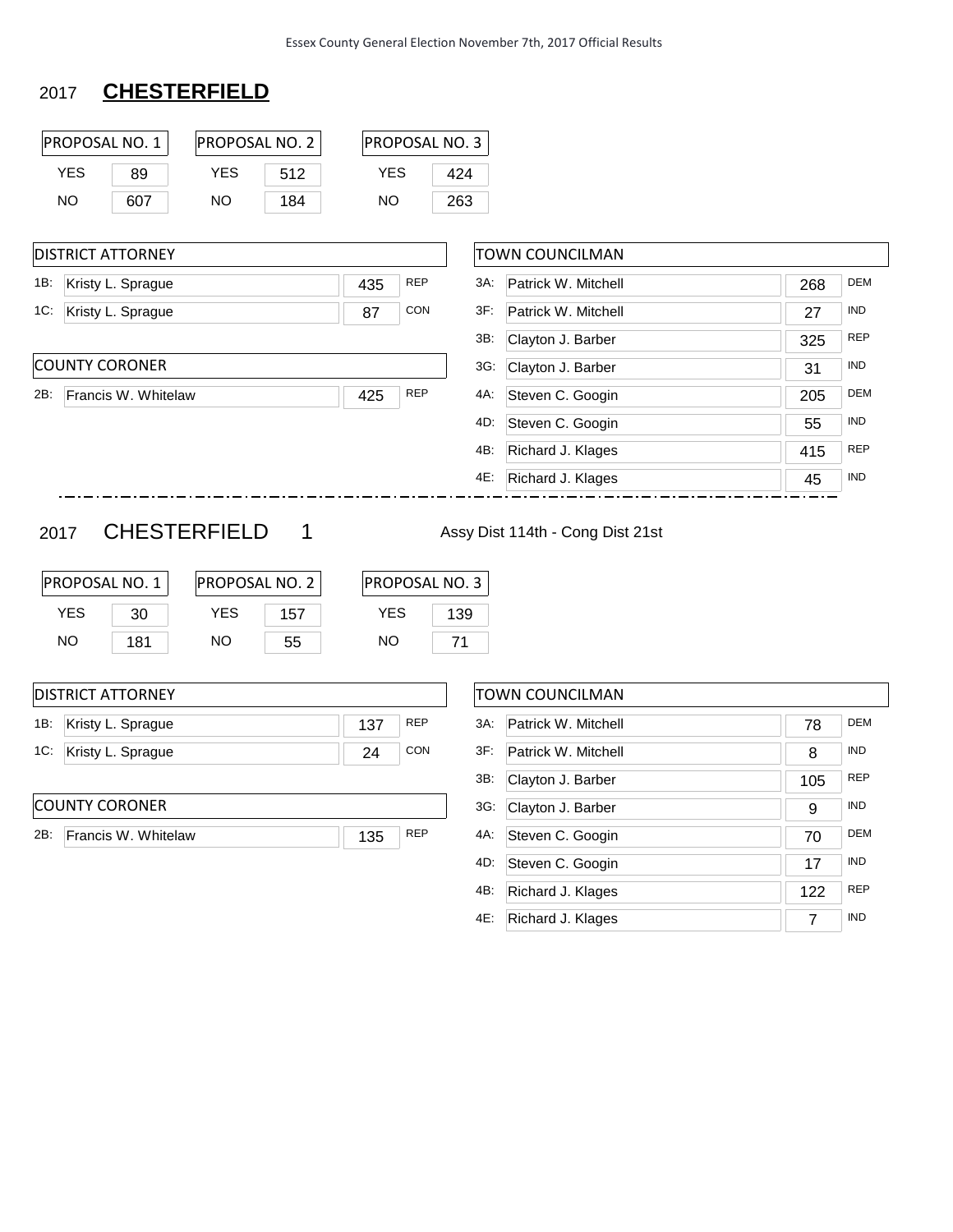#### 2017 CHESTERFIELD 2 Assy Dist 114th - Cong Dist 21st

| IPROPOSAL NO. 1 |     | PROPOSAL NO. 2 |     | <b>PROPOSAL NO. 3</b> |     |  |
|-----------------|-----|----------------|-----|-----------------------|-----|--|
| YFS             | 46  | YFS            | 273 | YFS                   | 210 |  |
| NO.             | 333 | NΟ             | 106 | NΟ                    | 162 |  |

| <b>IDISTRICT ATTORNEY</b> |                       |     |            |  |  |  |
|---------------------------|-----------------------|-----|------------|--|--|--|
|                           | 1B: Kristy L. Sprague | 232 | <b>REP</b> |  |  |  |
|                           | 1C: Kristy L. Sprague | 45  | CON        |  |  |  |

#### COUNTY CORONER

2B: Francis W. Whitelaw 213 REP

| TOWN COUNCILMAN |                     |     |            |  |  |  |
|-----------------|---------------------|-----|------------|--|--|--|
| $3A$ :          | Patrick W. Mitchell | 141 | <b>DFM</b> |  |  |  |
| $3F$ :          | Patrick W. Mitchell | 15  | <b>IND</b> |  |  |  |
| 3B:             | Clayton J. Barber   | 176 | <b>REP</b> |  |  |  |
| 3G:             | Clayton J. Barber   | 17  | <b>IND</b> |  |  |  |
| 4A:             | Steven C. Googin    | 100 | <b>DFM</b> |  |  |  |
| 4D:             | Steven C. Googin    | 26  | <b>IND</b> |  |  |  |
| 4B:             | Richard J. Klages   | 230 | <b>REP</b> |  |  |  |
| 4E:             | Richard J. Klages   | 28  | <b>IND</b> |  |  |  |

#### 2017 CHESTERFIELD 4 Assy Dist 114th - Cong Dist 21st

PROPOSAL NO. 1 YES 13 NO 93 PROPOSAL NO. 2 YES<sub>82</sub> NO 23

| PROPOSAL NO. 3 |  |  |  |  |  |
|----------------|--|--|--|--|--|
| YFS<br>75      |  |  |  |  |  |
| NΩ<br>30       |  |  |  |  |  |

| <b>DISTRICT ATTORNEY</b> |    |            |  |  |  |  |
|--------------------------|----|------------|--|--|--|--|
| 1B: Kristy L. Sprague    | 66 | <b>REP</b> |  |  |  |  |
| 1C: Kristy L. Sprague    | 18 | <b>CON</b> |  |  |  |  |
|                          |    |            |  |  |  |  |

#### COUNTY CORONER

2B: Francis W. Whitelaw 12B: Francis W. Whitelaw

| TOWN COUNCILMAN |                     |    |            |  |  |  |
|-----------------|---------------------|----|------------|--|--|--|
| 3A:             | Patrick W. Mitchell | 49 | <b>DEM</b> |  |  |  |
| $3F$ :          | Patrick W. Mitchell | 4  | <b>IND</b> |  |  |  |
| 3B:             | Clayton J. Barber   | 44 | <b>REP</b> |  |  |  |
| 3G:             | Clayton J. Barber   | 5  | <b>IND</b> |  |  |  |
| 4A:             | Steven C. Googin    | 35 | <b>DEM</b> |  |  |  |
| 4D:             | Steven C. Googin    | 12 | <b>IND</b> |  |  |  |
| 4B:             | Richard J. Klages   | 63 | <b>RFP</b> |  |  |  |
| 4E:             | Richard J. Klages   | 10 | <b>IND</b> |  |  |  |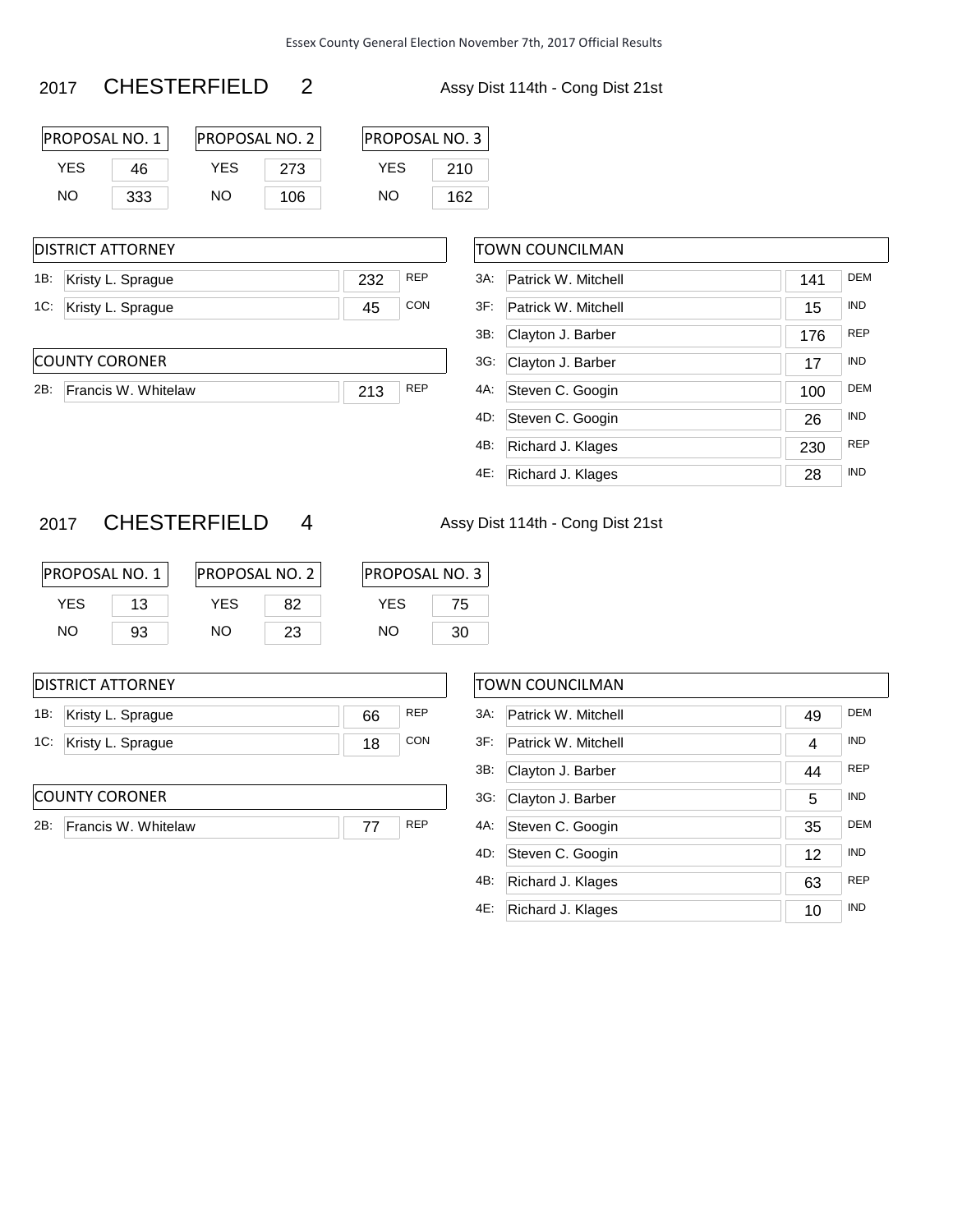## 2017 **CROWN POINT**

|     |            | PROPOSAL NO. 1           | PROPOSAL NO. 2               |          |            |            | PROPOSAL NO. 3 |     |                                   |     |            |
|-----|------------|--------------------------|------------------------------|----------|------------|------------|----------------|-----|-----------------------------------|-----|------------|
|     | <b>YES</b> | 35                       | <b>YES</b>                   | 197      | <b>YES</b> |            | 155            |     |                                   |     |            |
|     | <b>NO</b>  | 241                      | <b>NO</b>                    | 79       | <b>NO</b>  |            | 122            |     |                                   |     |            |
|     |            | <b>DISTRICT ATTORNEY</b> |                              |          |            |            |                |     | <b>TOWN SUPERVISOR</b>            |     |            |
| 1B: |            | Kristy L. Sprague        |                              |          | 191        | <b>REP</b> |                | 3D: | Charles W. Harrington             | 212 | <b>IND</b> |
| 1C: |            | Kristy L. Sprague        |                              |          | 33         | <b>CON</b> |                |     | <b>TOWN COUNCILMAN</b>            |     |            |
|     |            |                          |                              |          |            |            |                | 4B: | <b>Walter Worth</b>               | 195 | <b>REP</b> |
|     |            | <b>COUNTY CORONER</b>    |                              |          |            |            |                | 5B: | <b>Sherlene Simpson-Barrows</b>   | 206 | <b>REP</b> |
| 2B: |            | Francis W. Whitelaw      |                              |          | 178        | <b>REP</b> |                |     | <b>SUPERINTENDENT OF HIGHWAYS</b> |     |            |
|     |            |                          |                              |          |            |            |                | 6B: | Eugene Ingleston                  | 231 | <b>REP</b> |
|     | 2017       |                          | <b>CROWN POINT</b>           | 1        |            |            |                |     | Assy Dist 114th - Cong Dist 21st  |     |            |
|     |            |                          |                              |          |            |            |                |     |                                   |     |            |
|     | <b>YES</b> | PROPOSAL NO. 1           | PROPOSAL NO. 2<br><b>YES</b> |          | <b>YES</b> |            | PROPOSAL NO. 3 |     |                                   |     |            |
|     | <b>NO</b>  | 16<br>96                 | <b>NO</b>                    | 80<br>34 | <b>NO</b>  |            | 62<br>51       |     |                                   |     |            |
|     |            |                          |                              |          |            |            |                |     |                                   |     |            |
|     |            | <b>DISTRICT ATTORNEY</b> |                              |          |            |            |                |     | <b>TOWN SUPERVISOR</b>            |     |            |
| 1B: |            | Kristy L. Sprague        |                              |          | 77         | <b>REP</b> |                | 3D: | Charles W. Harrington             | 82  | <b>IND</b> |
| 1C: |            | Kristy L. Sprague        |                              |          | 11         | <b>CON</b> |                |     | <b>TOWN COUNCILMAN</b>            |     |            |
|     |            |                          |                              |          |            |            |                | 4B: | <b>Walter Worth</b>               | 71  | <b>REP</b> |
|     |            | <b>COUNTY CORONER</b>    |                              |          |            |            |                | 5B: | Sherlene Simpson-Barrows          | 80  | <b>REP</b> |
| 2B: |            | Francis W. Whitelaw      |                              |          | 66         | <b>REP</b> |                |     | <b>SUPERINTENDENT OF HIGHWAYS</b> |     |            |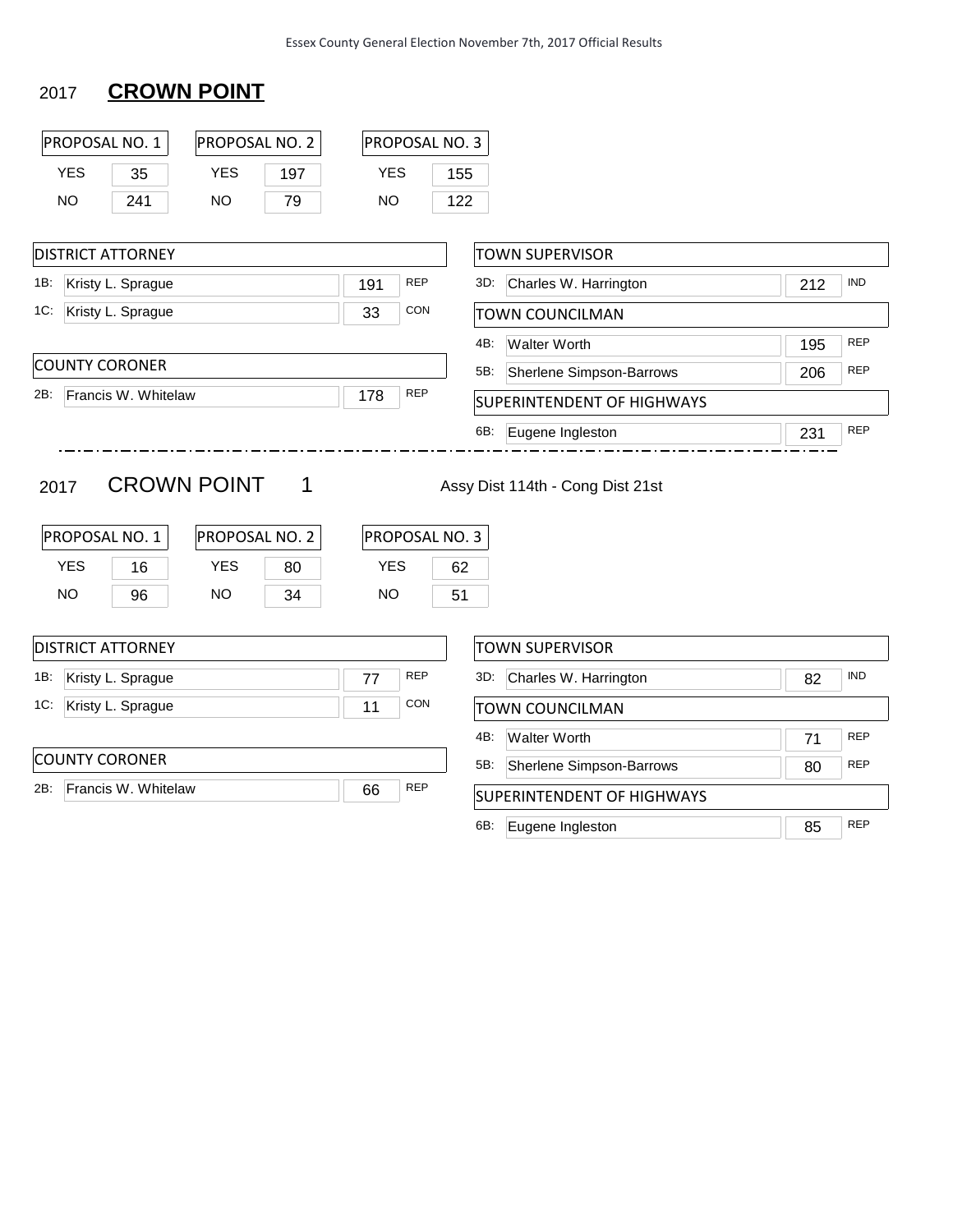#### 2017 CROWN POINT 2 Assy Dist 114th - Cong Dist 21st

| PROPOSAL NO. 1 |    | <b>PROPOSAL NO. 2</b> |    |  |
|----------------|----|-----------------------|----|--|
| YFS            |    | YFS                   | 38 |  |
| NΟ             | 52 | NΩ                    | 19 |  |

| <b>PROPOSAL NO. 3</b> |    |  |  |  |
|-----------------------|----|--|--|--|
| YFS                   | 31 |  |  |  |
| NΟ                    | 27 |  |  |  |

| DISTRICT ATTORNEY        |    |                        | <b>TOWN SUPERVISOR</b>            |    |            |
|--------------------------|----|------------------------|-----------------------------------|----|------------|
| 1B:<br>Kristy L. Sprague | 39 | <b>REP</b>             | Charles W. Harrington<br>3D:      | 40 | IND        |
| 1C:<br>Kristy L. Sprague |    | CON<br>TOWN COUNCILMAN |                                   |    |            |
|                          |    |                        | 4B:<br>Walter Worth               | 38 | <b>REP</b> |
| COUNTY CORONER           |    |                        | 5B:<br>Sherlene Simpson-Barrows   | 41 | <b>REP</b> |
| 2B: Francis W. Whitelaw  | 33 | <b>REP</b>             | <b>SUPERINTENDENT OF HIGHWAYS</b> |    |            |
|                          |    |                        | 6B:<br>Eugene Ingleston           | 51 | <b>REP</b> |

2017 CROWN POINT 3 Assy Dist 114th - Cong Dist 21st

| <b>PROPOSAL NO. 1</b> |    | <b>PROPOSAL NO. 2</b> |    | <b>PROPOSAL NO. 3</b> |    |
|-----------------------|----|-----------------------|----|-----------------------|----|
| <b>YFS</b>            | 12 | YFS                   | 79 | YFS                   | 62 |
| NO.                   | 93 | NO.                   | 26 | NΟ                    | 44 |

|     | <b>IDISTRICT ATTORNEY</b> |    |            | <b>TOWN SUPERVISOR</b>            |  |    |            |
|-----|---------------------------|----|------------|-----------------------------------|--|----|------------|
| 1B: | Kristy L. Sprague         | 75 | <b>REP</b> | Charles W. Harrington<br>3D:      |  | 90 | <b>IND</b> |
| 1C: | Kristy L. Sprague         | 15 | <b>CON</b> | <b>TOWN COUNCILMAN</b>            |  |    |            |
|     |                           |    |            | 4B:<br>Walter Worth               |  | 86 | <b>REP</b> |
|     | <b>COUNTY CORONER</b>     |    |            | Sherlene Simpson-Barrows<br>5B:   |  | 85 | <b>REP</b> |
| 2B: | Francis W. Whitelaw       | 79 | <b>REP</b> | <b>SUPERINTENDENT OF HIGHWAYS</b> |  |    |            |
|     |                           |    |            | 6B:<br>Eugene Ingleston           |  | 95 | <b>REP</b> |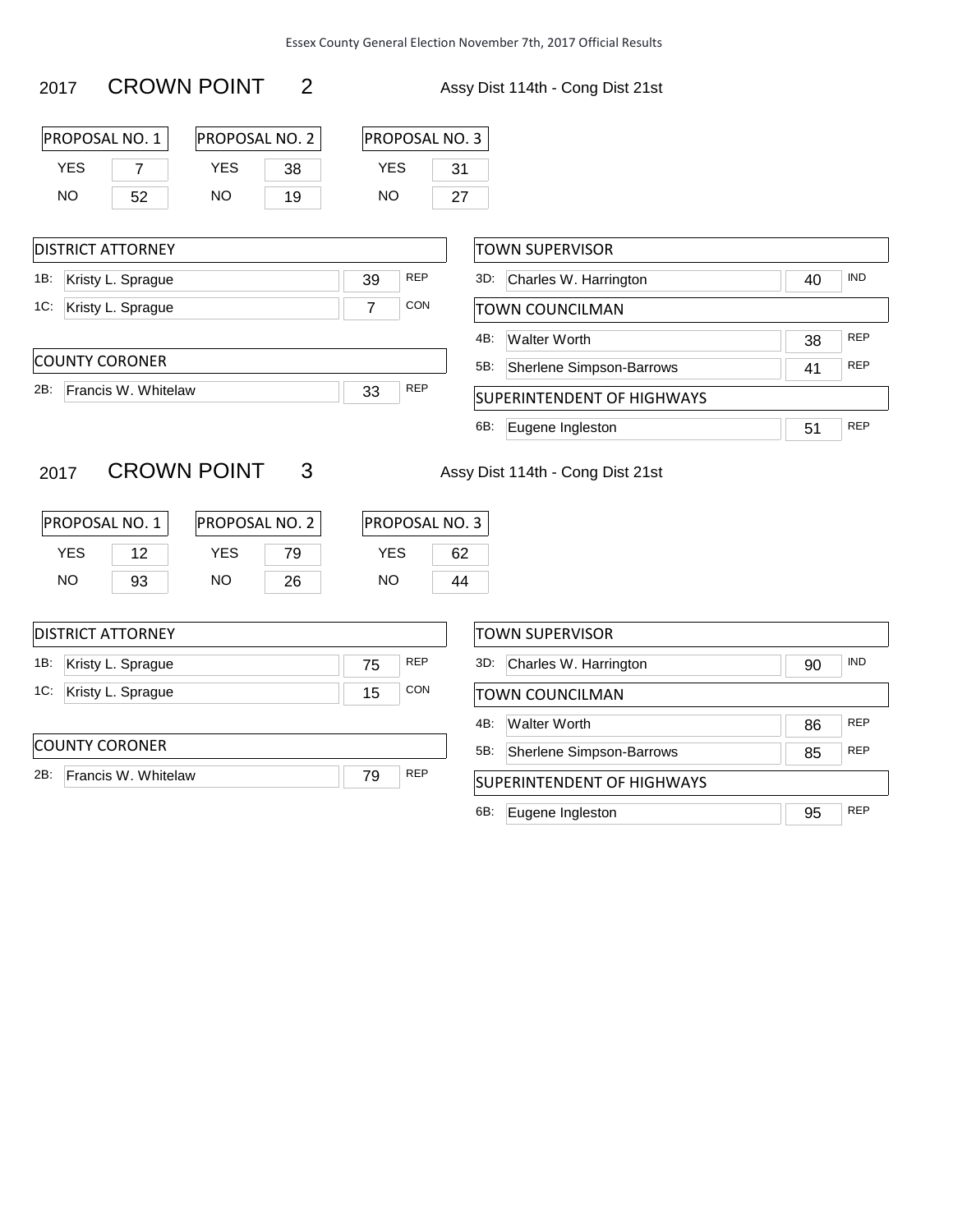#### 2017 ELIZABETHTOWN 0 Assy Dist 114th - Cong Dist 21st

| <b>PROPOSAL NO. 1</b> |     | IPROPOSAL NO. 2 |     | <b>PROPOSAL NO. 3</b> |     |  |
|-----------------------|-----|-----------------|-----|-----------------------|-----|--|
| YFS                   | 65  | YFS             | 293 | YFS                   | 250 |  |
| NO.                   | 305 | NΟ              |     | NO.                   | 111 |  |

#### DISTRICT ATTORNEY

| 1B: Kristy L. Sprague |  |
|-----------------------|--|
| 1C: Kristy L. Sprague |  |

#### COUNTY CORONER

| 2B: | Francis W. Whitelaw |  |
|-----|---------------------|--|
|     |                     |  |

| <b>TOWN SUPERVISOR</b> |                                          |     |            |  |  |  |  |
|------------------------|------------------------------------------|-----|------------|--|--|--|--|
| 3B.                    | <b>Noel Merrihew</b>                     | 260 | <b>REP</b> |  |  |  |  |
| 3J:                    | <b>Noel Merrihew</b>                     | 34  | <b>IND</b> |  |  |  |  |
|                        | TOWN CLERK/TAX COLLECTOR                 |     |            |  |  |  |  |
| 4B:                    | Janet E. Cross                           | 196 | REP        |  |  |  |  |
| 4G:                    | Janet E. Cross                           | 37  | <b>IND</b> |  |  |  |  |
| 4H:                    | Debra R. Brooks                          | 158 | <b>IND</b> |  |  |  |  |
|                        | <b>TOWN JUSTICE</b>                      |     |            |  |  |  |  |
| 5B:                    | William M. Garrison                      | 264 | REP        |  |  |  |  |
| 5F:                    | William M. Garrison                      | 47  | <b>IND</b> |  |  |  |  |
| 6B:                    | Michael T. Doyle                         | 236 | <b>REP</b> |  |  |  |  |
| 6F:                    | Michael T. Doyle                         | 46  | <b>IND</b> |  |  |  |  |
|                        | <b>TOWN COUNCILMAN</b>                   |     |            |  |  |  |  |
| 7B:                    | Cathleen A. Reusser                      | 150 | <b>REP</b> |  |  |  |  |
| 7E:                    | Cathleen A. Reusser                      | 24  | IND        |  |  |  |  |
| 7D:                    | Jay E. Heald                             | 221 | <b>IND</b> |  |  |  |  |
| 8B:                    | William J. Wright Jr                     | 225 | <b>REP</b> |  |  |  |  |
| 81:                    | <b>IND</b><br>42<br>William J. Wright Jr |     |            |  |  |  |  |
|                        | <b>SUPERINTENDENT OF HIGHWAYS</b>        |     |            |  |  |  |  |
| 9B:                    | <b>Michael Drew</b>                      | 289 | <b>REP</b> |  |  |  |  |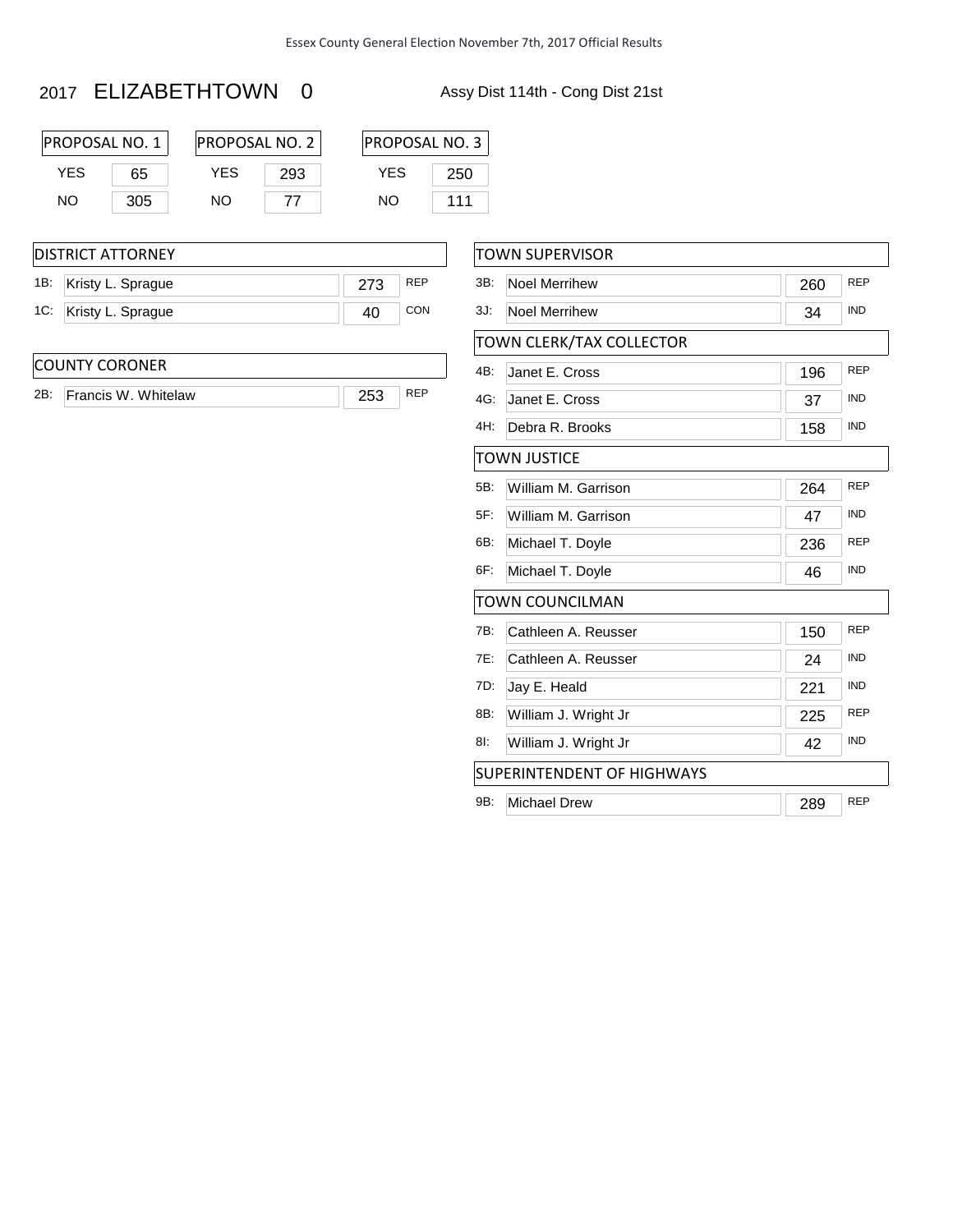| 2017 | <b>ESSEX</b> |
|------|--------------|
|      |              |

| <b>YES</b>              | PROPOSAL NO. 1              | PROPOSAL NO. 2                            |           |                         |            | PROPOSAL NO. 3              |                                      |     |                                 |
|-------------------------|-----------------------------|-------------------------------------------|-----------|-------------------------|------------|-----------------------------|--------------------------------------|-----|---------------------------------|
|                         | 62                          | <b>YES</b>                                | 231       | <b>YES</b>              |            | 201                         |                                      |     |                                 |
| <b>NO</b>               | 195                         | <b>NO</b>                                 | 36        | <b>NO</b>               |            | 63                          |                                      |     |                                 |
|                         | <b>DISTRICT ATTORNEY</b>    |                                           |           |                         |            |                             | <b>TOWN SUPERVISOR</b>               |     |                                 |
| 1B:                     | Kristy L. Sprague           |                                           |           | 152                     | <b>REP</b> |                             | 3B:<br>Ronald E. Jackson             | 148 | <b>REP</b>                      |
| 1C.                     | Kristy L. Sprague           |                                           |           | 39                      | <b>CON</b> |                             | Ronald E. Jackson<br>3J.             | 34  | <b>IND</b>                      |
|                         |                             |                                           |           |                         |            |                             | TOWN CLERK/TAX COLLECTOR             |     |                                 |
|                         | <b>COUNTY CORONER</b>       |                                           |           |                         |            |                             | 4B:<br>Alicia Kelly                  | 117 | <b>REP</b>                      |
| 2B:                     | Francis W. Whitelaw         |                                           |           | 173                     | <b>REP</b> |                             | Alicia Kelly<br>4G:                  | 29  | <b>IND</b>                      |
|                         |                             |                                           |           |                         |            |                             | 4E:<br>Anh Thu Cunnion               | 106 | <b>IND</b>                      |
|                         |                             |                                           |           |                         |            |                             | <b>TOWN COUNCILMAN</b>               |     |                                 |
|                         |                             |                                           |           |                         |            |                             | Claire S. LaPine<br>5B:              | 120 | <b>REP</b>                      |
|                         |                             |                                           |           |                         |            |                             | Claire S. LaPine<br>5F:              | 40  | <b>IND</b>                      |
|                         |                             |                                           |           |                         |            |                             | 5H: Kenneth I. Hughes                | 206 | <b>IND</b>                      |
|                         |                             |                                           |           |                         |            |                             | <b>ASSESSOR</b>                      |     |                                 |
|                         |                             |                                           |           |                         |            |                             | 7I:<br>Dianne Lansing                | 166 | <b>IND</b>                      |
|                         |                             |                                           |           |                         |            |                             | <b>SUPERINTENDENT OF HIGHWAYS</b>    |     |                                 |
|                         |                             |                                           |           |                         |            |                             | <b>Bradley Charles French</b><br>8B: | 152 | <b>REP</b>                      |
|                         |                             |                                           |           |                         |            |                             | <b>Bradley Charles French</b><br>8J: | 40  | <b>IND</b>                      |
|                         |                             |                                           |           |                         |            |                             | David J. Murcray Jr<br>8D:           | 71  | <b>IND</b>                      |
|                         |                             | <b>ESSEX</b>                              | 1         |                         |            |                             | Assy Dist 114th - Cong Dist 21st     |     |                                 |
| <b>YES</b><br><b>NO</b> | PROPOSAL NO. 1<br>36<br>104 | PROPOSAL NO. 2<br><b>YES</b><br><b>NO</b> | 130<br>15 | <b>YES</b><br><b>NO</b> |            | PROPOSAL NO. 3<br>116<br>31 |                                      |     |                                 |
| 2017                    | <b>DISTRICT ATTORNEY</b>    |                                           |           |                         |            |                             | <b>TOWN SUPERVISOR</b>               |     |                                 |
| 1B:                     | Kristy L. Sprague           |                                           |           | 81                      | <b>REP</b> |                             | Ronald E. Jackson<br>3B:             | 84  |                                 |
| 1C:                     | Kristy L. Sprague           |                                           |           | 22                      | CON        |                             | Ronald E. Jackson<br>3J.             | 17  | <b>REP</b><br><b>IND</b>        |
|                         |                             |                                           |           |                         |            |                             | TOWN CLERK/TAX COLLECTOR             |     |                                 |
|                         | <b>COUNTY CORONER</b>       |                                           |           |                         |            |                             | Alicia Kelly<br>4B:                  | 65  |                                 |
|                         | Francis W. Whitelaw         |                                           |           | 97                      | <b>REP</b> |                             | 4G: Alicia Kelly                     | 21  |                                 |
|                         |                             |                                           |           |                         |            |                             | Anh Thu Cunnion<br>4E.               | 55  | <b>REP</b><br><b>IND</b><br>IND |
| 2B:                     |                             |                                           |           |                         |            |                             | TOWN COUNCILMAN                      |     |                                 |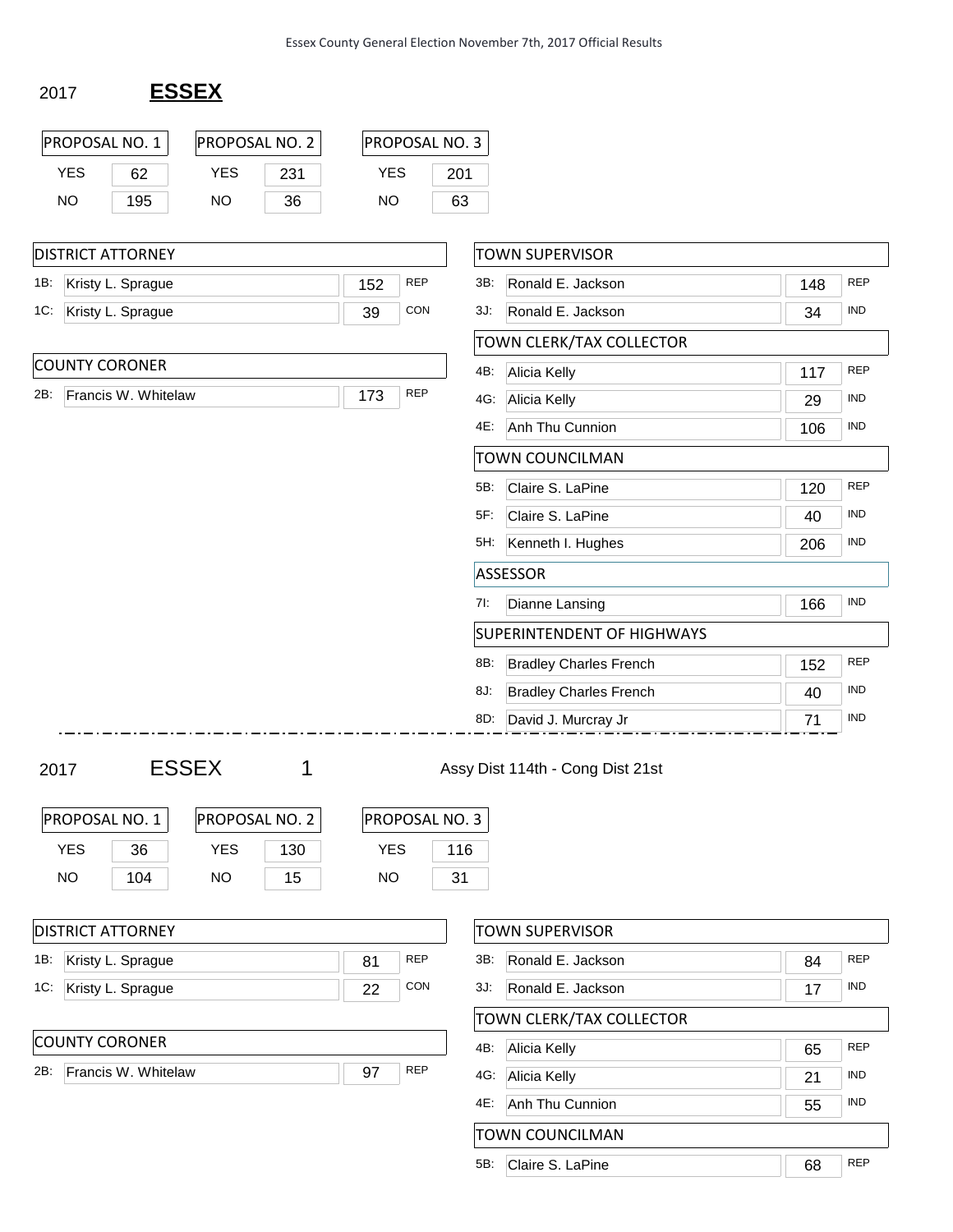Essex County General Election November 7th, 2017 Official Results

| 5F: | Claire S. LaPine              | 27  | <b>IND</b> |  |  |  |  |  |
|-----|-------------------------------|-----|------------|--|--|--|--|--|
| 5H: | Kenneth I. Hughes             | 115 | <b>IND</b> |  |  |  |  |  |
|     | ASSESSOR                      |     |            |  |  |  |  |  |
| 7!  | Dianne Lansing                | 97  | <b>IND</b> |  |  |  |  |  |
|     | SUPERINTENDENT OF HIGHWAYS    |     |            |  |  |  |  |  |
| 8B: | <b>Bradley Charles French</b> | 80  | <b>RFP</b> |  |  |  |  |  |
| 8J: | <b>Bradley Charles French</b> | 20  | <b>IND</b> |  |  |  |  |  |
| 8D: | David J. Murcray Jr           | 46  | <b>IND</b> |  |  |  |  |  |



| <b>PROPOSAL NO. 1</b> |    |     | IPROPOSAL NO. 2 |  |     | <b>IPROPOSAL NO. 3</b> |
|-----------------------|----|-----|-----------------|--|-----|------------------------|
| YES.                  | 26 | YFS | 101             |  | YFS | 85                     |
| NΟ                    | 91 | NΟ  | 21              |  | NO. | つ                      |

|     | <b>IDISTRICT ATTORNEY</b> |    |            |
|-----|---------------------------|----|------------|
| 1B: | Kristy L. Sprague         | 71 | <b>REP</b> |
| 1C: | Kristy L. Sprague         | 17 | CON        |
|     | ICOUNTY CORONER           |    |            |
| 2B: | Francis W. Whitelaw       | 76 | <b>REP</b> |

| <b>TOWN SUPERVISOR</b> |                               |    |            |  |
|------------------------|-------------------------------|----|------------|--|
| 3B.                    | Ronald E. Jackson             | 64 | <b>REP</b> |  |
| 3J:                    | Ronald E. Jackson             | 17 | <b>IND</b> |  |
|                        | TOWN CLERK/TAX COLLECTOR      |    |            |  |
| 4B:                    | Alicia Kelly                  | 52 | <b>REP</b> |  |
| 4G.                    | Alicia Kelly                  | 8  | <b>IND</b> |  |
| 4E:                    | Anh Thu Cunnion               | 51 | <b>IND</b> |  |
|                        | TOWN COUNCILMAN               |    |            |  |
| $5B$ :                 | Claire S. LaPine              | 52 | <b>REP</b> |  |
| 5F:                    | Claire S. LaPine              | 13 | <b>IND</b> |  |
| 5H:                    | Kenneth I. Hughes             | 91 | <b>IND</b> |  |
|                        | <b>ASSESSOR</b>               |    |            |  |
| 7!                     | Dianne Lansing                | 69 | <b>IND</b> |  |
|                        | SUPERINTENDENT OF HIGHWAYS    |    |            |  |
| 8B:                    | <b>Bradley Charles French</b> | 72 | <b>REP</b> |  |
| 8J:                    | <b>Bradley Charles French</b> | 20 | <b>IND</b> |  |
| 8D:                    | David J. Murcray Jr           | 25 | <b>IND</b> |  |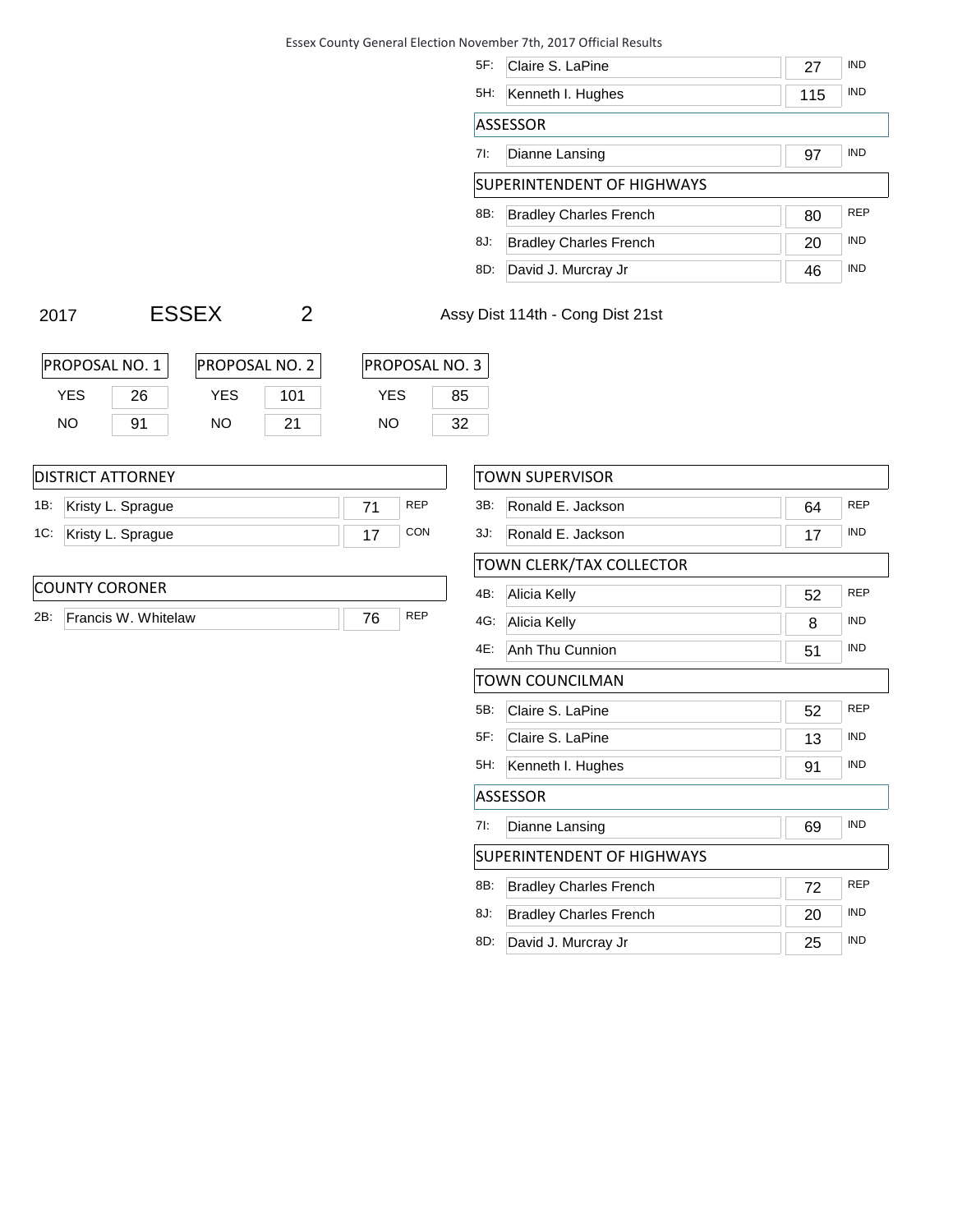2017 **JAY**

| IPROPOSAL NO. 1 |     | <b>PROPOSAL NO. 2</b> |     | <b>PROPOSAL NO. 3</b> |     |
|-----------------|-----|-----------------------|-----|-----------------------|-----|
| YES.            | 114 | YFS                   | 648 | YFS                   | 532 |
| NO.             | 728 | NΟ                    | 197 | NO.                   | 300 |

| <b>IDISTRICT ATTORNEY</b> |     |            | <b>TOWN SL</b>           |
|---------------------------|-----|------------|--------------------------|
| 1B: Kristy L. Sprague     | 480 | <b>REP</b> | 3A.<br>Archi             |
| 1C: Kristy L. Sprague     | 138 | <b>CON</b> | itown ci                 |
|                           |     |            | $\overline{\phantom{a}}$ |

#### COUNTY CORONER

| Face also<br>۱л<br>١W<br>------ --- <b>-------------</b> |  |
|----------------------------------------------------------|--|
|                                                          |  |

|        | TOWN SUPERVISOR            |     |            |
|--------|----------------------------|-----|------------|
| 3A:    | Archie R. Depo             | 604 | <b>DEM</b> |
|        | <b>TOWN CLERK</b>          |     |            |
| 4B:    | Beatrice A. Pelkey         | 560 | <b>REP</b> |
|        | <b>TOWN COUNCILMAN</b>     |     |            |
| $5A$ : | Kate Comegys Mongulla      | 257 | <b>DEM</b> |
| 5B:    | John J. Sheldrake          | 286 | <b>REP</b> |
| 5l:    | John J. Sheldrake          | 28  | <b>IND</b> |
| 5G.    | Spencer Reynolds           | 349 | <b>IND</b> |
| 6A:    | <b>Robert Segall</b>       | 380 | <b>DEM</b> |
| 6F:    | <b>Robert Segall</b>       | 93  | IND        |
| 6B:    | Amy F. Shalton             | 251 | <b>REP</b> |
|        | SUPERINTENDENT OF HIGHWAYS |     |            |
| $7A$ : | Kevin R. Zaumetzer         | 353 | <b>DEM</b> |
| 7E:    | Kevin R. Zaumetzer         | 26  | <b>IND</b> |
| 7B:    | John F. Pulsifer Jr        | 124 | REP        |
| 7D:    | William H Lincoln          | 78  | <b>IND</b> |
| 7H:    | Erin R. Himmel             | 300 | <b>IND</b> |
|        | TAX COLLECTOR              |     |            |
| 8A:    | Susan J. Richards          | 520 | <b>DEM</b> |
| 8B:    | Lori A. Ducharme           | 319 | <b>REP</b> |
|        | ----------                 |     |            |

| 2017      |                          | <b>JAY</b> |                |            |                       | Assy Dist 114th - Cong Dist 21st           |
|-----------|--------------------------|------------|----------------|------------|-----------------------|--------------------------------------------|
|           | <b>PROPOSAL NO. 1</b>    |            | PROPOSAL NO. 2 |            | <b>PROPOSAL NO. 3</b> |                                            |
|           | <b>YES</b><br>89         | <b>YES</b> | 485            | <b>YES</b> |                       | 412                                        |
| <b>NO</b> | 515                      | <b>NO</b>  | 123            | <b>NO</b>  |                       | 189                                        |
|           | <b>DISTRICT ATTORNEY</b> |            |                |            |                       | <b>TOWN SUPERVISOR</b>                     |
| 1B:       | Kristy L. Sprague        |            |                | 342        | <b>REP</b>            | <b>DEM</b><br>3A:<br>Archie R. Depo<br>428 |
| 1C:       | Kristy L. Sprague        |            |                | 97         | <b>CON</b>            | <b>TOWN CLERK</b>                          |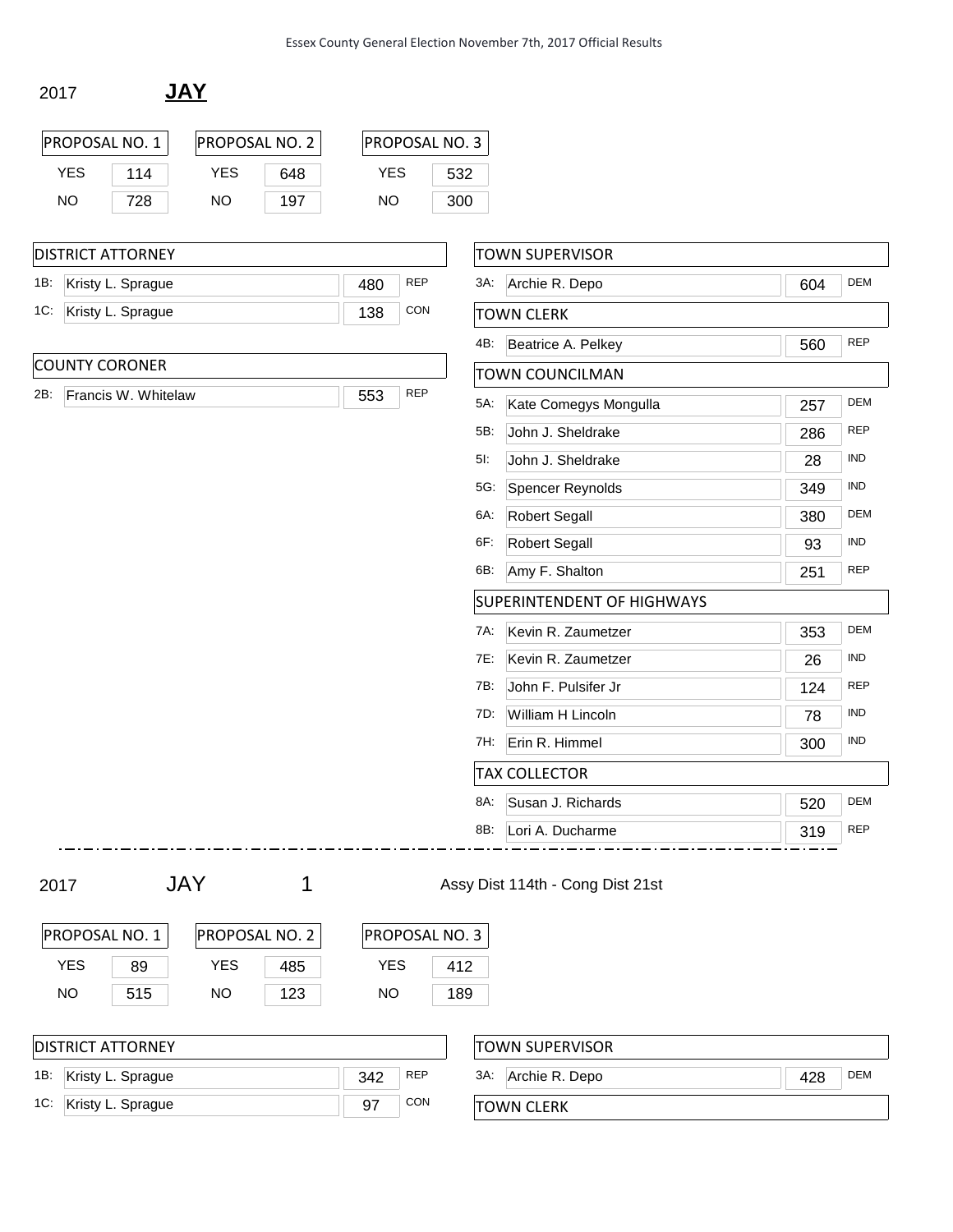|     | COUNTY CORONER      |     |            |  |
|-----|---------------------|-----|------------|--|
| 2B: | Francis W. Whitelaw | 401 | <b>REP</b> |  |
|     |                     |     |            |  |

| 4B:                        | Beatrice A. Pelkey      | 412 | <b>REP</b> |  |  |  |  |
|----------------------------|-------------------------|-----|------------|--|--|--|--|
|                            | TOWN COUNCILMAN         |     |            |  |  |  |  |
| 5A:                        | Kate Comegys Mongulla   | 201 | <b>DEM</b> |  |  |  |  |
| 5B:                        | John J. Sheldrake       | 195 | <b>REP</b> |  |  |  |  |
| $5$ :                      | John J. Sheldrake       | 15  | <b>IND</b> |  |  |  |  |
| 5G.                        | <b>Spencer Reynolds</b> | 250 | <b>IND</b> |  |  |  |  |
| 6A:                        | <b>Robert Segall</b>    | 279 | <b>DEM</b> |  |  |  |  |
| 6F:                        | <b>Robert Segall</b>    | 61  | <b>IND</b> |  |  |  |  |
| 6B:                        | Amy F. Shalton          | 180 | <b>REP</b> |  |  |  |  |
| SUPERINTENDENT OF HIGHWAYS |                         |     |            |  |  |  |  |
|                            |                         |     |            |  |  |  |  |
| 7A.                        | Kevin R. Zaumetzer      | 254 | <b>DEM</b> |  |  |  |  |
| 7E:                        | Kevin R. Zaumetzer      | 15  | <b>IND</b> |  |  |  |  |
| 7B:                        | John F. Pulsifer Jr     | 94  | <b>REP</b> |  |  |  |  |
| 7D:                        | William H Lincoln       | 69  | <b>IND</b> |  |  |  |  |
| 7H:                        | Frin R. Himmel          | 196 | <b>IND</b> |  |  |  |  |
|                            | <b>TAX COLLECTOR</b>    |     |            |  |  |  |  |
| 8A:                        | Susan J. Richards       | 362 | <b>DEM</b> |  |  |  |  |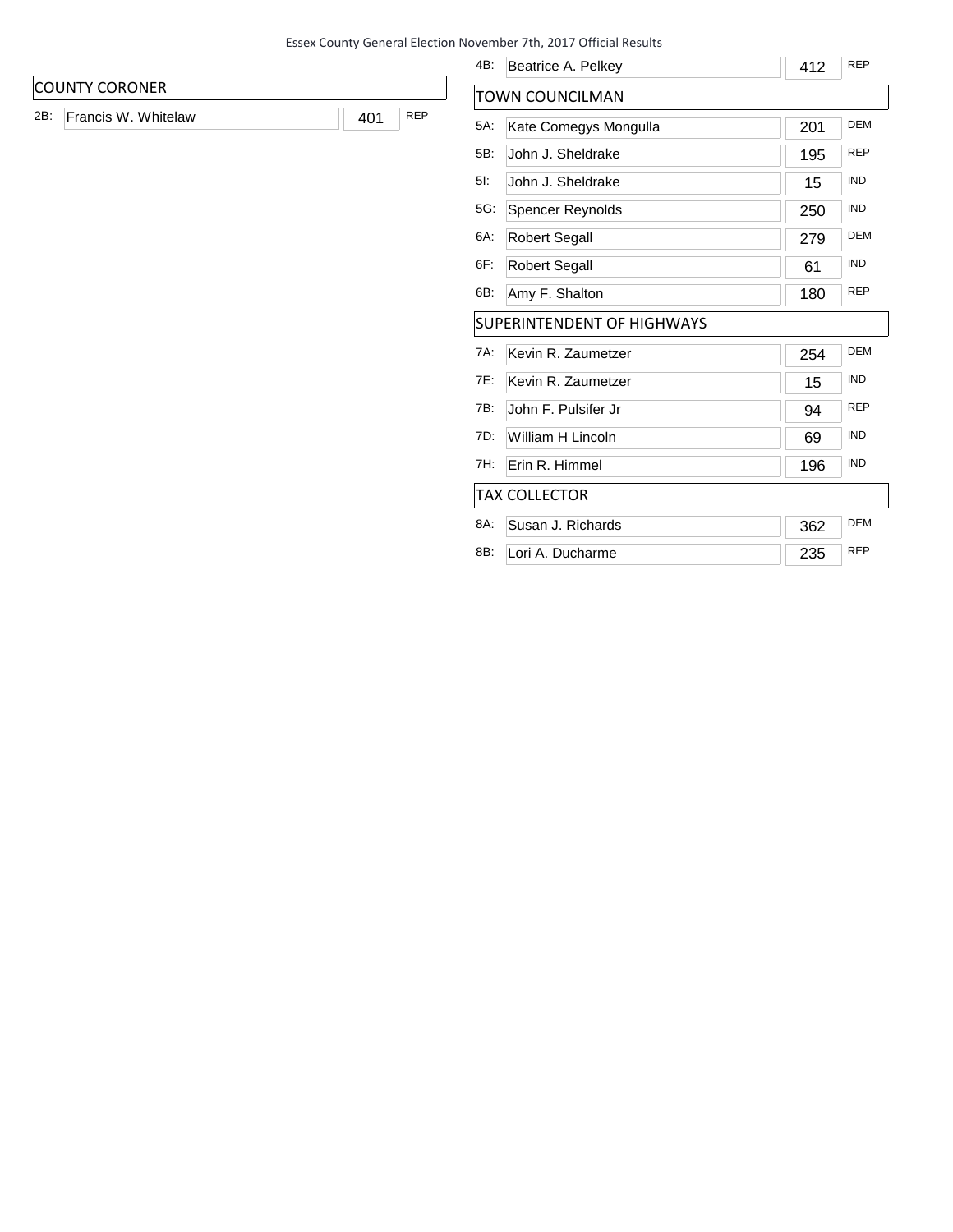| 1 |  |  |  |
|---|--|--|--|
|   |  |  |  |

2017 JAY 2 Assy Dist 114th - Cong Dist 21st

| PROPOSAL NO. 1 |     | PROPOSAL NO. |     |
|----------------|-----|--------------|-----|
| YFS            | 25  | YFS          | 163 |
| NΟ             | 213 | NΟ           | 74  |

POSAL NO. 2  $S \qquad 163$ 

PROPOSAL NO. 3 **YES** 120 NO 111

| <b>DISTRICT ATTORNEY</b> |     |            |
|--------------------------|-----|------------|
| 1B: Kristy L. Sprague    | 138 | <b>REP</b> |
| 1C: Kristy L. Sprague    |     | CON        |

#### COUNTY CORONER

2B: Francis W. Whitelaw 152 REP

|        | TOWN SUPERVISOR                   |     |            |
|--------|-----------------------------------|-----|------------|
| $3A$ : | Archie R. Depo                    | 176 | <b>DEM</b> |
|        | <b>TOWN CLERK</b>                 |     |            |
| 4B:    | Beatrice A. Pelkey                | 148 | <b>REP</b> |
|        | TOWN COUNCILMAN                   |     |            |
| 5A:    | Kate Comegys Mongulla             | 56  | <b>DEM</b> |
| 5B:    | John J. Sheldrake                 | 91  | <b>REP</b> |
| $5$ :  | John J. Sheldrake                 | 13  | <b>IND</b> |
| 5G:    | Spencer Reynolds                  | 99  | <b>IND</b> |
| 6A:    | <b>Robert Segall</b>              | 101 | DEM        |
| 6F:    | <b>Robert Segall</b>              | 32  | <b>IND</b> |
| 6B:    | Amy F. Shalton                    | 71  | <b>REP</b> |
|        | <b>SUPERINTENDENT OF HIGHWAYS</b> |     |            |
| 7A:    | Kevin R. Zaumetzer                | 99  | <b>DEM</b> |
| 7E:    | Kevin R. Zaumetzer                | 11  | <b>IND</b> |
| 7B:    | John F. Pulsifer Jr               | 30  | <b>REP</b> |
| 7D:    | William H Lincoln                 | 9   | <b>IND</b> |
| 7H:    | Erin R. Himmel                    | 104 | <b>IND</b> |
|        | <b>TAX COLLECTOR</b>              |     |            |
| 8A:    | Susan J. Richards                 | 158 | <b>DEM</b> |
| 8B:    | Lori A. Ducharme                  | 84  | <b>REP</b> |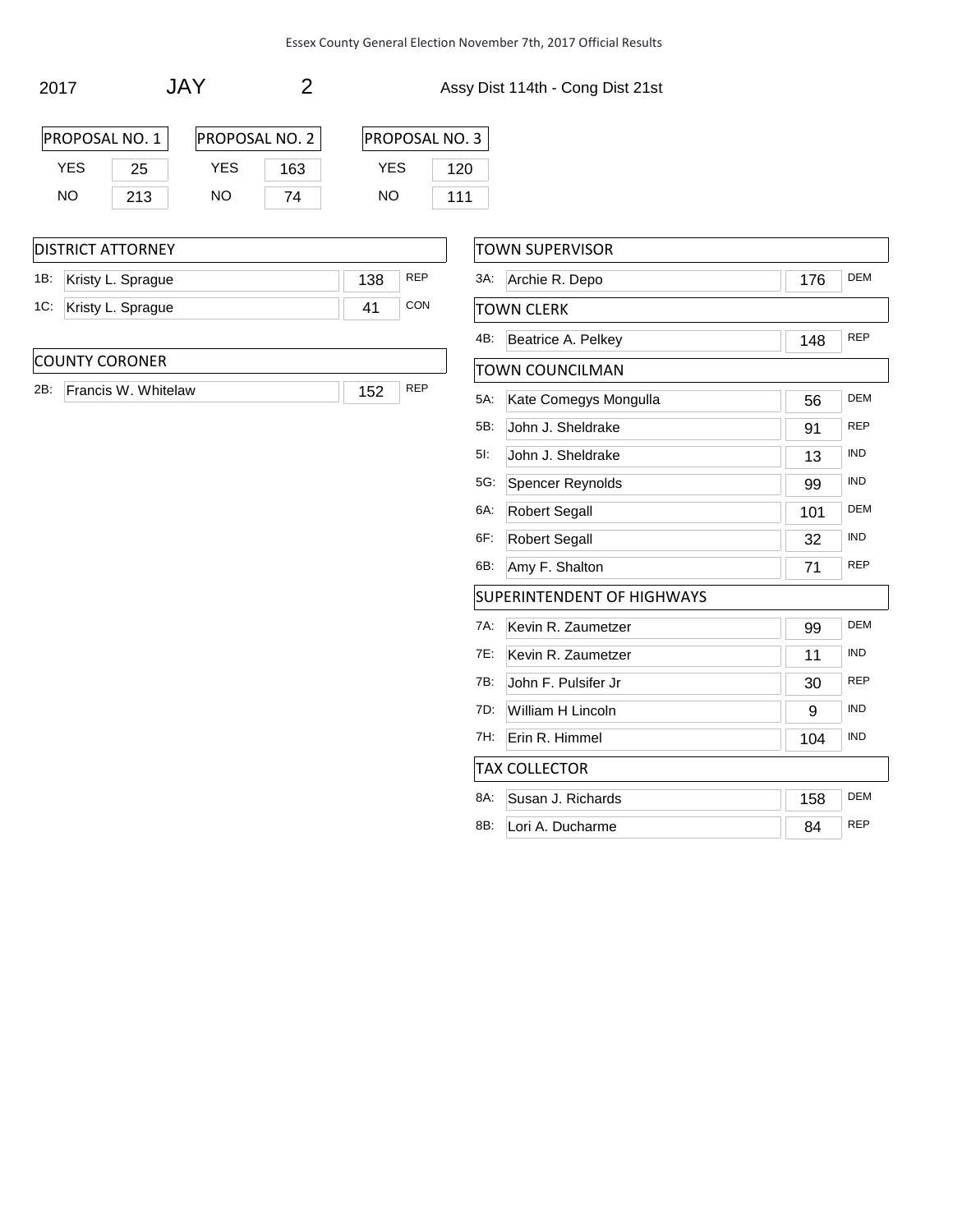#### 2017 **KEENE**

| PROPOSAL NO. 1                                    |                     | PROPOSAL NO. 2                                            |                |                         |            | PROPOSAL NO. 3              |     |                                   |     |            |
|---------------------------------------------------|---------------------|-----------------------------------------------------------|----------------|-------------------------|------------|-----------------------------|-----|-----------------------------------|-----|------------|
| <b>YES</b>                                        | 89                  | <b>YES</b>                                                | 426            | <b>YES</b>              |            | 395                         |     |                                   |     |            |
| <b>NO</b>                                         | 414                 | <b>NO</b>                                                 | 69             | <b>NO</b>               |            | 101                         |     |                                   |     |            |
|                                                   |                     |                                                           |                |                         |            |                             |     |                                   |     |            |
| <b>DISTRICT ATTORNEY</b>                          |                     |                                                           |                |                         |            |                             |     | <b>TOWN SUPERVISOR</b>            |     |            |
| 1B:                                               | Kristy L. Sprague   |                                                           |                | 281                     | <b>REP</b> |                             |     | 3A: Joseph P. Wilson 2nd          | 409 | <b>DEM</b> |
| 1C: Kristy L. Sprague                             |                     |                                                           |                | 64                      | CON        |                             |     | <b>TOWN CLERK</b>                 |     |            |
|                                                   |                     |                                                           |                |                         |            |                             | 4B: | Ellen S. Estes                    | 335 | <b>REP</b> |
| <b>COUNTY CORONER</b>                             |                     |                                                           |                |                         |            |                             | 4I: | Ellen S. Estes                    | 104 | <b>IND</b> |
| 2B:                                               | Francis W. Whitelaw |                                                           |                | 323                     | <b>REP</b> |                             |     | <b>TOWN JUSTICE</b>               |     |            |
|                                                   |                     |                                                           |                |                         |            |                             | 5B: | Debra A. Whitson                  | 368 | <b>REP</b> |
|                                                   |                     |                                                           |                |                         |            |                             |     | <b>TOWN COUNCILMAN</b>            |     |            |
|                                                   |                     |                                                           |                |                         |            |                             | 6A: | Teresa Cheetham-Palen             | 307 | <b>DEM</b> |
|                                                   |                     |                                                           |                |                         |            |                             | 6G: | Teresa Cheetham-Palen             | 30  | <b>IND</b> |
|                                                   |                     |                                                           |                |                         |            |                             | 6B: | Paul R. Martin                    | 204 | <b>REP</b> |
|                                                   |                     |                                                           |                |                         |            |                             | 6H: | Paul R. Martin                    | 31  | <b>REP</b> |
|                                                   |                     |                                                           |                |                         |            |                             | 7A: | Robert M. Biesemeyer              | 295 | <b>DEM</b> |
|                                                   |                     |                                                           |                |                         |            |                             | 7E. | Robert M. Biesemeyer              | 53  | <b>IND</b> |
|                                                   |                     |                                                           |                |                         |            |                             |     | <b>SUPERINTENDENT OF HIGHWAYS</b> |     |            |
|                                                   |                     |                                                           |                |                         |            |                             | 8B: | Scott C. Smith                    | 278 | <b>REP</b> |
|                                                   |                     |                                                           |                |                         |            |                             | 8F: | Scott C. Smith                    | 81  | <b>IND</b> |
|                                                   |                     |                                                           |                |                         |            |                             | 8D: | D. Craig Holmes                   | 167 | <b>IND</b> |
| 2017<br>PROPOSAL NO. 1<br><b>YES</b><br><b>NO</b> | 47<br>253           | <b>KEENE</b><br>PROPOSAL NO. 2<br><b>YES</b><br><b>NO</b> | 1<br>248<br>46 | <b>YES</b><br><b>NO</b> |            | PROPOSAL NO. 3<br>229<br>65 |     | Assy Dist 114th - Cong Dist 21st  |     |            |
| <b>DISTRICT ATTORNEY</b>                          |                     |                                                           |                |                         |            |                             |     | <b>TOWN SUPERVISOR</b>            |     |            |
| 1B:                                               | Kristy L. Sprague   |                                                           |                | 174                     | <b>REP</b> |                             |     | 3A: Joseph P. Wilson 2nd          | 245 | <b>DEM</b> |
| 1C: Kristy L. Sprague                             |                     |                                                           |                | 34                      | CON        |                             |     | <b>TOWN CLERK</b>                 |     |            |
|                                                   |                     |                                                           |                |                         |            |                             | 4B: | Ellen S. Estes                    | 210 | <b>REP</b> |
| <b>COUNTY CORONER</b>                             |                     |                                                           |                |                         |            |                             | 4I. | Ellen S. Estes                    | 62  | <b>IND</b> |
| 2B:                                               | Francis W. Whitelaw |                                                           |                | 196                     | REP        |                             |     | <b>TOWN JUSTICE</b>               |     |            |
|                                                   |                     |                                                           |                |                         |            |                             | 5B. | Debra A. Whitson                  | 215 | <b>REP</b> |
|                                                   |                     |                                                           |                |                         |            |                             |     | TOWN COUNCILMAN                   |     |            |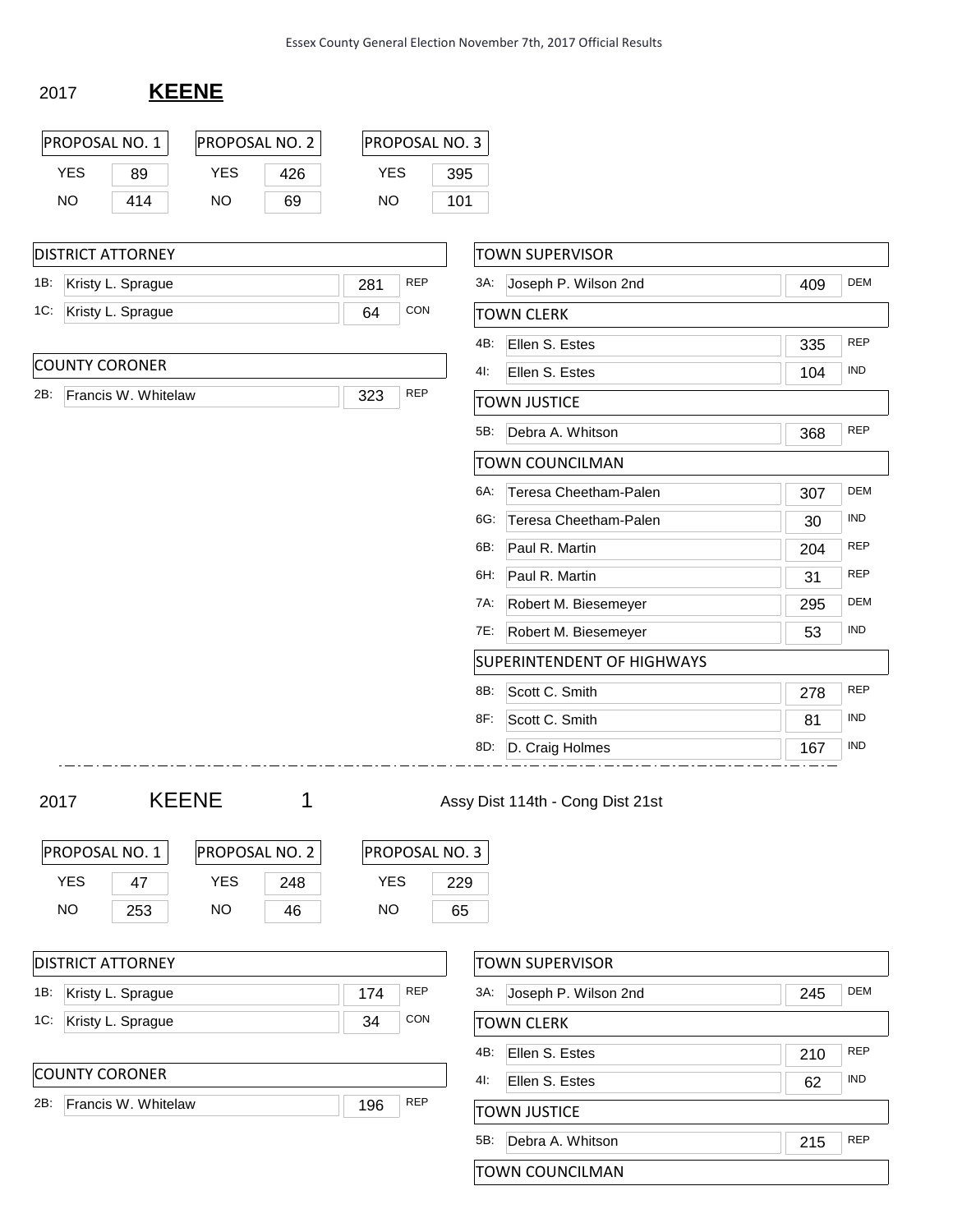| 6A. | Teresa Cheetham-Palen             | 181 | <b>DEM</b> |
|-----|-----------------------------------|-----|------------|
| 6G: | Teresa Cheetham-Palen             | 19  | <b>IND</b> |
| 6B: | Paul R. Martin                    | 119 | <b>REP</b> |
| 6H: | Paul R. Martin                    | 14  | <b>REP</b> |
| 7A: | Robert M. Biesemeyer              | 188 | <b>DEM</b> |
| 7E: | Robert M. Biesemeyer              | 31  | <b>IND</b> |
|     | <b>SUPERINTENDENT OF HIGHWAYS</b> |     |            |
| 8B. | Scott C. Smith                    | 178 | <b>REP</b> |
| 8F: | Scott C. Smith                    | 37  | <b>IND</b> |
| 8D: | D. Craig Holmes                   | 103 | <b>IND</b> |

## 2017 KEENE 2 Assy Dist 114th - Cong Dist 21st

PROPOSAL NO. 1  $YES$  42 NO 161 PROPOSAL NO. 2 YES | 178 NO 23 PROPOSAL NO. 3 YES 166 NO 36

#### DISTRICT ATTORNEY

| 1B: Kristy L. Sprague |  |
|-----------------------|--|
| 1C: Kristy L. Sprague |  |

|     | COUNTY CORONER      |     |            |
|-----|---------------------|-----|------------|
| 2B: | Francis W. Whitelaw | 107 | <b>REP</b> |

| TOWN SUPFRVISOR                   |                       |     |            |  |  |
|-----------------------------------|-----------------------|-----|------------|--|--|
| $3A$ :                            | Joseph P. Wilson 2nd  | 164 | DEM        |  |  |
|                                   | TOWN CLERK            |     |            |  |  |
| 4B:                               | Ellen S. Estes        | 125 | <b>REP</b> |  |  |
| $4$ :                             | Ellen S. Estes        | 42  | <b>IND</b> |  |  |
|                                   | <b>TOWN JUSTICE</b>   |     |            |  |  |
| $5B$ :                            | Debra A. Whitson      | 153 | <b>REP</b> |  |  |
|                                   | TOWN COUNCILMAN       |     |            |  |  |
| $6A$ :                            | Teresa Cheetham-Palen | 126 | <b>DEM</b> |  |  |
| 6G:                               | Teresa Cheetham-Palen | 11  | <b>IND</b> |  |  |
| 6B:                               | Paul R. Martin        | 85  | <b>REP</b> |  |  |
| 6H:                               | Paul R. Martin        | 17  | REP        |  |  |
| 7A:                               | Robert M. Biesemeyer  | 107 | <b>DEM</b> |  |  |
| 7E:                               | Robert M. Biesemeyer  | 22  | <b>IND</b> |  |  |
| <b>SUPERINTENDENT OF HIGHWAYS</b> |                       |     |            |  |  |
| 8B:                               | Scott C. Smith        | 100 | <b>REP</b> |  |  |
| 8F:                               | Scott C. Smith        | 44  | <b>IND</b> |  |  |
| 8D:                               | D. Craig Holmes       | 64  | <b>IND</b> |  |  |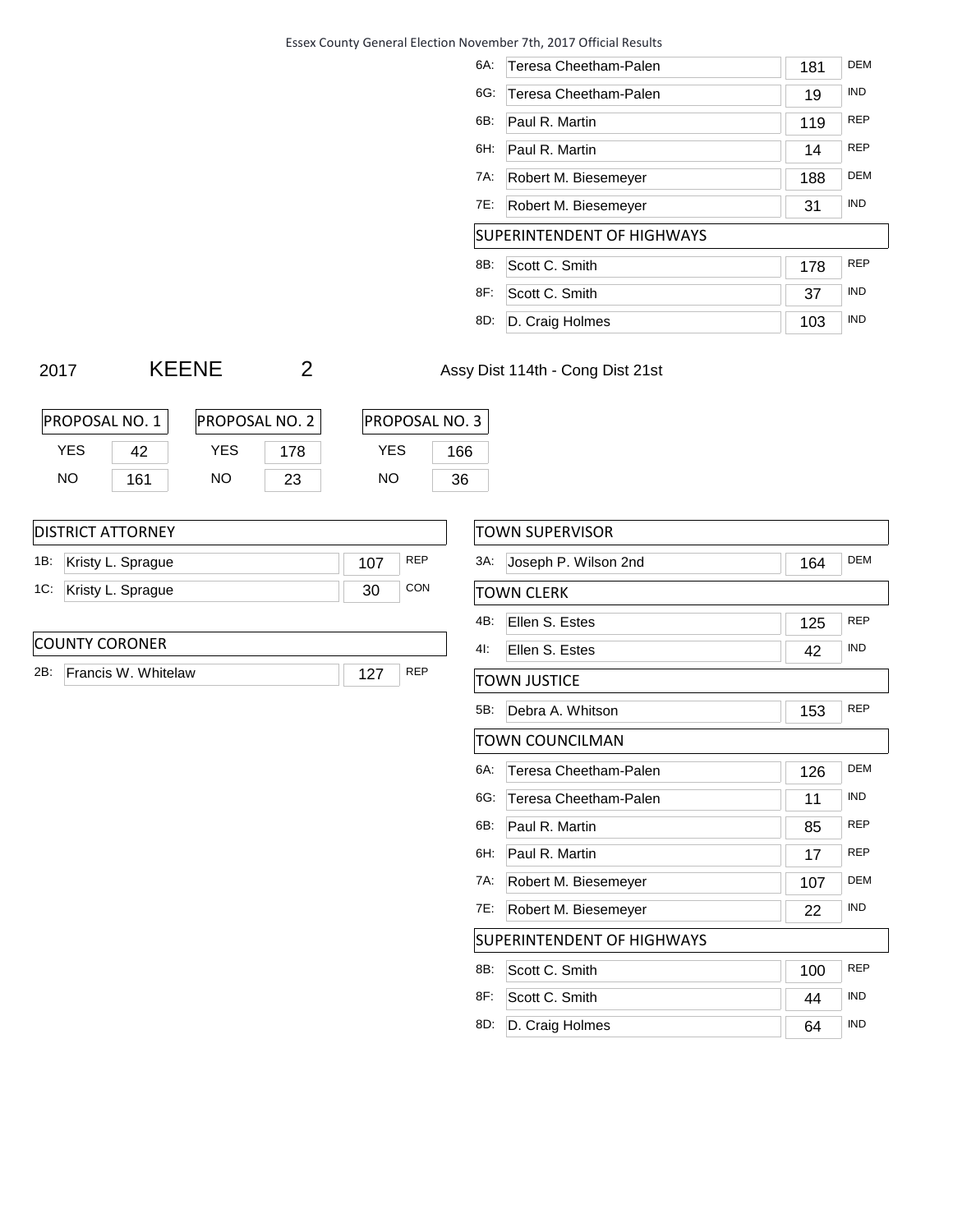2017 LEWIS 0 Assy Dist 114th - Cong Dist 21st

| PROPOSAL NO. 1 |     | <b>PROPOSAL NO. 2</b> |     |
|----------------|-----|-----------------------|-----|
| YFS            | 31  | YFS                   | 216 |
| NΩ             | 303 | חח                    | 122 |

| PROPOSAL NO. 3 |     |  |  |  |
|----------------|-----|--|--|--|
| 189<br>YFS     |     |  |  |  |
| NΟ             | 144 |  |  |  |

#### DISTRICT ATTORNEY

| 1B: Kristy L. Sprague | つフつ |  |
|-----------------------|-----|--|
| 1C: Kristy L. Sprague | 34  |  |

#### COUNTY CORONER

| 2B: | Francis W. Whitelaw |  |
|-----|---------------------|--|

| TOWN SUPERVISOR            |                       |     |            |  |  |  |
|----------------------------|-----------------------|-----|------------|--|--|--|
| 3B:                        | James W. Monty        | 293 | <b>REP</b> |  |  |  |
|                            | TOWN CLERK            |     |            |  |  |  |
| 4B:                        | Lisa K. Cole          | 153 | <b>REP</b> |  |  |  |
| 4E:                        | Lisa K. Cole          | 15  | <b>IND</b> |  |  |  |
| 4G:                        | Vanessa Cross         | 182 | <b>IND</b> |  |  |  |
|                            | TOWN JUSTICE          |     |            |  |  |  |
| $5B$ :                     | Timothy J. Pierce     | 292 | <b>REP</b> |  |  |  |
| TOWN COUNCILMAN            |                       |     |            |  |  |  |
| 6A:                        | <b>Jeff Scott</b>     | 168 | <b>DEM</b> |  |  |  |
| 6D:                        | Jeff Scott            | 41  | <b>IND</b> |  |  |  |
| 6B:                        | David H. Blades       | 189 | <b>REP</b> |  |  |  |
| 6F:                        | David H. Blades       | 32  | <b>IND</b> |  |  |  |
| SUPERINTENDENT OF HIGHWAYS |                       |     |            |  |  |  |
| 8B:                        | Kevin M. Denton       | 315 | <b>REP</b> |  |  |  |
|                            | TAX COLLECTOR         |     |            |  |  |  |
| 9B.                        | Kathleen C. Robertson | 302 | <b>REP</b> |  |  |  |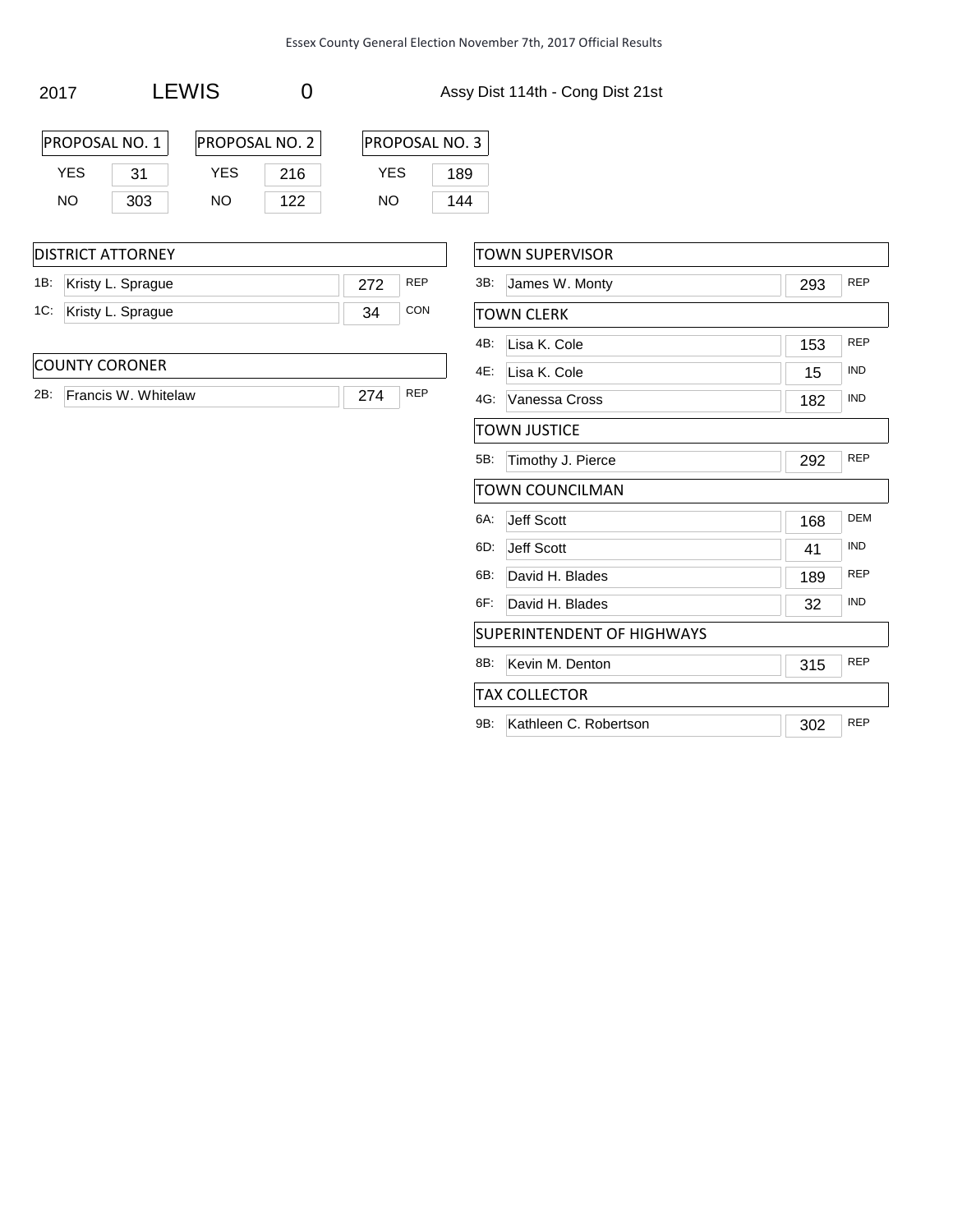#### 2017 MINERVA 0 Assy Dist 114th - Cong Dist 21st

| PROPOSAL NO. 1 |     | <b>PROPOSAL NO. 2</b> |    |
|----------------|-----|-----------------------|----|
| YFS            | 46. | YFS<br>244            |    |
| NΩ             | 286 | חמ                    | 82 |

|                       | <b>DISTRICT ATTORNEY</b> |     |            |
|-----------------------|--------------------------|-----|------------|
| 1B:                   | Kristy L. Sprague        | 192 | <b>REP</b> |
| 1C: Kristy L. Sprague |                          | 40  | CON        |
|                       | <b>COUNTY CORONER</b>    |     |            |

|  | 2B: Francis W. Whitelaw | 170 REP |  |
|--|-------------------------|---------|--|
|--|-------------------------|---------|--|

PROPOSAL NO. 3 YES 236 NO 94

## TOWN SUPERVISOR 3A: Stephen R. McNally 182 DEM TOWN CLERK 4A: Diana M. Mason 245 DEM TOWN COUNCILMAN 5B: Douglas McCall 168 REP ASSESSOR 7B: Letitia J. Williams 174 REP 7D: Letitia J. Williams 41 IND SUPERINTENDENT OF HIGHWAYS 8B: Jonathan L. Fish 165 REP TAX COLLECTOR 9B: Effie Jane McNally 271 REP 3E: Stephen R. McNally 49 IND 5H: Douglas McCall 28 IND 5E: Keith E. Dubay 222 IND 8F: Jonathan L. Fish 33 IND 8E: Scott M. Fish 43 IND 8G: Timothy J. Sheehan 113 IND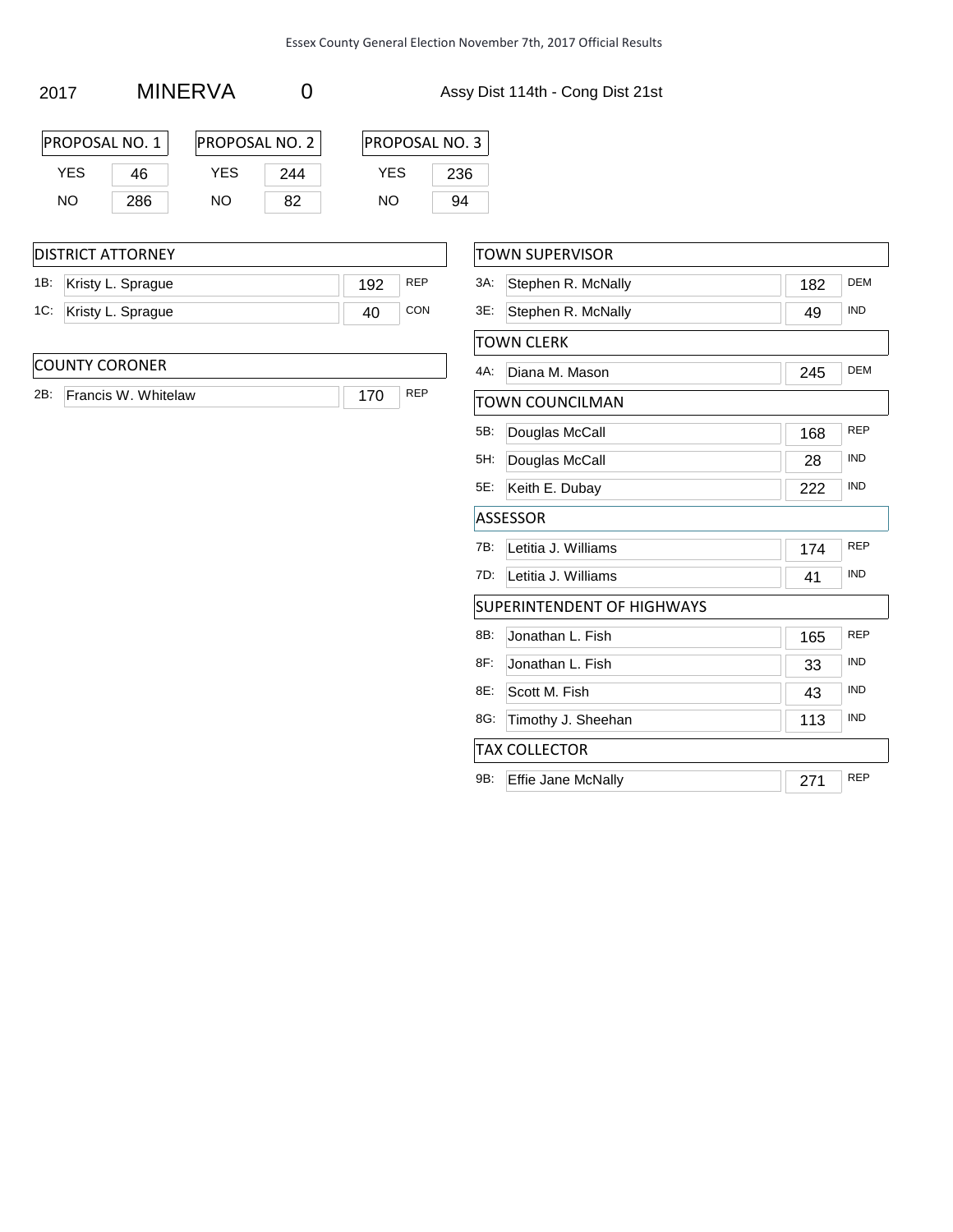#### 2017 **MORIAH**

|            | PROPOSAL NO. 1           | PROPOSAL NO. 2               |     |            | PROPOSAL NO. 3 |     |     |                                                   |     |            |
|------------|--------------------------|------------------------------|-----|------------|----------------|-----|-----|---------------------------------------------------|-----|------------|
| <b>YES</b> | 73                       | <b>YES</b>                   | 421 | <b>YES</b> |                | 366 |     |                                                   |     |            |
| <b>NO</b>  | 541                      | <b>NO</b>                    | 189 | <b>NO</b>  |                | 241 |     |                                                   |     |            |
|            | <b>DISTRICT ATTORNEY</b> |                              |     |            |                |     |     | <b>TOWN SUPERVISOR</b>                            |     |            |
| 1B:        | Kristy L. Sprague        |                              |     | 495        | <b>REP</b>     |     | 3B: | Thomas R. Scozzafava                              | 480 | <b>REP</b> |
| 1C:        | Kristy L. Sprague        |                              |     | 64         | CON            |     | 3D: | Thomas R. Scozzafava                              | 75  | <b>IND</b> |
|            |                          |                              |     |            |                |     |     | <b>TOWN COUNCILMAN</b>                            |     |            |
|            | <b>COUNTY CORONER</b>    |                              |     |            |                |     | 4B: | Matthew J. Brassard                               | 484 | <b>REP</b> |
| 2B:        | Francis W. Whitelaw      |                              |     | 426        | <b>REP</b>     |     | 5B: | Lucille C. Carpenter                              | 423 | <b>REP</b> |
|            |                          |                              |     |            |                |     | 5D: | Lucille C. Carpenter                              | 53  | <b>IND</b> |
|            |                          |                              |     |            |                |     |     | ASSESSOR                                          |     |            |
|            |                          |                              |     |            |                |     |     |                                                   |     |            |
| 2017       |                          | <b>MORIAH</b>                | 1   |            |                |     | 6B: | Paul Mazzotte<br>Assy Dist 114th - Cong Dist 21st | 459 | <b>REP</b> |
| <b>YES</b> | PROPOSAL NO. 1<br>18     | PROPOSAL NO. 2<br><b>YES</b> | 90  | <b>YES</b> | PROPOSAL NO. 3 | 85  |     |                                                   |     |            |
| <b>NO</b>  | 111                      | NO                           | 35  | NO.        |                | 41  |     |                                                   |     |            |
|            | <b>DISTRICT ATTORNEY</b> |                              |     |            |                |     |     | <b>TOWN SUPERVISOR</b>                            |     |            |
| 1B:        | Kristy L. Sprague        |                              |     | 98         | <b>REP</b>     |     | 3B: | Thomas R. Scozzafava                              | 95  | <b>REP</b> |
| 1C:        | Kristy L. Sprague        |                              |     | 13         | <b>CON</b>     |     | 3D: | Thomas R. Scozzafava                              | 18  | <b>IND</b> |
|            |                          |                              |     |            |                |     |     | <b>TOWN COUNCILMAN</b>                            |     |            |
|            | <b>COUNTY CORONER</b>    |                              |     |            |                |     | 4B: | Matthew J. Brassard                               | 93  | <b>REP</b> |
| 2B:        | Francis W. Whitelaw      |                              |     | 89         | <b>REP</b>     |     | 5B: | Lucille C. Carpenter                              | 81  | <b>REP</b> |
|            |                          |                              |     |            |                |     | 5D: | Lucille C. Carpenter                              | 15  | <b>IND</b> |

6B: Paul Mazzotte 87 REP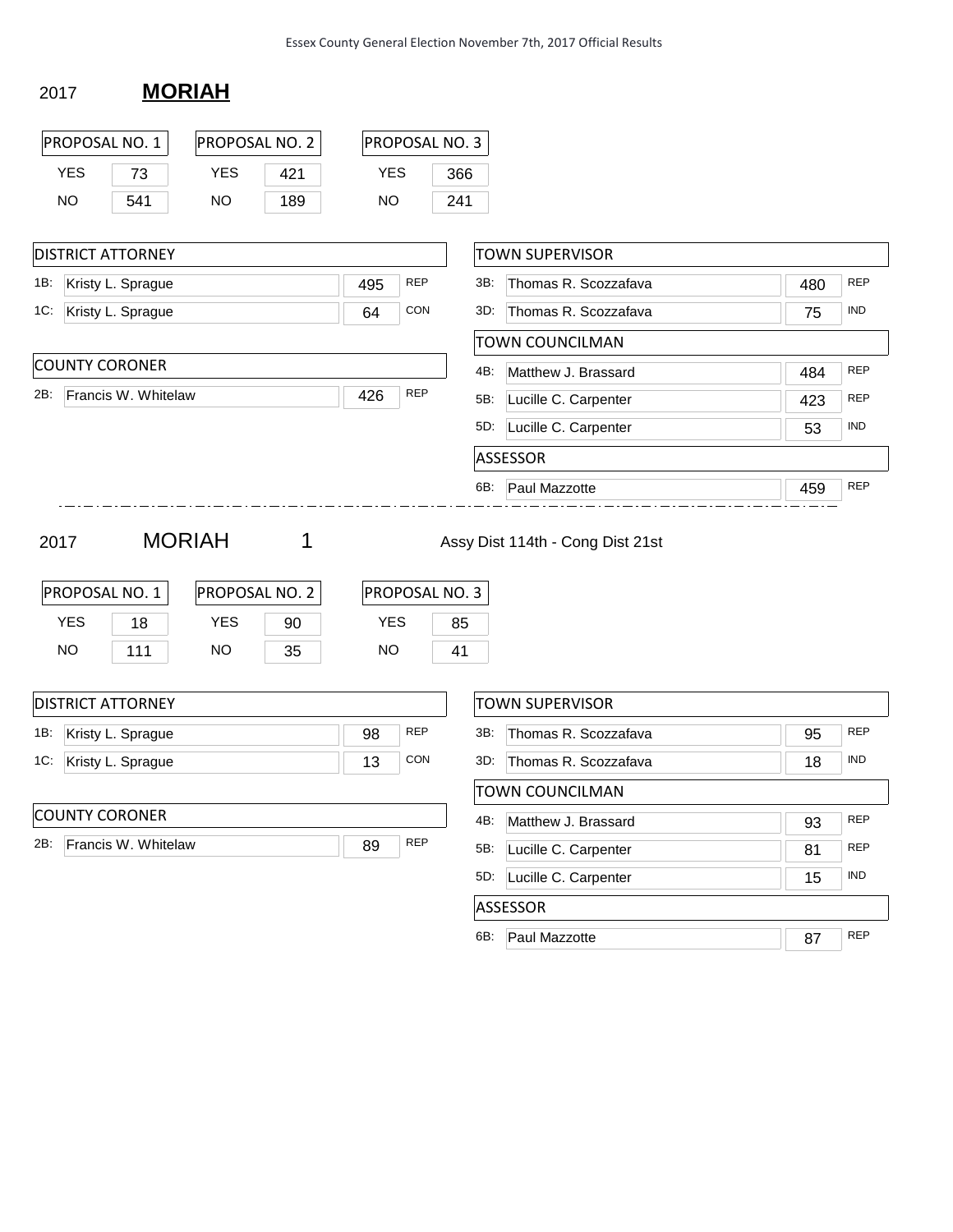2017 MORIAH 2 Assy Dist 114th - Cong Dist 21st DISTRICT ATTORNEY 1B: Kristy L. Sprague 212 REP 1C: Kristy L. Sprague 30 CON PROPOSAL NO. 1 YES 22 NO 234 PROPOSAL NO. 2 YES | 165 NO 92 PROPOSAL NO. 3 YES | 137 NO 116 COUNTY CORONER 2B: Francis W. Whitelaw 184 REP TOWN SUPERVISOR 3B: Thomas R. Scozzafava 206 REP 3D: Thomas R. Scozzafava 30 30 IND TOWN COUNCILMAN 4B: Matthew J. Brassard 209 REP 5B: Lucille C. Carpenter 187 REP 5D: Lucille C. Carpenter 19 19 IND **ASSESSOR** 6B: Paul Mazzotte 191 REP 2017 MORIAH 3 Assy Dist 114th - Cong Dist 21st DISTRICT ATTORNEY 1B: Kristy L. Sprague 117 REP 1C: Kristy L. Sprague 8 CON PROPOSAL NO. 1 YES | 17 NO 114 PROPOSAL NO. 2 YES | 86 NO 42 PROPOSAL NO. 3 YES 77 NO 53 COUNTY CORONER 2B: Francis W. Whitelaw 191 REP TOWN SUPERVISOR 3B: Thomas R. Scozzafava 109 REP 3D: Thomas R. Scozzafava 14 IND TOWN COUNCILMAN 4B: Matthew J. Brassard 103 REP 5B: Lucille C. Carpenter 92 REP 5D: Lucille C. Carpenter 8 IND

#### ASSESSOR

6B: Paul Mazzotte 109 REP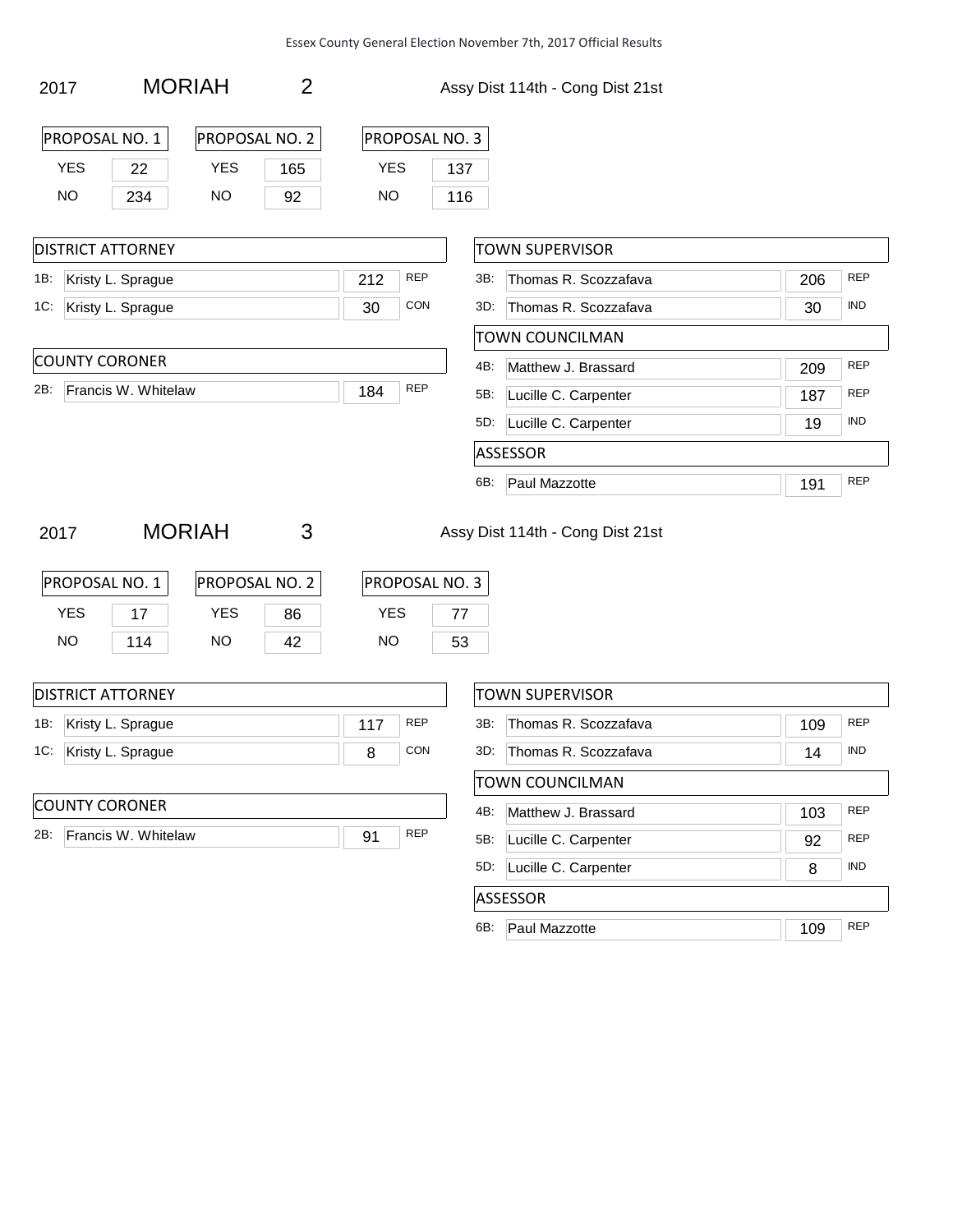2017 MORIAH 4 Assy Dist 114th - Cong Dist 21st

| PROPOSAL NO. 1 |     | <b>PROPOSAL NO. 2</b> |    |
|----------------|-----|-----------------------|----|
| YFS            | 16. | YFS                   | 80 |
| NΩ             | 82  | NΩ                    | 20 |

PROPOSAL NO. 3 YES **67** NO 31

|     | DISTRICT ATTORNEY       |    |            |     | <b>TOWN SUPERVISOR</b>    |    |
|-----|-------------------------|----|------------|-----|---------------------------|----|
| 1B: | Kristy L. Sprague       | 68 | <b>REP</b> | 3B. | Thomas R. Scozzafava      | 70 |
| 1C: | Kristy L. Sprague       | 13 | <b>CON</b> |     | 3D: Thomas R. Scozzafava  | 13 |
|     |                         |    |            |     | ITOWN COUNCILMAN          |    |
|     | <b>COUNTY CORONER</b>   |    |            | 4B: | Matthew J. Brassard       | 79 |
|     | 2B: Francis W. Whitelaw | 62 | <b>REP</b> | 5B: | Lucille C. Carpenter      | 63 |
|     |                         |    |            |     | $5D$ I ucille C Carnontor | 11 |

3B: Thomas R. Scozzafava 70 REP 3D: Thomas R. Scozzafava 13 | 13 | I<sup>ND</sup> 4B: Matthew J. Brassard **79** REP 5B: Lucille C. Carpenter 63 REP Lucille C. Carpenter 11 IND ASSESSOR 6B: Paul Mazzotte 72 REP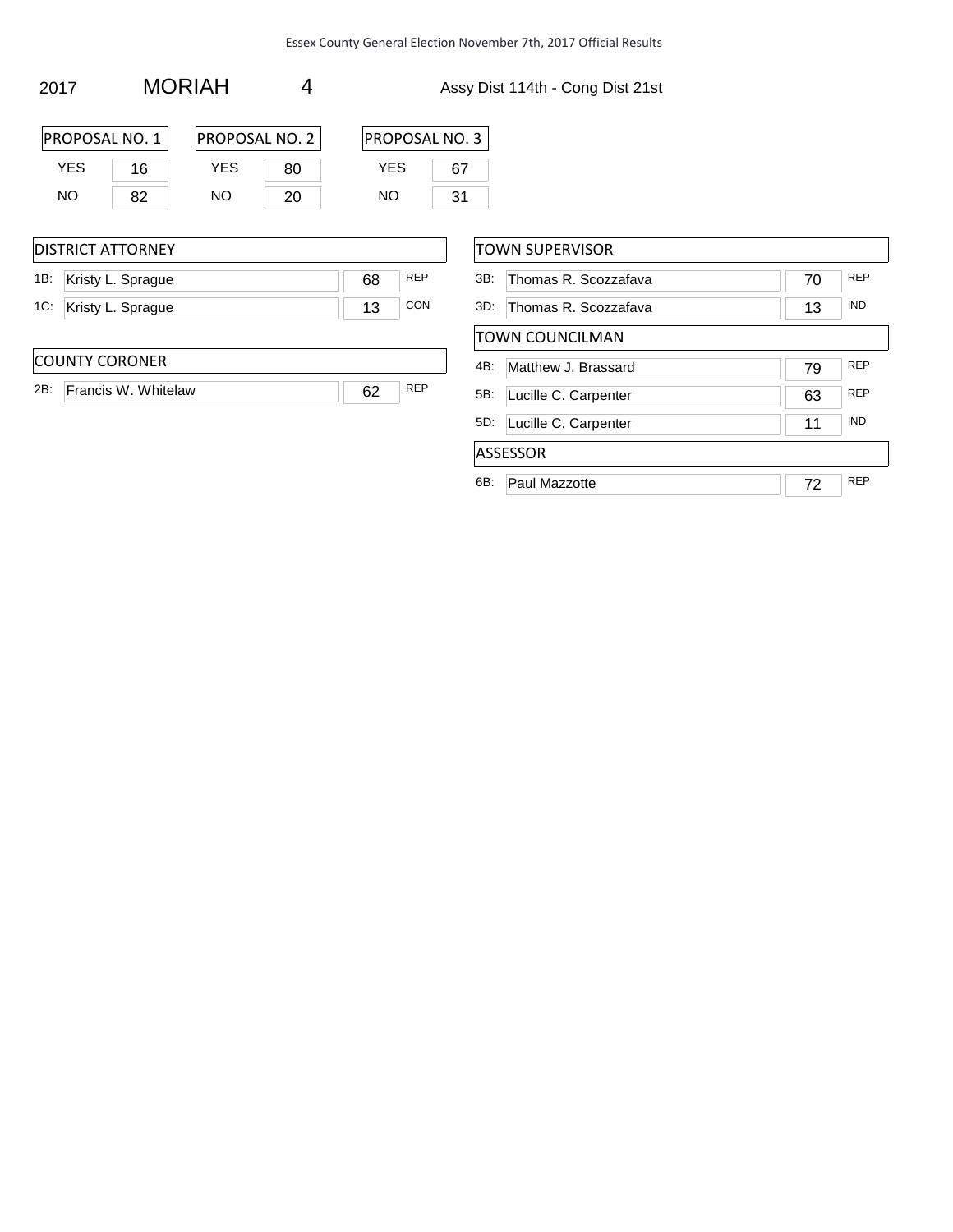#### 2017 NEWCOMB 0 Assy Dist 114th - Cong Dist 21st

| IPROPOSAL NO. 1 |     | <b>PROPOSAL NO. 2</b> |     |
|-----------------|-----|-----------------------|-----|
| YFS             | 22  |                       | 130 |
| חוח             | 175 | NΩ                    | 65  |

| PROPOSAL NO. 3 |     |
|----------------|-----|
| YFS            | 164 |
| NΟ             | 36  |

#### DISTRICT ATTORNEY

1B: Kristy L. Sprague 133 REP 1C: Kristy L. Sprague 30 CON

#### COUNTY CORONER

| 2B: | Francis W. Whitelaw |  |
|-----|---------------------|--|

|        | TOWN SUPERVISOR                   |     |            |
|--------|-----------------------------------|-----|------------|
| 3A.    | Robin DeLoria                     | 185 | <b>DEM</b> |
|        | <b>TOWN CLERK</b>                 |     |            |
| 4B:    | Mary Pound                        | 170 | <b>REP</b> |
|        | TOWN COUNCILMAN                   |     |            |
| $5A$ : | Paul B. Hai                       | 113 | DEM        |
| 5B:    | Donald R. Bott                    | 118 | <b>REP</b> |
| 5F:    | Donald R. Bott                    | 17  | <b>IND</b> |
| 6A:    | Lana A. Fennessy                  | 130 | <b>DEM</b> |
| 6E:    | Lana A. Fennessy                  | 27  | <b>IND</b> |
|        | <b>ASSESSOR</b>                   |     |            |
| 7A.    | Jennifer Fifield                  | 139 | <b>DEM</b> |
| 7D:    | Jennifer Fifield                  | 31  | <b>IND</b> |
|        | TAX COLLECTOR                     |     |            |
| 8B:    | Karen L. Darrah                   | 158 | <b>REP</b> |
| 8G:    | Karen L. Darrah                   | 11  | <b>IND</b> |
|        | <b>SUPERINTENDENT OF HIGHWAYS</b> |     |            |
| 9A:    | Mark Yandon                       | 160 | <b>DEM</b> |
| 9D:    | Mark Yandon                       | 25  | <b>IND</b> |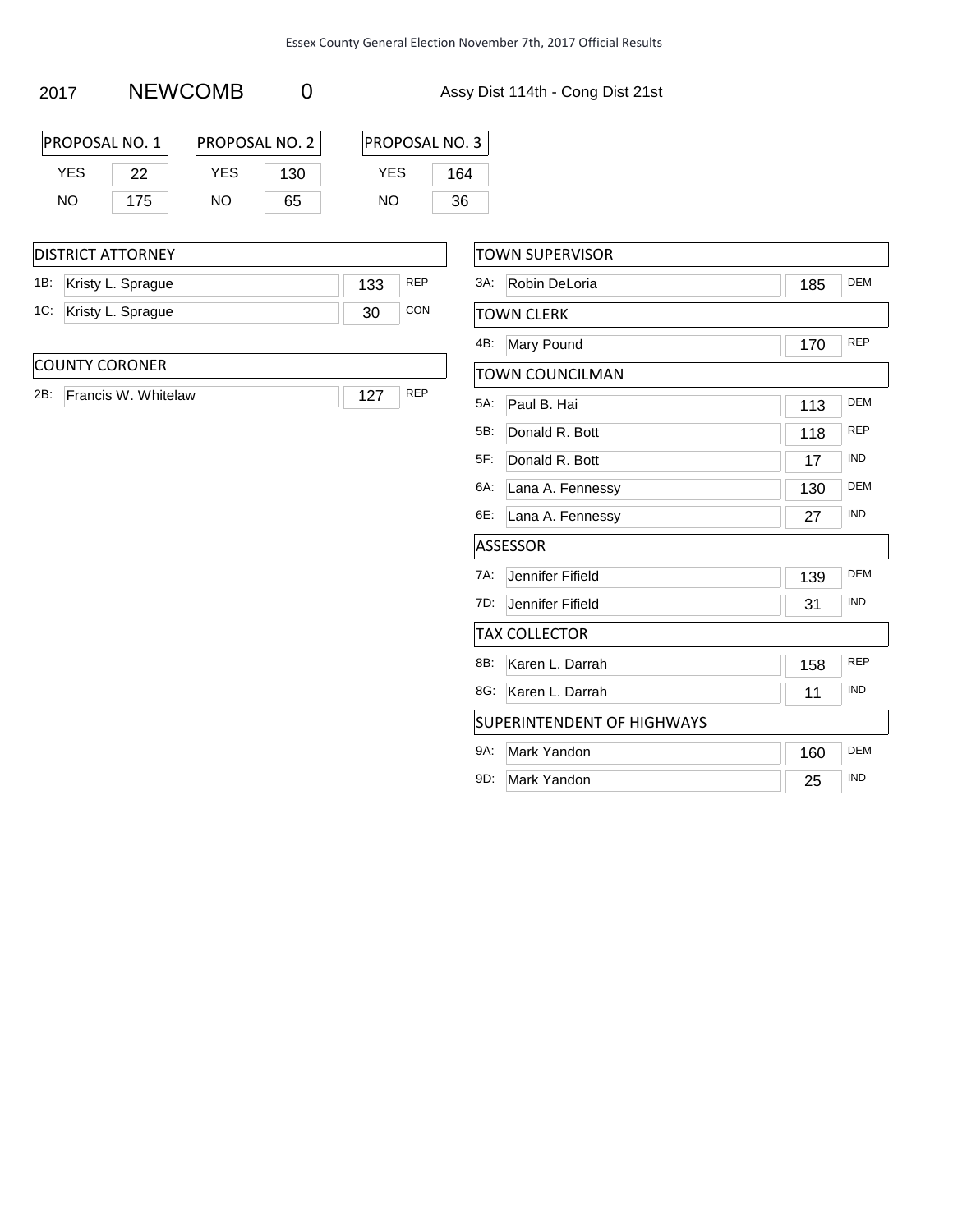### 2017 **NORTH ELBA**

|                                 | PROPOSAL NO. 1              | PROPOSAL NO. 2                                                 |                |                         |            | PROPOSAL NO. 3              |     |                                  |      |            |
|---------------------------------|-----------------------------|----------------------------------------------------------------|----------------|-------------------------|------------|-----------------------------|-----|----------------------------------|------|------------|
| <b>YES</b>                      | 324                         | <b>YES</b>                                                     | 1497           | <b>YES</b>              |            | 1363                        |     |                                  |      |            |
| NO.                             | 1455                        | NO                                                             | 293            | <b>NO</b>               |            | 416                         |     |                                  |      |            |
|                                 | <b>DISTRICT ATTORNEY</b>    |                                                                |                |                         |            |                             |     | <b>TOWN SUPERVISOR</b>           |      |            |
| 1B:                             | Kristy L. Sprague           |                                                                |                | 1037                    | <b>REP</b> |                             | 3A: | Brian P. Barrett                 | 508  | <b>DEM</b> |
| 1C:                             | Kristy L. Sprague           |                                                                |                | 306                     | CON        |                             | 3D: | Robert T. Politi                 | 1377 | <b>IND</b> |
|                                 |                             |                                                                |                |                         |            |                             |     | <b>TOWN JUSTICE</b>              |      |            |
|                                 | <b>COUNTY CORONER</b>       |                                                                |                |                         |            |                             | 4A: | Dean M. Dietrich                 | 904  | <b>DEM</b> |
| 2B:                             | Francis W. Whitelaw         |                                                                |                | 1271                    | <b>REP</b> |                             | 4E: | Dean M. Dietrich                 | 592  | <b>IND</b> |
|                                 |                             |                                                                |                |                         |            |                             |     | TOWN COUNCILMAN                  |      |            |
|                                 |                             |                                                                |                |                         |            |                             | 5A: | Derek T. Doty                    | 1364 | <b>DEM</b> |
|                                 |                             |                                                                |                |                         |            |                             | 5F: | John O. Favro                    | 999  | <b>IND</b> |
|                                 |                             |                                                                |                |                         |            |                             |     | 6A: Bryan L. Kennelly            | 817  | <b>DEM</b> |
| 2017<br><b>YES</b><br><b>NO</b> | PROPOSAL NO. 1<br>36<br>165 | <b>NORTH ELBA</b><br>PROPOSAL NO. 2<br><b>YES</b><br><b>NO</b> | 1<br>165<br>30 | <b>YES</b><br><b>NO</b> |            | PROPOSAL NO. 3<br>135<br>59 |     | Assy Dist 114th - Cong Dist 21st |      |            |
|                                 |                             |                                                                |                |                         |            |                             |     |                                  |      |            |
|                                 | <b>DISTRICT ATTORNEY</b>    |                                                                |                |                         |            |                             |     | <b>TOWN SUPERVISOR</b>           |      |            |
| 1B:                             | Kristy L. Sprague           |                                                                |                | 108                     | <b>REP</b> |                             | 3A: | Brian P. Barrett                 | 49   | <b>DEM</b> |
|                                 | 1C: Kristy L. Sprague       |                                                                |                | 36                      | CON        |                             |     | 3D: Robert T. Politi             | 168  | <b>IND</b> |
|                                 |                             |                                                                |                |                         |            |                             |     | <b>TOWN JUSTICE</b>              |      |            |
|                                 | <b>COUNTY CORONER</b>       |                                                                |                |                         |            |                             | 4A: | Dean M. Dietrich                 | 87   | <b>DEM</b> |
| 2B:                             | Francis W. Whitelaw         |                                                                |                | 133                     | <b>REP</b> |                             | 4E: | Dean M. Dietrich                 | 64   | <b>IND</b> |
|                                 |                             |                                                                |                |                         |            |                             |     | <b>TOWN COUNCILMAN</b>           |      |            |

5A: Derek T. Doty 151 DEM 5F: John O. Favro 121 IND 6A: Bryan L. Kennelly 87 DEM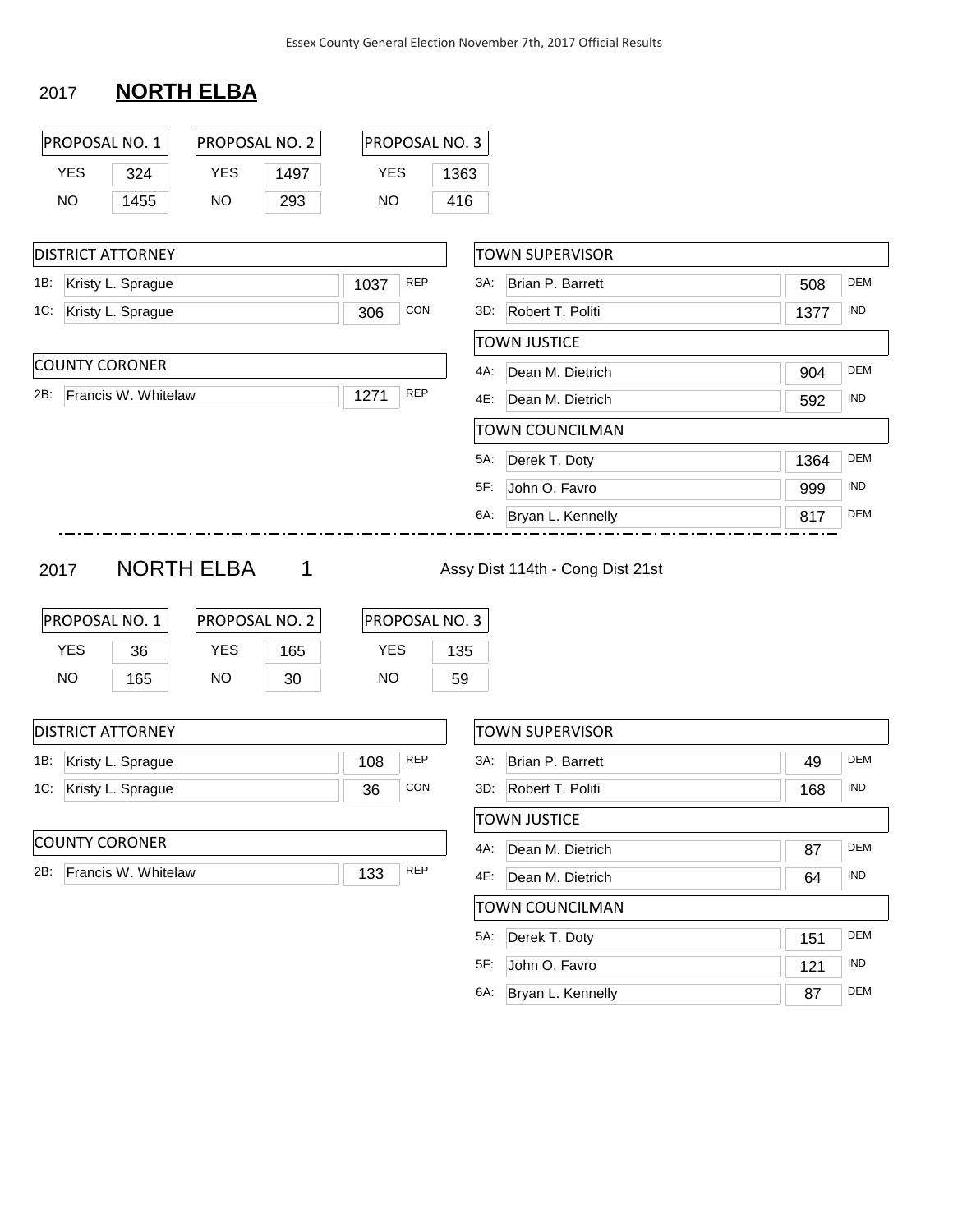2017 NORTH ELBA 2 Assy Dist 114th - Cong Dist 21st

DISTRICT ATTORNEY 1B: Kristy L. Sprague 1C: Kristy L. Sprague

COUNTY CORONER

2B: Francis W. Whitelaw

| <b>PROPOSAL NO. 1</b> |     | PROPOSAL NO. 2 |     |
|-----------------------|-----|----------------|-----|
| YFS                   | 40  | YFS            | 201 |
| NΟ                    | 197 | NΩ             | 37  |

| PROPOSAL NO. 3 |     |
|----------------|-----|
| YFS            | 176 |
| NΟ             | 64  |

|     |            |     | <b>TOWN SUPERVISOR</b> |     |            |
|-----|------------|-----|------------------------|-----|------------|
| 114 | <b>REP</b> | 3A: | Brian P. Barrett       | 115 | <b>DEM</b> |
| 41  | <b>CON</b> |     | 3D: Robert T. Politi   | 118 | <b>IND</b> |
|     |            |     | <b>TOWN JUSTICE</b>    |     |            |
|     |            | 4A: | Dean M. Dietrich       | 144 | <b>DEM</b> |
| 164 | <b>REP</b> | 4E: | Dean M. Dietrich       | 47  | <b>IND</b> |
|     |            |     | <b>TOWN COUNCILMAN</b> |     |            |
|     |            | 5A: | Derek T. Doty          | 189 | <b>DEM</b> |
|     |            | 5F: | John O. Favro          | 72  | <b>IND</b> |
|     |            | 6A: | Bryan L. Kennelly      | 164 | <b>DEM</b> |

#### 2017 NORTH ELBA 3 Assy Dist 114th - Cong Dist 21st

| PROPOSAL NO. 1 | <b>PROPOS</b> |     |
|----------------|---------------|-----|
| YFS            | 40            | YFS |
| NΩ             | 234           | NΩ  |

SAL NO. 2

223 53

| PROPOSAL NO. 3 |     |  |
|----------------|-----|--|
| YFS            | 193 |  |
| NΟ             | 79  |  |

| <b>DISTRICT ATTORNEY</b> |     |  |
|--------------------------|-----|--|
| 1R: Kriety I Spranue     | 110 |  |

| <b>P.</b> Nisty L. Optague | 149 | $\cdots$ |
|----------------------------|-----|----------|
| 1C: Kristy L. Sprague      |     | CON      |

#### COUNTY CORONER

2B: Francis W. Whitelaw 184 REP

| TOWN SUPERVISOR |                                       |     |            |  |  |
|-----------------|---------------------------------------|-----|------------|--|--|
| $3A$ :          | <b>DFM</b><br>Brian P. Barrett<br>61  |     |            |  |  |
| $3D^2$          | Robert T. Politi                      | 234 | <b>IND</b> |  |  |
|                 | TOWN JUSTICE                          |     |            |  |  |
| 4A:             | <b>DFM</b><br>Dean M. Dietrich<br>113 |     |            |  |  |
| 4F:             | Dean M. Dietrich                      | 112 | <b>IND</b> |  |  |
|                 | TOWN COUNCILMAN                       |     |            |  |  |
| 5A:             | Derek T. Doty                         | 193 | <b>DEM</b> |  |  |
| $5F$ :          | <b>IND</b><br>John O. Favro<br>188    |     |            |  |  |
| 6A:             | Bryan L. Kennelly                     | 97  | <b>DEM</b> |  |  |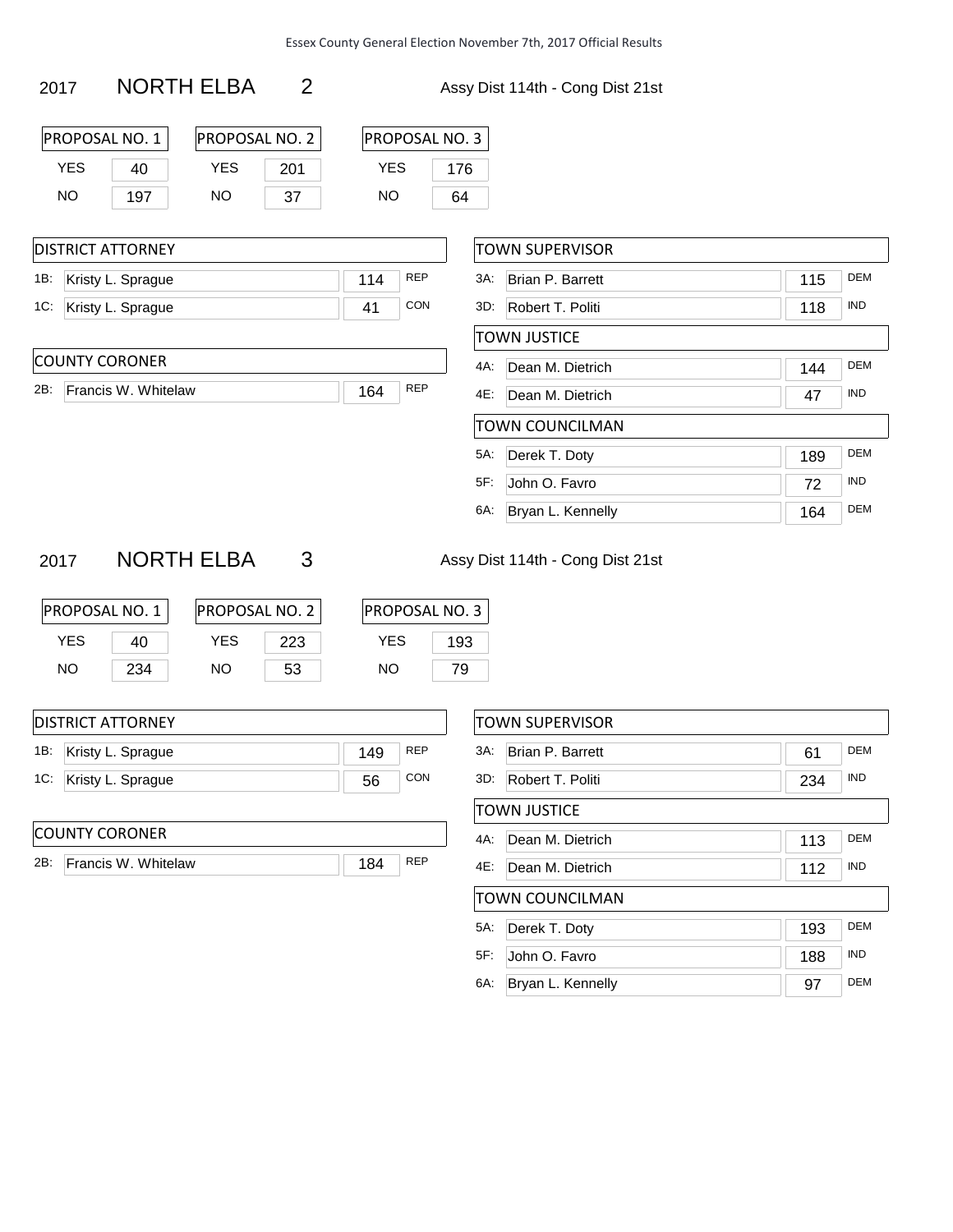| 2017 | <b>NORTH ELBA</b> |  |
|------|-------------------|--|
|------|-------------------|--|

DISTRICT ATTORNEY 1B: Kristy L. Sprague 1C: Kristy L. Sprague

COUNTY CORONER

2B: Francis W. Whitelaw

4 Assy Dist 114th - Cong Dist 21st

| PROPOSAL NO. 1 |     | <b>PROPOSAL NO. 2</b> |     |  |
|----------------|-----|-----------------------|-----|--|
| YFS            | 63  | YFS                   | 210 |  |
| NΟ             | 185 | NO.                   | 41  |  |

| PROPOSAL NO. 3 |     |  |
|----------------|-----|--|
| YFS            | 205 |  |
| NΟ             | 43  |  |

|     |            | <b>TOWN SUPERVISOR</b>   |     |            |
|-----|------------|--------------------------|-----|------------|
| 144 | <b>REP</b> | 3A:<br>Brian P. Barrett  | 55  | <b>DEM</b> |
| 45  | CON        | 3D: Robert T. Politi     | 208 | <b>IND</b> |
|     |            | <b>TOWN JUSTICE</b>      |     |            |
|     |            | 4A:<br>Dean M. Dietrich  | 117 | <b>DEM</b> |
| 175 | <b>REP</b> | 4E:<br>Dean M. Dietrich  | 94  | <b>IND</b> |
|     |            | <b>TOWN COUNCILMAN</b>   |     |            |
|     |            | 5A:<br>Derek T. Doty     | 178 | <b>DEM</b> |
|     |            | $5F$ :<br>John O. Favro  | 154 | <b>IND</b> |
|     |            | Bryan L. Kennelly<br>6A: | 96  | <b>DEM</b> |

#### 2017 NORTH ELBA 5 Assy Dist 114th - Cong Dist 21st

| PROPOSAL NO. 1 | <b>IPROP</b> |     |
|----------------|--------------|-----|
| YFS            | 57           | YFS |
| NΩ             | 249          | NΟ  |

OSAL NO. 2

260 47

| PROPOSAL NO. 3 |     |  |
|----------------|-----|--|
| YFS            | 256 |  |
| NΩ             | 52  |  |

#### COUNTY CORONER

2B: Francis W. Whitelaw 227 REP

| TOWN SUPERVISOR |                                             |     |            |  |
|-----------------|---------------------------------------------|-----|------------|--|
| 3A:             | <b>DEM</b><br><b>Brian P. Barrett</b><br>65 |     |            |  |
| 3D.             | Robert T. Politi                            |     | <b>IND</b> |  |
|                 | TOWN JUSTICE                                |     |            |  |
| 4A:             | Dean M. Dietrich                            | 147 | <b>DEM</b> |  |
| 4F:             | Dean M. Dietrich                            | 109 | <b>IND</b> |  |
| TOWN COUNCILMAN |                                             |     |            |  |
| 5A:             | Derek T. Doty                               | 244 | <b>DFM</b> |  |
| 5F:             | John O. Favro                               | 187 | <b>IND</b> |  |
| 6A:             | Bryan L. Kennelly                           | 119 | <b>DEM</b> |  |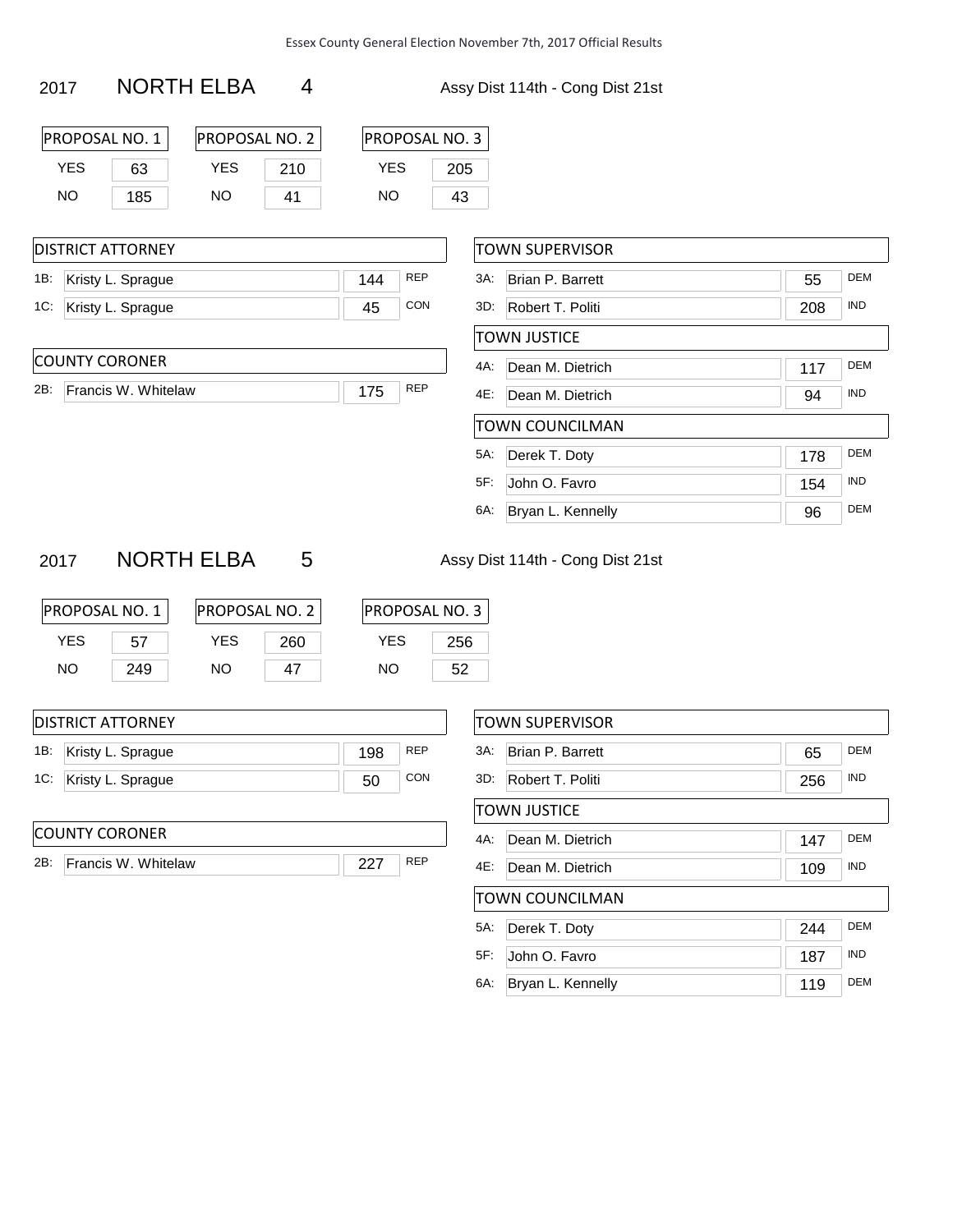| 2017 | <b>NORTH ELBA</b> |  |
|------|-------------------|--|
|------|-------------------|--|

DISTRICT ATTORNEY 1B: Kristy L. Sprague 1C: Kristy L. Sprague

COUNTY CORONER

2B: Francis W. Whitelaw

6 Assy Dist 114th - Cong Dist 21st

| <b>PROPOSAL NO. 1</b> |     | <b>PROPOSAL NO. 2</b> |     |  |
|-----------------------|-----|-----------------------|-----|--|
| YFS<br>69             |     | YFS                   | 293 |  |
| NO.                   | 268 | NO.                   | 54  |  |

| PROPOSAL NO. 3 |  |  |
|----------------|--|--|
| YFS<br>267     |  |  |
| NΟ<br>75       |  |  |

|                   | <b>TOWN SUPERVISOR</b>   |     |            |
|-------------------|--------------------------|-----|------------|
| <b>REP</b><br>226 | 3A.<br>Brian P. Barrett  | 95  | <b>DEM</b> |
| CON<br>50         | Robert T. Politi<br>3D:  | 289 | <b>IND</b> |
|                   | <b>TOWN JUSTICE</b>      |     |            |
|                   | 4A:<br>Dean M. Dietrich  | 194 | <b>DEM</b> |
| <b>REP</b><br>246 | 4E:<br>Dean M. Dietrich  | 122 | <b>IND</b> |
|                   | <b>TOWN COUNCILMAN</b>   |     |            |
|                   | 5A:<br>Derek T. Doty     | 269 | <b>DEM</b> |
|                   | 5F:<br>John O. Favro     | 203 | <b>IND</b> |
|                   | Bryan L. Kennelly<br>6A: | 157 | <b>DEM</b> |

#### 2017 NORTH ELBA 7 Assy Dist 114th - Cong Dist 21st

| PROPOSAL NO. 1 |    | PROPOSAL NO. |     |
|----------------|----|--------------|-----|
| YFS            | 19 | <b>YFS</b>   | 145 |
| NΩ<br>157      |    | NΩ           | 31  |

POSAL NO. 2  $ES$  145

| PROPOSAL NO. 3 |  |  |  |
|----------------|--|--|--|
| YFS<br>131     |  |  |  |
| NΟ<br>44       |  |  |  |

| 1B: Kristy L. Sprague |    |  |
|-----------------------|----|--|
| 1C: Kristy L. Sprague | 28 |  |

#### COUNTY CORONER

2B: Francis W. Whitelaw 142 REP

| <b>TOWN SUPERVISOR</b> |                        |     |            |  |  |
|------------------------|------------------------|-----|------------|--|--|
| $3A$ :                 | Brian P. Barrett<br>68 |     | <b>DFM</b> |  |  |
| 3D.                    | Robert T. Politi       |     | <b>IND</b> |  |  |
|                        | <b>TOWN JUSTICE</b>    |     |            |  |  |
| $4A^+$                 | Dean M. Dietrich       | 102 | <b>DEM</b> |  |  |
| 4F:                    | Dean M. Dietrich       | 44  | <b>IND</b> |  |  |
|                        | TOWN COUNCILMAN        |     |            |  |  |
| 5A:                    | Derek T. Doty          | 140 | <b>DEM</b> |  |  |
| $5F$ :                 | John O. Favro          | 74  | <b>IND</b> |  |  |
| 6A:                    | Bryan L. Kennelly      | 97  | <b>DFM</b> |  |  |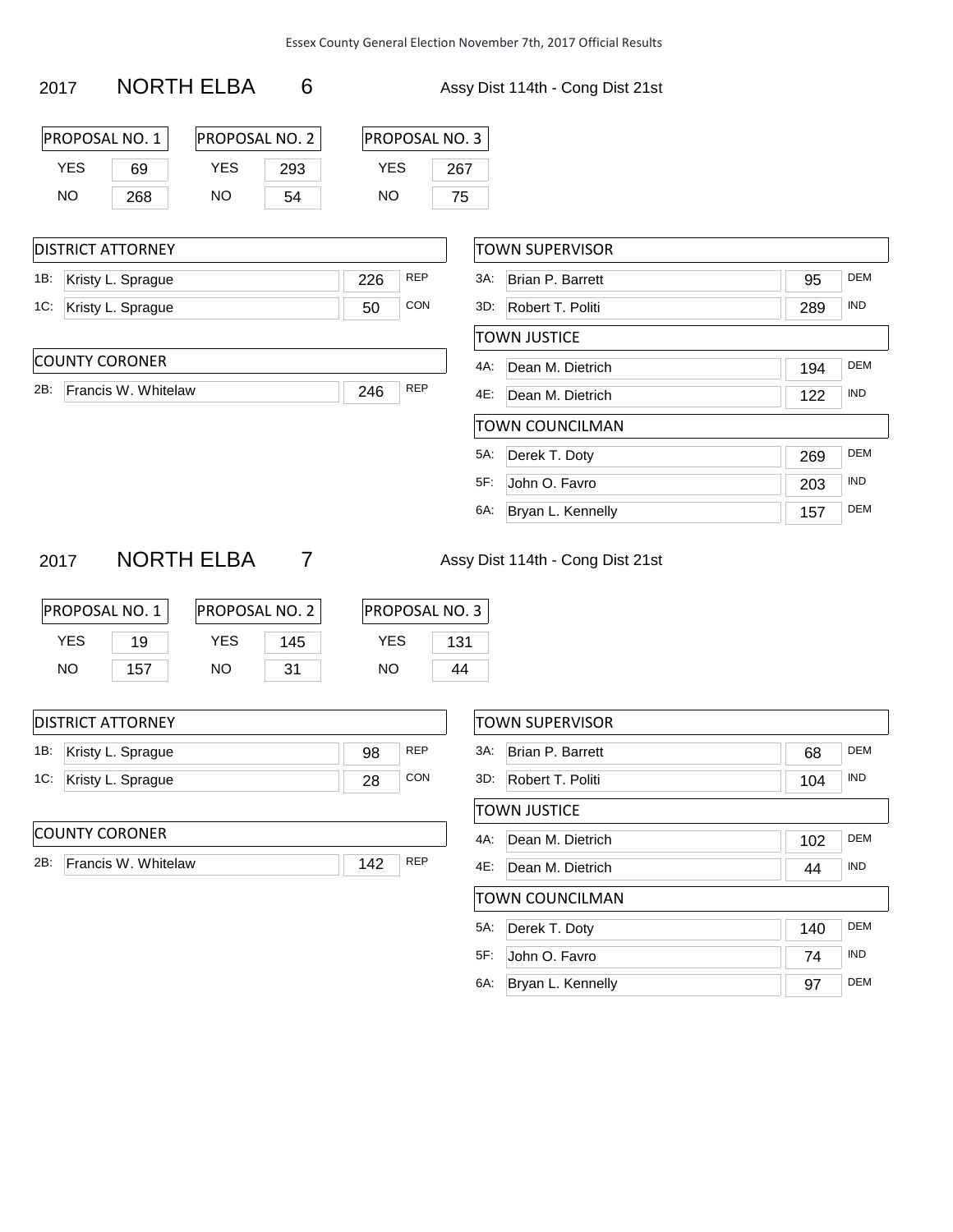#### 2017 NORTH HUDSON 0 Assy Dist 114th - Cong Dist 21st

| PROPOSAL NO. 1 |     | <b>PROPOSAL NO. 2</b> |     | <b>IPROPO</b> |  |
|----------------|-----|-----------------------|-----|---------------|--|
| YFS            | 12  | YFS.                  | 104 |               |  |
| NO.            | 132 | NΟ                    | 43  | NΩ            |  |

#### DISTRICT ATTORNEY

| 1B: Kristy L. Sprague |    |  |
|-----------------------|----|--|
| 1C: Kristy L. Sprague | 16 |  |

#### COUNTY CORONER

2B: Francis W. Whitelaw 88 REP

89 NO 56

## OSAL NO. 3

| 3B:    | Deborah M. Duntley | 106 | <b>REP</b> |
|--------|--------------------|-----|------------|
|        | TOWN COUNCILMAN    |     |            |
| 4A:    | Tammy L. Brown     | 42  | <b>DEM</b> |
| 4G:    | Tammy L. Brown     | 6   | <b>IND</b> |
| 4B:    | Marshall Gero      | 92  | <b>RFP</b> |
| 4E:    | Marshall Gero      | 7   | <b>IND</b> |
| 5A:    | Robert D. Dobie    | 65  | <b>DEM</b> |
| 5D:    | Robert D. Dobie    | 14  | <b>IND</b> |
| $5B$ : | Brian J. Caza      | 61  | <b>REP</b> |
|        | <b>ASSESSOR</b>    |     |            |
| 6F:    | Bruce E. Caza      | 81  | <b>IND</b> |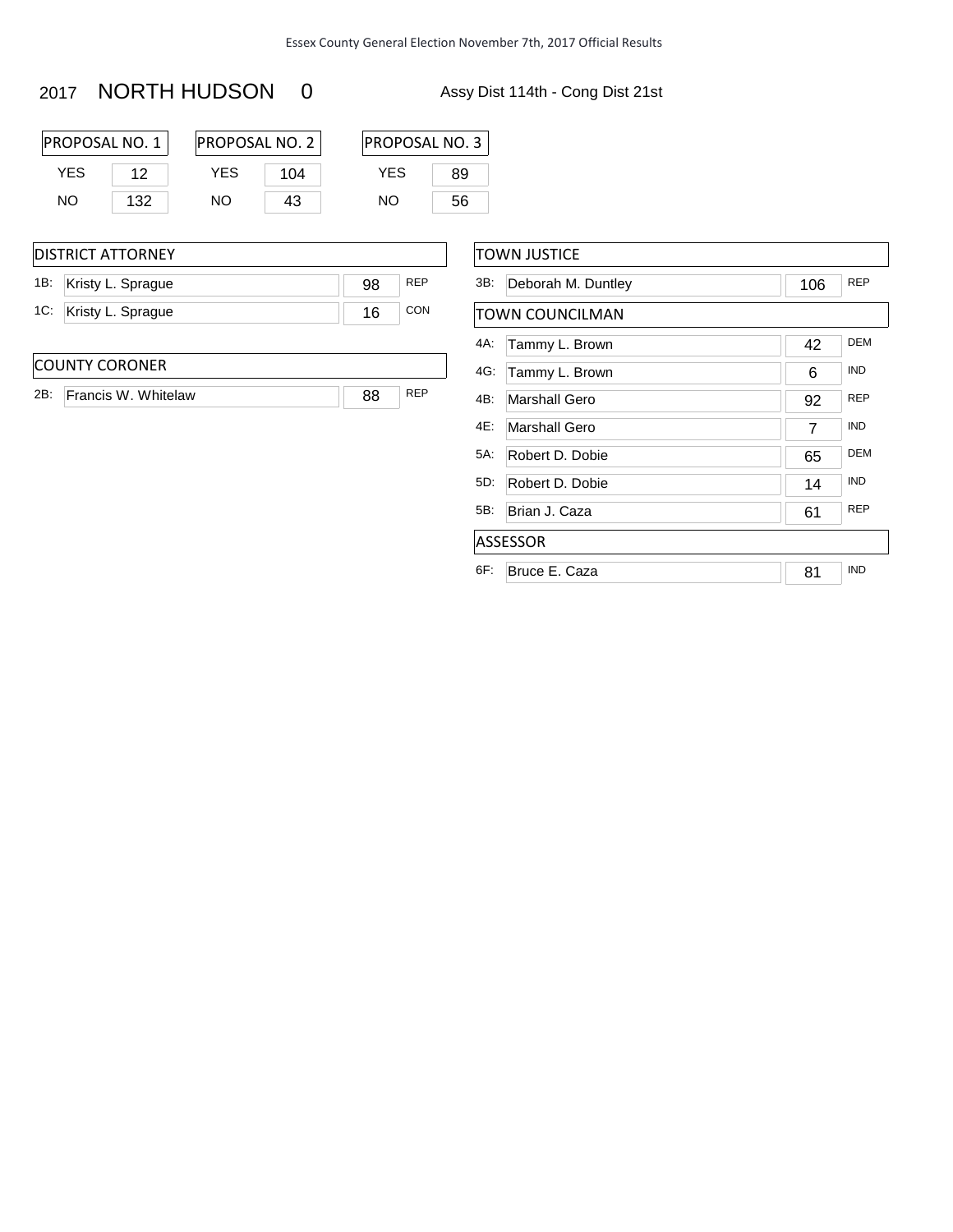#### 2017 **SCHROON**

|            | PROPOSAL NO. 1           | PROPOSAL NO. 2                   |     |            | PROPOSAL NO. 3 |     |     |                                  |     |            |
|------------|--------------------------|----------------------------------|-----|------------|----------------|-----|-----|----------------------------------|-----|------------|
| <b>YES</b> | 69                       | <b>YES</b>                       | 436 | <b>YES</b> |                | 386 |     |                                  |     |            |
| <b>NO</b>  | 455                      | <b>NO</b>                        | 82  | <b>NO</b>  |                | 135 |     |                                  |     |            |
|            | <b>DISTRICT ATTORNEY</b> |                                  |     |            |                |     |     | <b>TOWN SUPERVISOR</b>           |     |            |
| 1B:        | Kristy L. Sprague        |                                  |     | 398        | <b>REP</b>     |     | 3B: | Michael R. Marnell               | 456 | <b>REP</b> |
| 1C:        | Kristy L. Sprague        |                                  |     | 74         | CON            |     |     | <b>TOWN JUSTICE</b>              |     |            |
|            |                          |                                  |     |            |                |     | 4B: | William H. Tribou III            | 426 | <b>REP</b> |
|            | <b>COUNTY CORONER</b>    |                                  |     |            |                |     | 4D: | William H. Tribou III            | 61  | <b>IND</b> |
| 2B:        | Francis W. Whitelaw      |                                  |     | 446        | <b>REP</b>     |     |     | <b>TOWN COUNCILMAN</b>           |     |            |
|            |                          |                                  |     |            |                |     | 5B: | Margaret Meg Wood                | 304 | <b>REP</b> |
|            |                          |                                  |     |            |                |     | 5E: | Margaret Meg Wood                | 53  | <b>IND</b> |
|            |                          |                                  |     |            |                |     | 6B: | Roger M. Friedman                | 286 | <b>REP</b> |
|            |                          |                                  |     |            |                |     | 6E: | Roger M. Friedman                | 54  | IND        |
|            |                          |                                  |     |            |                |     |     | ASSESSOR                         |     |            |
|            |                          |                                  |     |            |                |     | 7B: | Thomas T. Erikson                | 430 | <b>REP</b> |
| 2017       | PROPOSAL NO. 1           | <b>SCHROON</b><br>PROPOSAL NO. 2 | 1   |            | PROPOSAL NO. 3 |     |     | Assy Dist 114th - Cong Dist 21st |     |            |
| <b>YES</b> | 26                       | <b>YES</b>                       | 179 | <b>YES</b> |                | 148 |     |                                  |     |            |
| <b>NO</b>  | 197                      | <b>NO</b>                        | 42  | <b>NO</b>  |                | 76  |     |                                  |     |            |
|            | <b>DISTRICT ATTORNEY</b> |                                  |     |            |                |     |     | <b>TOWN SUPERVISOR</b>           |     |            |
|            | 1B: Kristy L. Sprague    |                                  |     | 170        | <b>REP</b>     |     |     | 3B: Michael R. Marnell           | 195 | <b>REP</b> |
|            | 1C: Kristy L. Sprague    |                                  |     | 35         | CON            |     |     | <b>TOWN JUSTICE</b>              |     |            |
|            |                          |                                  |     |            |                |     | 4B: | William H. Tribou III            | 183 | <b>REP</b> |
|            | <b>COUNTY CORONER</b>    |                                  |     |            |                |     | 4D. | William H. Tribou III            | 26  | IND        |
| 2B:        | Francis W. Whitelaw      |                                  |     | 192        | <b>REP</b>     |     |     | <b>TOWN COUNCILMAN</b>           |     |            |
|            |                          |                                  |     |            |                |     | 5B: | Margaret Meg Wood                | 122 | <b>REP</b> |
|            |                          |                                  |     |            |                |     | 5E: | Margaret Meg Wood                | 26  | <b>IND</b> |

6B: Roger M. Friedman 121 REP 6E: Roger M. Friedman 26 IND ASSESSOR

7B: Thomas T. Erikson 179 REP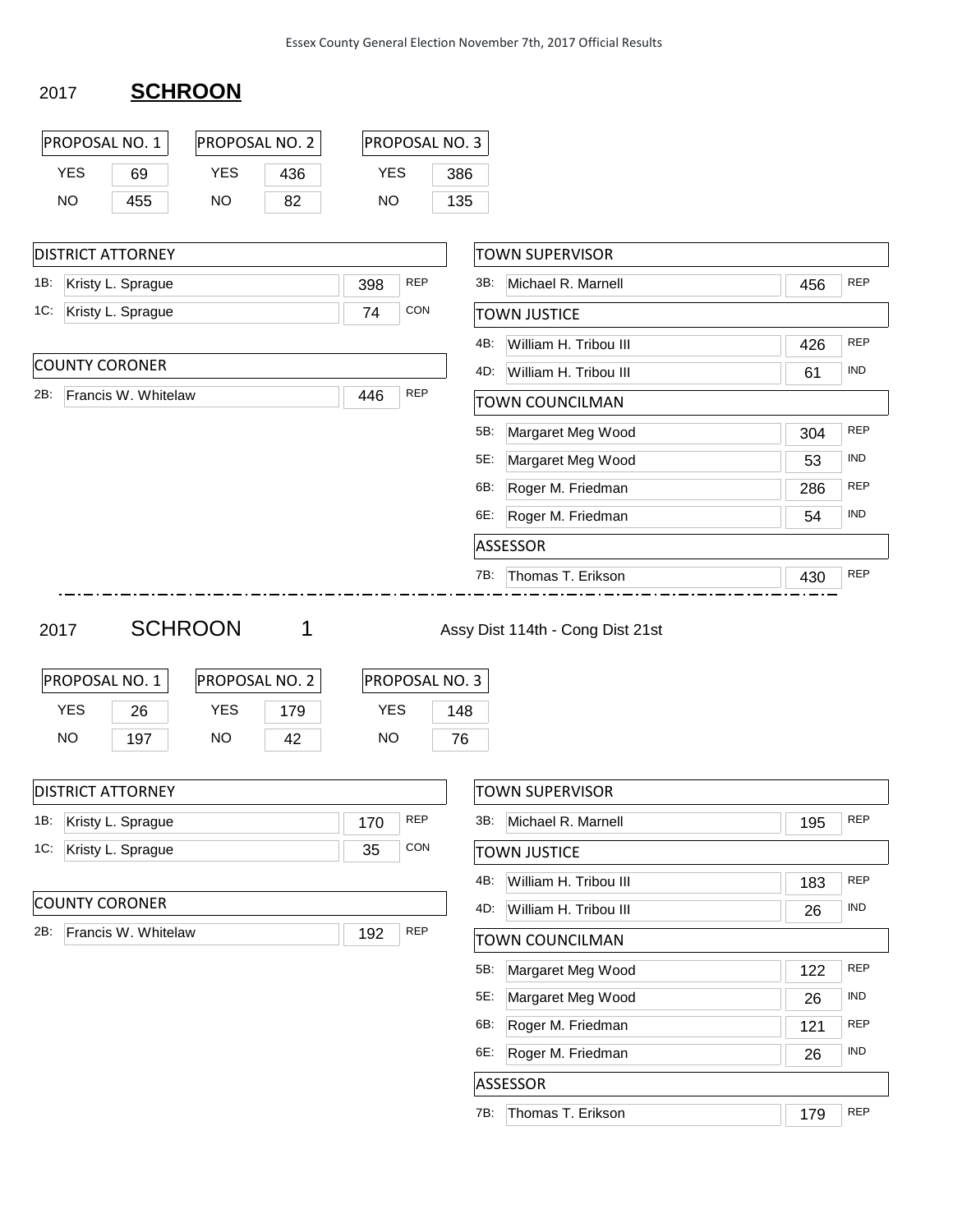2017 SCHROON 2 Assy Dist 114th - Cong Dist 21st

| PROPOSAL NO. 1 |     | PROPOSAL NO. 2 |     |
|----------------|-----|----------------|-----|
| YFS<br>43      |     | YFS            | 257 |
| NΩ             | 258 | NΩ             | 40  |

| ן דווטרטאונט |
|--------------|
| 238          |
| 59           |
|              |

| <b>IDISTRICT ATTORNEY</b> |     |            |  |  |  |
|---------------------------|-----|------------|--|--|--|
| 1B: Kristy L. Sprague     | 228 | <b>REP</b> |  |  |  |
| 1C: Kristy L. Sprague     | 39  | CON        |  |  |  |

#### COUNTY CORONER

| Francis W. Whitelaw |  |
|---------------------|--|
|                     |  |

| PROPOSAL NO. 3 |     |  |  |  |
|----------------|-----|--|--|--|
| YFS            | 238 |  |  |  |
| NΩ             | 59  |  |  |  |

| TOWN SUPERVISOR |                       |     |            |  |  |  |
|-----------------|-----------------------|-----|------------|--|--|--|
| 3B:             | Michael R. Marnell    | 261 | <b>REP</b> |  |  |  |
|                 | <b>TOWN JUSTICE</b>   |     |            |  |  |  |
| 4B:             | William H. Tribou III | 243 | <b>REP</b> |  |  |  |
| 4D:             | William H. Tribou III | 35  | <b>IND</b> |  |  |  |
|                 | TOWN COUNCILMAN       |     |            |  |  |  |
| 5B:             | Margaret Meg Wood     | 182 | <b>REP</b> |  |  |  |
| 5E:             | Margaret Meg Wood     | 27  | <b>IND</b> |  |  |  |
| 6B:             | Roger M. Friedman     | 165 | <b>REP</b> |  |  |  |
| 6E:             | Roger M. Friedman     | 28  | <b>IND</b> |  |  |  |
| <b>ASSESSOR</b> |                       |     |            |  |  |  |
| 7B:             | Thomas T. Erikson     | 251 | <b>REP</b> |  |  |  |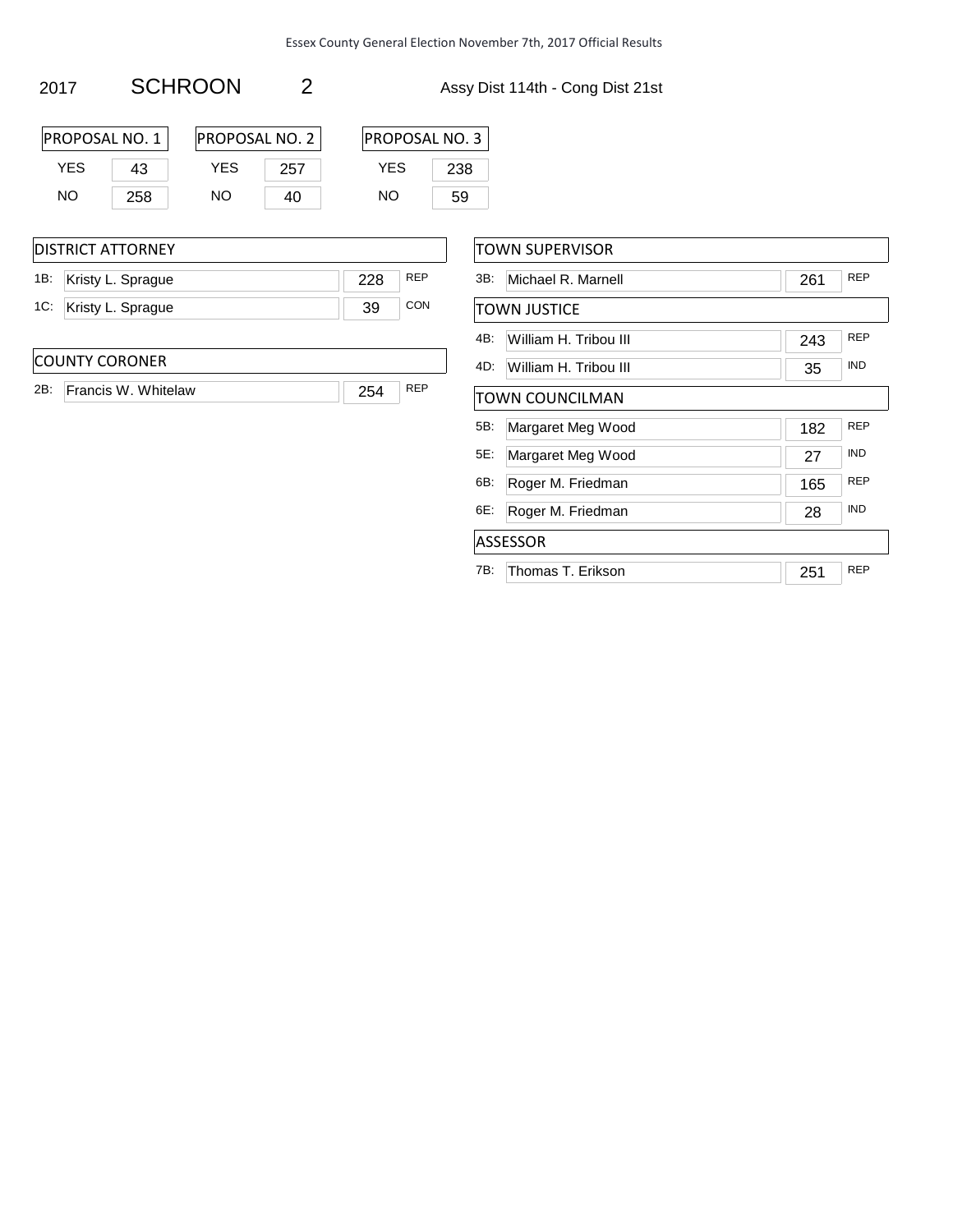#### 2017 ST ARMAND 0 Assy Dist 114th - Cong Dist 21st

| PROPOSAL NO. 1 |     |  | <b>PROPOSAL NO. 2</b> |     |
|----------------|-----|--|-----------------------|-----|
| YFS            | 63  |  | YFS                   | 314 |
| NΩ             | 322 |  | NΩ                    | 63  |

| PROPOSAL NO. |     |
|--------------|-----|
| YFS          | 291 |
| NΟ           | 87  |

#### DISTRICT ATTORNEY

| 1B: Kristy L. Sprague | 266 | <b>REP</b> |
|-----------------------|-----|------------|
| 1C: Kristy L. Sprague | 39  |            |

#### COUNTY CORONER

2B: Francis W. Whitelaw 328 REP

PROPOSAL NO. 3 YES 291

|     | TOWN SUPERVISOR            |     |            |
|-----|----------------------------|-----|------------|
| 3B: | Dean P. Montroy            | 258 | <b>REP</b> |
| 3l: | Dean P. Montroy            | 47  | <b>IND</b> |
|     | <b>TOWN CLERK</b>          |     |            |
| 4B: | Barbara J. Darrah          | 290 | <b>REP</b> |
| 4J: | Barbara J. Darrah          | 52  | <b>IND</b> |
|     | <b>TOWN JUSTICE</b>        |     |            |
| 5B: | Kelly G. Allen             | 151 | <b>REP</b> |
| 5D: | Kelly G. Allen             | 13  | <b>IND</b> |
| 5H: | A. Jay Niederbuhl          | 215 | <b>IND</b> |
|     | TOWN COUNCILMAN            |     |            |
| 6B: | Jennifer L. Fuller         | 256 | <b>REP</b> |
| 6E: | Jennifer L. Fuller         | 65  | <b>IND</b> |
| 7B: | Don J. Bates               | 276 | <b>REP</b> |
|     | SUPERINTENDENT OF HIGHWAYS |     |            |
| 8B: | Douglas E. Snickles, Jr    | 249 | <b>REP</b> |
| 8G: | Douglas E. Snickles, Jr    | 47  | <b>IND</b> |
| 8F: | Roger Oliver               | 65  | <b>IND</b> |
|     | <b>TAX COLLECTOR</b>       |     |            |
| 9A: | Nancy M. Heath             | 331 | DEM        |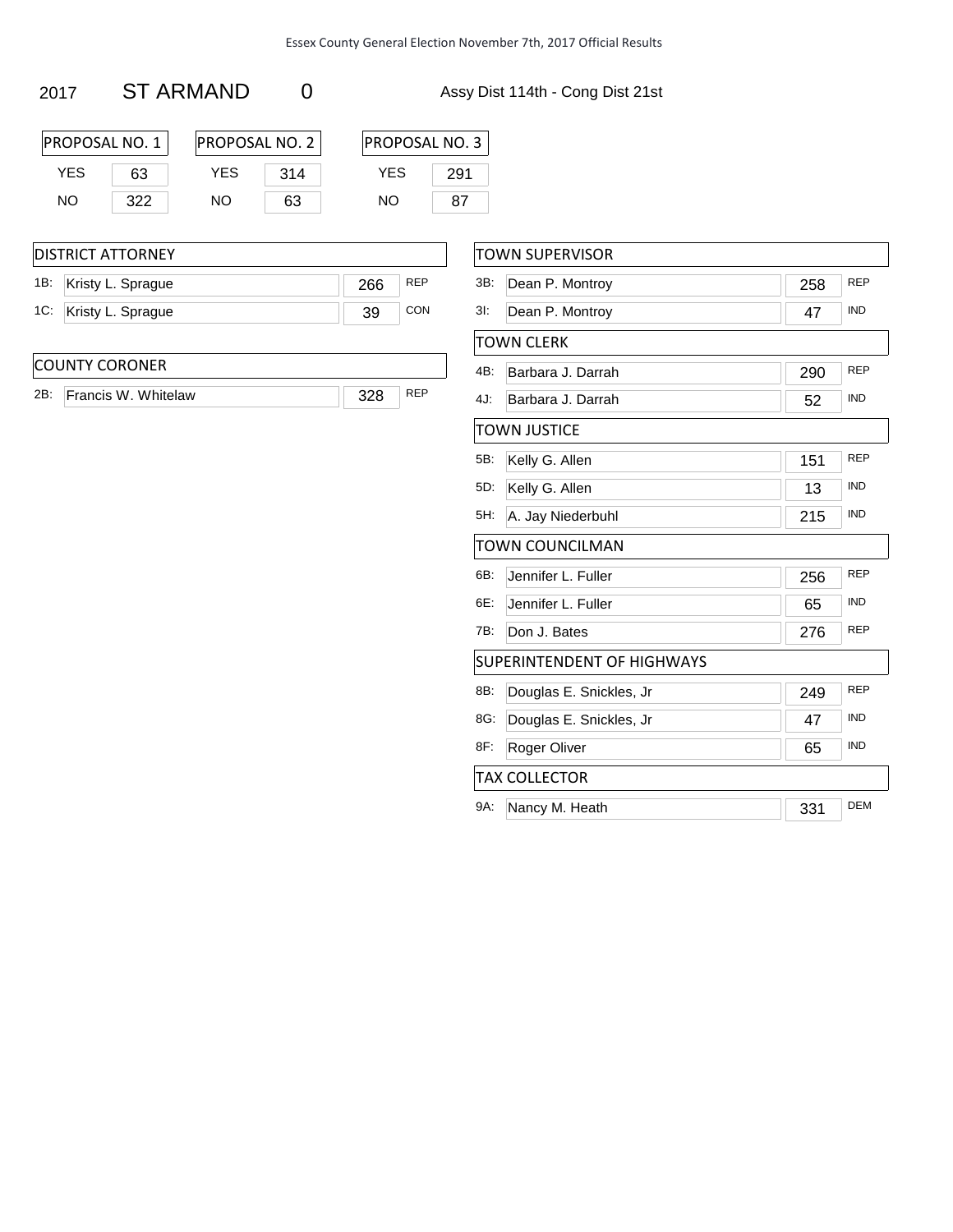## 2017 **TICONDEROGA**

|                       | PROPOSAL NO. 1           | PROPOSAL NO. 2                       |     |            |            | PROPOSAL NO. 3 |                      |                                                |            |            |
|-----------------------|--------------------------|--------------------------------------|-----|------------|------------|----------------|----------------------|------------------------------------------------|------------|------------|
| <b>YES</b>            | 124                      | <b>YES</b>                           | 757 | <b>YES</b> |            | 655            |                      |                                                |            |            |
| <b>NO</b>             | 914                      | <b>NO</b>                            | 278 | <b>NO</b>  |            | 373            |                      |                                                |            |            |
|                       |                          |                                      |     |            |            |                |                      |                                                |            |            |
|                       | <b>DISTRICT ATTORNEY</b> |                                      |     |            |            |                |                      | <b>TOWN SUPERVISOR</b>                         |            |            |
| 1B:                   | Kristy L. Sprague        |                                      |     | 800        | <b>REP</b> |                |                      | 3B: Joseph M. Giordano                         | 743        | <b>REP</b> |
| 1C:                   | Kristy L. Sprague        |                                      |     | 145        | <b>CON</b> |                |                      | 3G: Joseph M. Giordano                         | 119        | <b>IND</b> |
|                       |                          |                                      |     |            |            |                |                      | <b>TOWN COUNCILMAN</b>                         |            |            |
| <b>COUNTY CORONER</b> |                          |                                      |     |            |            | 4B:            | Joyce Gallant Cooper | 600                                            | <b>REP</b> |            |
| 2B:                   | Francis W. Whitelaw      |                                      |     | 754        | <b>REP</b> |                | 4F:                  | Joyce Gallant Cooper                           | 97         | <b>IND</b> |
|                       |                          |                                      |     |            |            |                | 4D:                  | <b>Heath Towne</b>                             | 347        | <b>IND</b> |
|                       |                          |                                      |     |            |            |                | 5B.                  | Dave Woods                                     | 680        | <b>REP</b> |
|                       |                          |                                      |     |            |            |                |                      |                                                |            | <b>IND</b> |
| 2017                  | PROPOSAL NO. 1           | <b>TICONDEROGA</b><br>PROPOSAL NO. 2 | 1   |            |            | PROPOSAL NO. 3 | 5E:                  | Dave Woods<br>Assy Dist 114th - Cong Dist 21st | 148        |            |
| <b>YES</b>            | 22                       | <b>YES</b>                           | 128 | <b>YES</b> |            | 110            |                      |                                                |            |            |
| <b>NO</b>             | 145                      | <b>NO</b>                            | 41  | <b>NO</b>  |            | 60             |                      |                                                |            |            |
|                       | <b>DISTRICT ATTORNEY</b> |                                      |     |            |            |                |                      | <b>TOWN SUPERVISOR</b>                         |            |            |
| 1B:                   | Kristy L. Sprague        |                                      |     | 128        | <b>REP</b> |                |                      | 3B: Joseph M. Giordano                         | 137        | <b>REP</b> |
| 1C:                   | Kristy L. Sprague        |                                      |     | 24         | CON        |                | 3G:                  | Joseph M. Giordano                             | 18         | <b>IND</b> |
|                       |                          |                                      |     |            |            |                |                      | <b>TOWN COUNCILMAN</b>                         |            |            |
|                       | <b>COUNTY CORONER</b>    |                                      |     |            |            |                |                      | 4B: Joyce Gallant Cooper                       | 105        | <b>REP</b> |
| 2B:                   | Francis W. Whitelaw      |                                      |     | 112        | <b>REP</b> |                | 4F:                  | Joyce Gallant Cooper                           | 15         | <b>IND</b> |
|                       |                          |                                      |     |            |            |                | 4D:                  | <b>Heath Towne</b>                             | 59         | <b>IND</b> |
|                       |                          |                                      |     |            |            |                | 5B.                  | Dave Woods                                     | 115        | <b>REP</b> |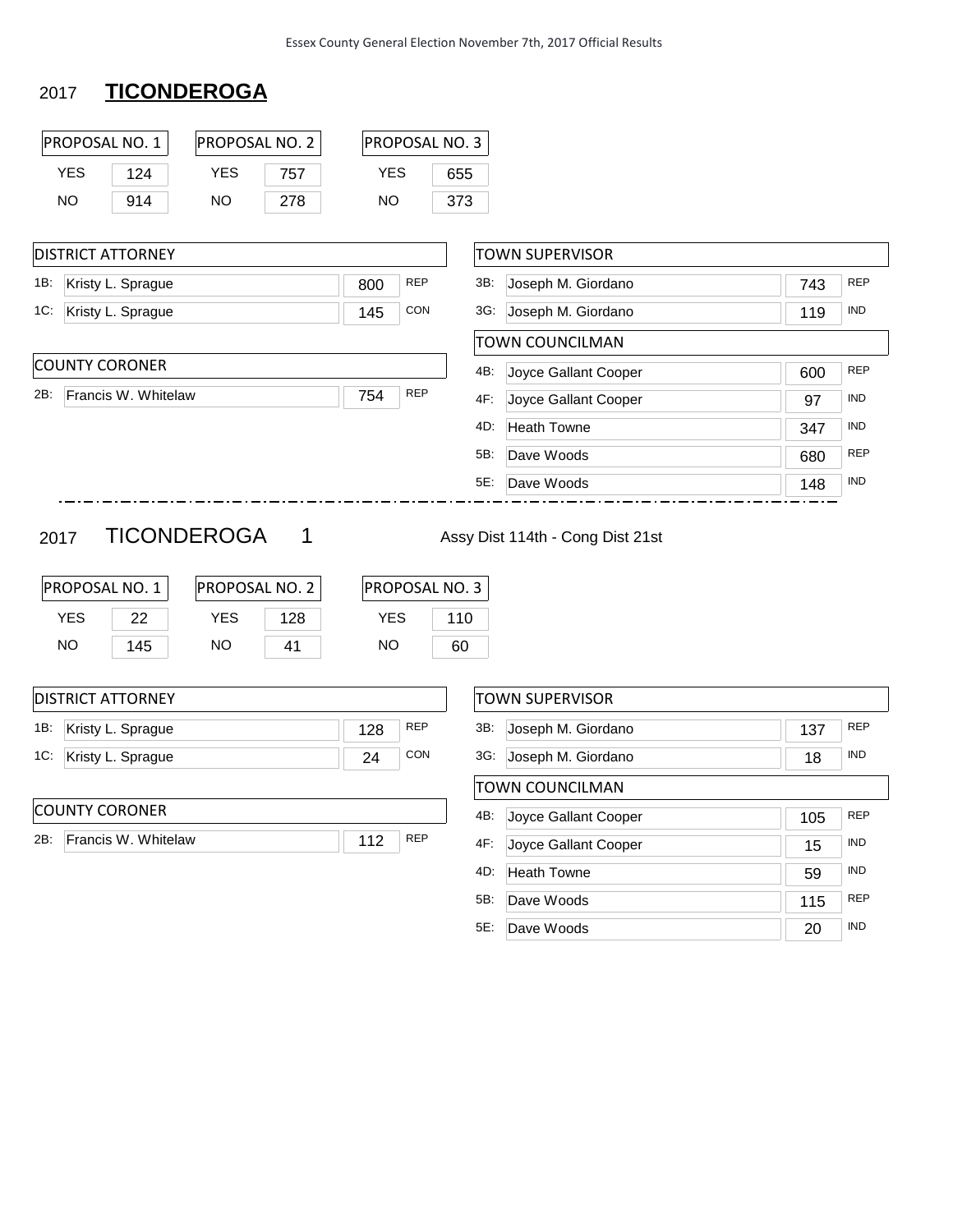#### 2017 TICONDEROGA 2 Assy Dist 114th - Cong Dist 21st

DISTRICT ATTORNEY 1B: Kristy L. Sprague 1C: Kristy L. Sprague

COUNTY CORONER

2B: Francis W. Whitelaw

| <b>PROPOSAL NO. 1</b> |     | <b>PROPOSAL NO. 2</b> |     |  |
|-----------------------|-----|-----------------------|-----|--|
| YFS                   | 24  | YFS                   | 162 |  |
| NΟ                    | 195 | NΟ                    | 57  |  |

| PROPOSAL NO. 3 |     |  |  |
|----------------|-----|--|--|
| YFS            | 136 |  |  |
| NΟ             | 83  |  |  |

|     |            | <b>TOWN SUPERVISOR</b>       |                   |
|-----|------------|------------------------------|-------------------|
| 165 | <b>REP</b> | 3B:<br>Joseph M. Giordano    | <b>REP</b><br>142 |
| 32  | <b>CON</b> | Joseph M. Giordano<br>$3G$ : | <b>IND</b><br>25  |
|     |            | <b>TOWN COUNCILMAN</b>       |                   |
|     |            | 4B:<br>Joyce Gallant Cooper  | <b>REP</b><br>115 |
| 158 | <b>REP</b> | 4F:<br>Joyce Gallant Cooper  | <b>IND</b><br>17  |
|     |            | 4D:<br><b>Heath Towne</b>    | <b>IND</b><br>67  |
|     |            | 5B:<br>Dave Woods            | <b>REP</b><br>155 |
|     |            | 5E:<br>Dave Woods            | <b>IND</b><br>25  |

#### 2017 TICONDEROGA 3 Assy Dist 114th - Cong Dist 21st

| <b>PROPOSAL NO. 1</b> |     | <b>PROPOSAL NO. 2</b> |     | <b>PROPOSAL NO. 3</b> |     |
|-----------------------|-----|-----------------------|-----|-----------------------|-----|
| YFS                   | 20  | YFS                   | 125 | YFS                   | 107 |
| NO.                   | 136 | NΟ                    | 27  | NO.                   | 45  |

| <b>DISTRICT ATTORNEY</b>   |     |            | <b>TOWN SUPERVISOR</b>       |     |            |
|----------------------------|-----|------------|------------------------------|-----|------------|
| 1B:<br>Kristy L. Sprague   | 123 | <b>REP</b> | $3B$ :<br>Joseph M. Giordano | 112 | <b>REP</b> |
| 1C:<br>Kristy L. Sprague   | 24  | <b>CON</b> | 3G:<br>Joseph M. Giordano    | 20  | <b>IND</b> |
|                            |     |            | TOWN COUNCILMAN              |     |            |
| <b>COUNTY CORONER</b>      |     |            | 4B:<br>Joyce Gallant Cooper  | 92  | <b>REP</b> |
| 2B:<br>Francis W. Whitelaw | 120 | <b>REP</b> | 4F:<br>Joyce Gallant Cooper  | 23  | <b>IND</b> |
|                            |     |            | <b>Heath Towne</b><br>4D:    | 51  | <b>IND</b> |
|                            |     |            | 5B:<br>Dave Woods            | 100 | <b>REP</b> |

| TOWN SUPERVISOR |                      |     |            |  |  |  |  |  |
|-----------------|----------------------|-----|------------|--|--|--|--|--|
| 3B:             | Joseph M. Giordano   | 112 | <b>REP</b> |  |  |  |  |  |
| 3G:             | Joseph M. Giordano   | 20  | <b>IND</b> |  |  |  |  |  |
|                 | TOWN COUNCILMAN      |     |            |  |  |  |  |  |
| 4B:             | Joyce Gallant Cooper | 92  | <b>REP</b> |  |  |  |  |  |
| 4F:             | Joyce Gallant Cooper | 23  | <b>IND</b> |  |  |  |  |  |
| 4D.             | <b>Heath Towne</b>   | 51  | <b>IND</b> |  |  |  |  |  |
| 5B:             | Dave Woods           | 100 | <b>RFP</b> |  |  |  |  |  |
| 5E:             | Dave Woods           | 26  | <b>IND</b> |  |  |  |  |  |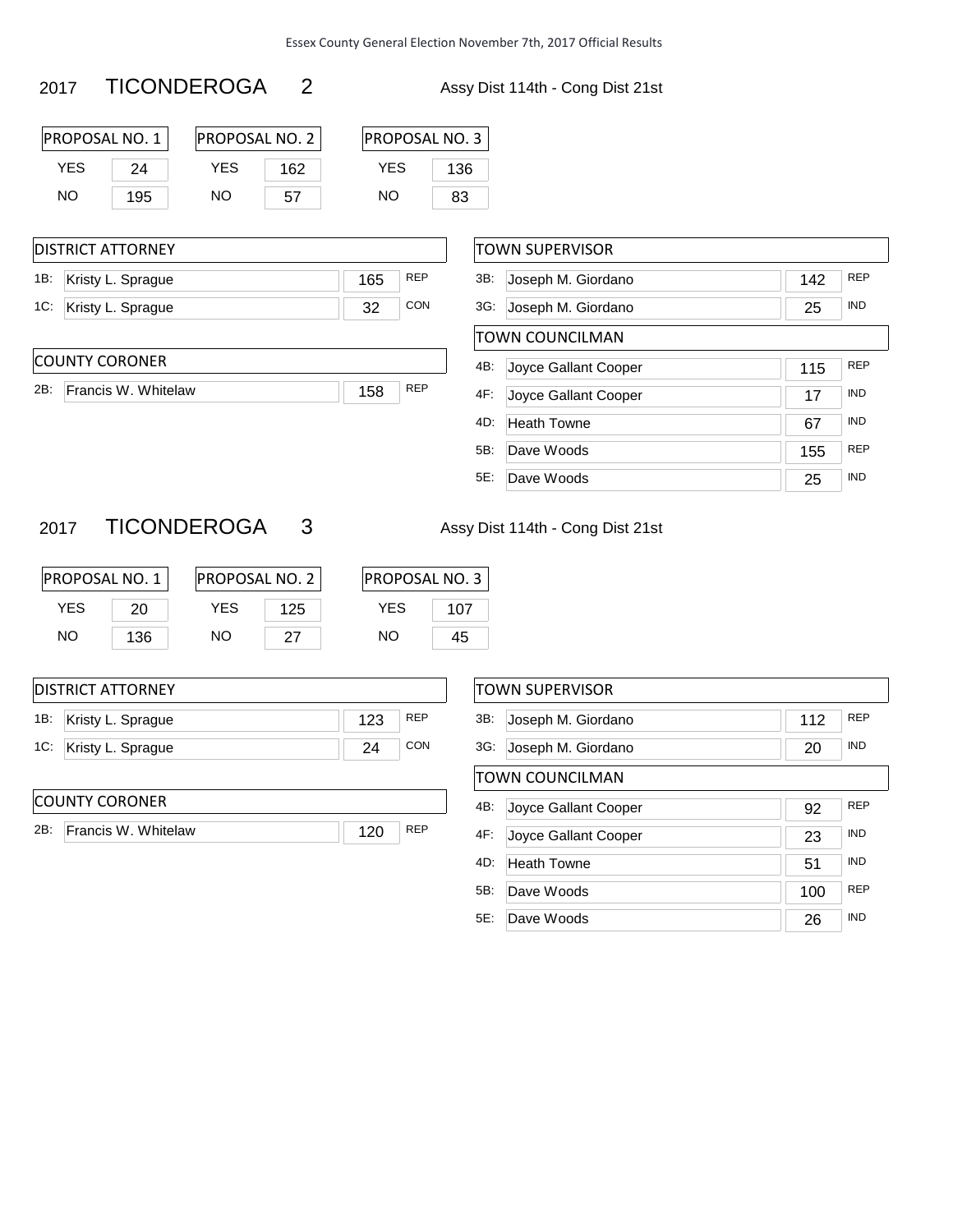#### 2017 TICONDEROGA 4 Assy Dist 114th - Cong Dist 21st

DISTRICT ATTORNEY 1B: Kristy L. Sprague 1C: Kristy L. Sprague

COUNTY CORONER

2B: Francis W. Whitelaw

| IPROPOSAL NO. 1 |     | PROPOSAL NO. 2 |     |  |
|-----------------|-----|----------------|-----|--|
| YFS             | 25  | YFS            | 134 |  |
| NO.             | 180 | NΩ             | 70  |  |

| PROPOSAL NO. 3 |     |  |  |
|----------------|-----|--|--|
| YFS            | 118 |  |  |
| NΟ             | 85  |  |  |

|     |            | <b>TOWN SUPERVISOR</b>      |                   |
|-----|------------|-----------------------------|-------------------|
| 158 | <b>REP</b> | 3B:<br>Joseph M. Giordano   | <b>REP</b><br>149 |
| 21  | <b>CON</b> | Joseph M. Giordano<br>3G.   | <b>IND</b><br>20  |
|     |            | TOWN COUNCILMAN             |                   |
|     |            | 4B:<br>Joyce Gallant Cooper | <b>REP</b><br>120 |
| 143 | <b>REP</b> | 4F:<br>Joyce Gallant Cooper | <b>IND</b><br>16  |
|     |            | 4D:<br><b>Heath Towne</b>   | <b>IND</b><br>67  |
|     |            | 5B:<br>Dave Woods           | <b>REP</b><br>125 |
|     |            | 5E: Dave Woods              | <b>IND</b><br>23  |

5B: Dave Woods 92 REP 5E: Dave Woods 21 IND

#### 2017 TICONDEROGA 5 Assy Dist 114th - Cong Dist 21st

| <b>PROPOSAL NO. 1</b> |     | <b>PROPOSAL NO. 2</b> |     | <b>PROPOSAL NO. 3</b> |    |  |
|-----------------------|-----|-----------------------|-----|-----------------------|----|--|
| YFS                   | 18  | YFS                   | 110 | YFS                   | 99 |  |
| NΟ                    | 138 | NO.                   | 43  | NO.                   | 52 |  |

| <b>DISTRICT ATTORNEY</b>   |     |            | <b>TOWN SUPERVISOR</b>      |     |            |  |
|----------------------------|-----|------------|-----------------------------|-----|------------|--|
| Kristy L. Sprague<br>1B:   | 109 | <b>REP</b> | 3B:<br>Joseph M. Giordano   | 109 | <b>REF</b> |  |
| Kristy L. Sprague<br>1C:   | 21  | <b>CON</b> | 3G:<br>Joseph M. Giordano   | 18  | <b>IND</b> |  |
|                            |     |            | <b>TOWN COUNCILMAN</b>      |     |            |  |
| <b>COUNTY CORONER</b>      |     |            | Joyce Gallant Cooper<br>4B: | 86  | <b>REF</b> |  |
| 2B:<br>Francis W. Whitelaw | 108 | <b>REP</b> | 4F:<br>Joyce Gallant Cooper | 14  | <b>IND</b> |  |
|                            |     |            | <b>Heath Towne</b><br>4D:   | 59  | <b>IND</b> |  |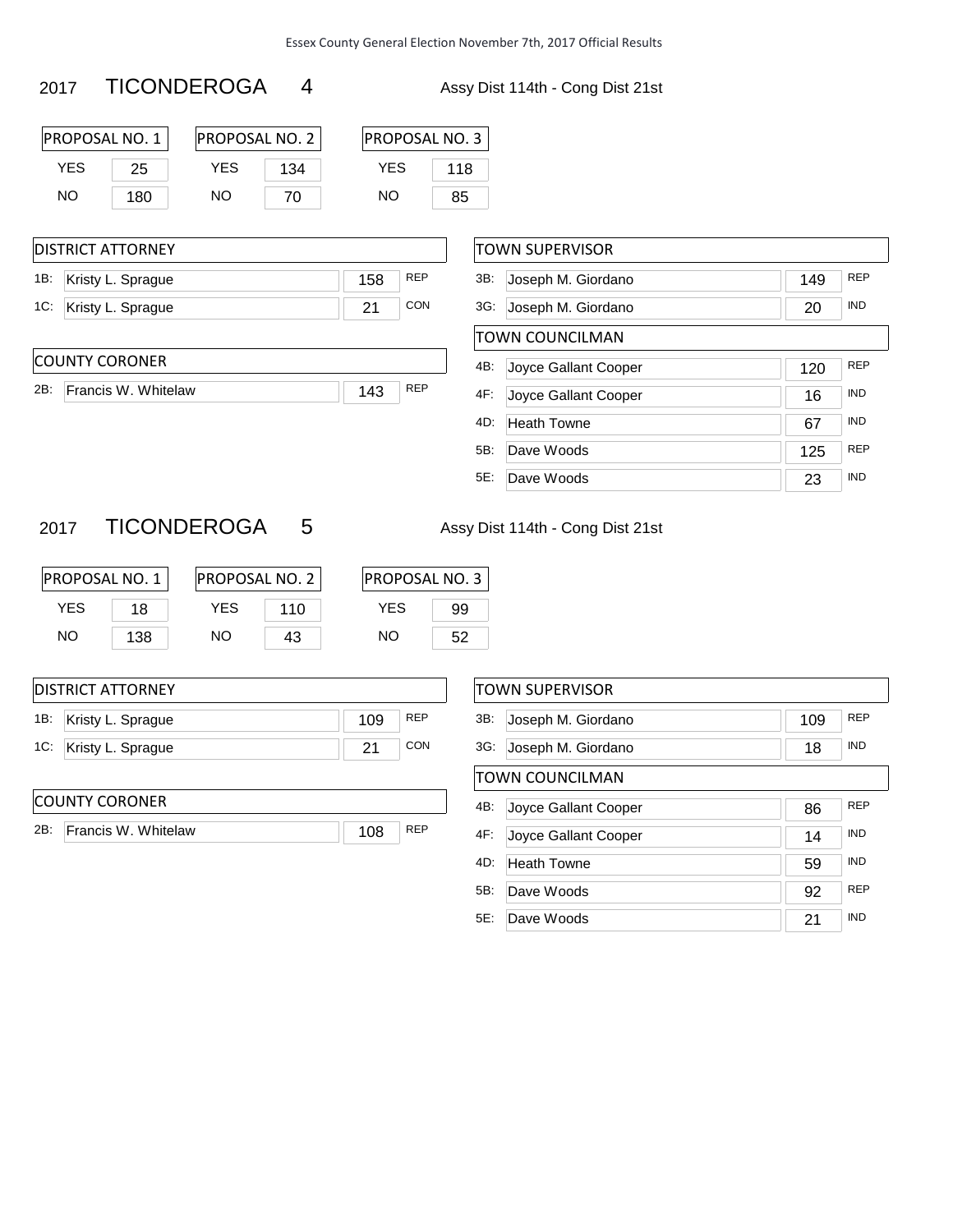#### 2017 TICONDEROGA 6 Assy Dist 114th - Cong Dist 21st

| PROPOSAL NO. 1 |     |     | <b>PROPOSAL NO. 2</b> |  |
|----------------|-----|-----|-----------------------|--|
| YFS            | 15  | YFS | 98                    |  |
| NΟ             | 120 | NΟ  | 4በ                    |  |

| PROPOSAL NO. 3 |    |  |  |  |
|----------------|----|--|--|--|
| YFS            | 85 |  |  |  |
| NΟ             | 48 |  |  |  |

| <b>IDISTRICT ATTORNEY</b> |     |     |  |  |  |
|---------------------------|-----|-----|--|--|--|
| 1B: Kristy L. Sprague     | 117 | REP |  |  |  |
| 1C: Kristy L. Sprague     | 23  | CON |  |  |  |

#### COUNTY CORONER

2B: Francis W. Whitelaw 113 REP

| TOWN SUPERVISOR |                      |    |            |  |  |  |  |  |
|-----------------|----------------------|----|------------|--|--|--|--|--|
| 3B:             | Joseph M. Giordano   | 94 | <b>REP</b> |  |  |  |  |  |
| 3G.             | Joseph M. Giordano   | 18 | <b>IND</b> |  |  |  |  |  |
|                 | TOWN COUNCILMAN      |    |            |  |  |  |  |  |
| 4B:             | Joyce Gallant Cooper | 82 | <b>REP</b> |  |  |  |  |  |
| 4F:             | Joyce Gallant Cooper | 12 | <b>IND</b> |  |  |  |  |  |
| 4D:             | <b>Heath Towne</b>   | 44 | <b>IND</b> |  |  |  |  |  |
| 5B:             | Dave Woods           | 93 | <b>REP</b> |  |  |  |  |  |
| 5E:             | Dave Woods           | 33 | <b>IND</b> |  |  |  |  |  |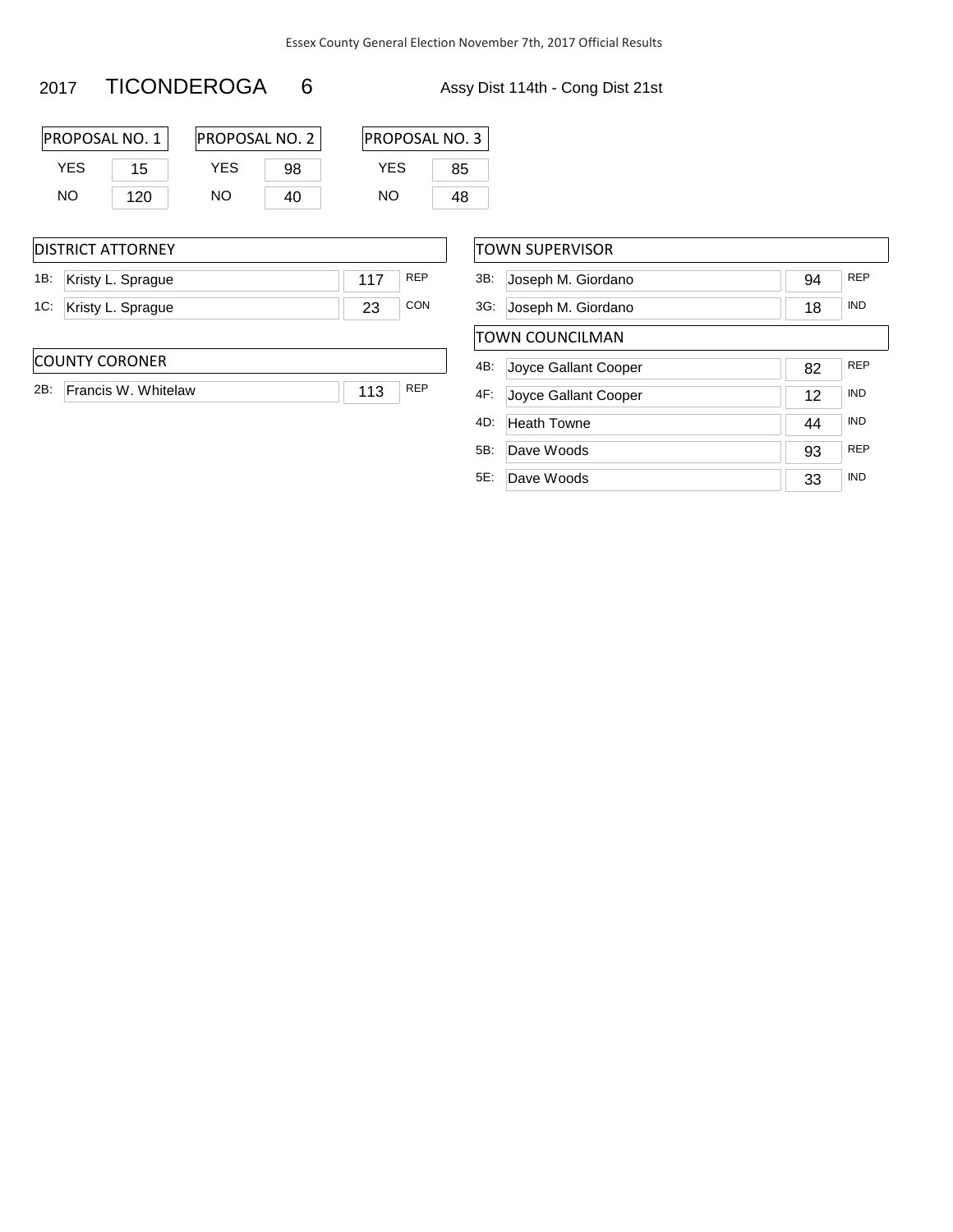#### 2017 **WESTPORT**

| PROPOSAL NO. 1               |                          | PROPOSAL NO. 2               |     |            |            | PROPOSAL NO. 3       |     |                        |     |            |
|------------------------------|--------------------------|------------------------------|-----|------------|------------|----------------------|-----|------------------------|-----|------------|
| <b>YES</b>                   | 63                       | <b>YES</b>                   | 306 | <b>YES</b> |            | 258                  |     |                        |     |            |
| <b>NO</b>                    | 308                      | <b>NO</b>                    | 65  | <b>NO</b>  |            | 111                  |     |                        |     |            |
|                              |                          |                              |     |            |            |                      |     |                        |     |            |
|                              | <b>DISTRICT ATTORNEY</b> |                              |     |            |            |                      |     | <b>TOWN SUPERVISOR</b> |     |            |
| 1B:                          | Kristy L. Sprague        |                              |     | 239        | <b>REP</b> | 3B:                  |     | Michael Ike Tyler      | 255 | <b>REP</b> |
| 1C:                          | Kristy L. Sprague        |                              |     | 43         | <b>CON</b> |                      | 3D: | Michael Ike Tyler      | 62  | <b>IND</b> |
|                              |                          |                              |     |            |            |                      |     | <b>TOWN COUNCILMAN</b> |     |            |
| <b>COUNTY CORONER</b>        |                          |                              |     |            |            | 4A:                  |     | <b>Steven Viens</b>    | 239 | <b>DEM</b> |
| 2B:                          | Francis W. Whitelaw      |                              |     | 245        | <b>REP</b> | 4E:                  |     | <b>Steven Viens</b>    | 51  | <b>IND</b> |
|                              |                          |                              |     |            |            | 5B:                  |     | David Kirkby           | 244 | <b>REP</b> |
| PROPOSAL NO. 1<br><b>YES</b> | 10                       | PROPOSAL NO. 2<br><b>YES</b> | 86  | <b>YES</b> |            | PROPOSAL NO. 3<br>67 |     |                        |     |            |
| <b>NO</b>                    | 91                       | <b>NO</b>                    | 14  | <b>NO</b>  |            | 30                   |     |                        |     |            |
|                              | <b>DISTRICT ATTORNEY</b> |                              |     |            |            |                      |     | <b>TOWN SUPERVISOR</b> |     |            |
| 1B:                          | Kristy L. Sprague        |                              |     | 67         | <b>REP</b> | $3B$ :               |     | Michael Ike Tyler      | 58  | <b>REP</b> |
| 1C:                          | Kristy L. Sprague        |                              |     | 8          | <b>CON</b> | $3D$ :               |     | Michael Ike Tyler      | 19  | <b>IND</b> |
|                              |                          |                              |     |            |            |                      |     | <b>TOWN COUNCILMAN</b> |     |            |
| <b>COUNTY CORONER</b>        |                          |                              |     |            |            | 4A:                  |     | <b>Steven Viens</b>    | 66  | <b>DEM</b> |
| 2B:                          | Francis W. Whitelaw      |                              |     | 63         | <b>REP</b> | 4E:                  |     | <b>Steven Viens</b>    | 10  | <b>IND</b> |
|                              |                          |                              |     |            |            | 5B:                  |     | David Kirkby           | 57  | <b>REP</b> |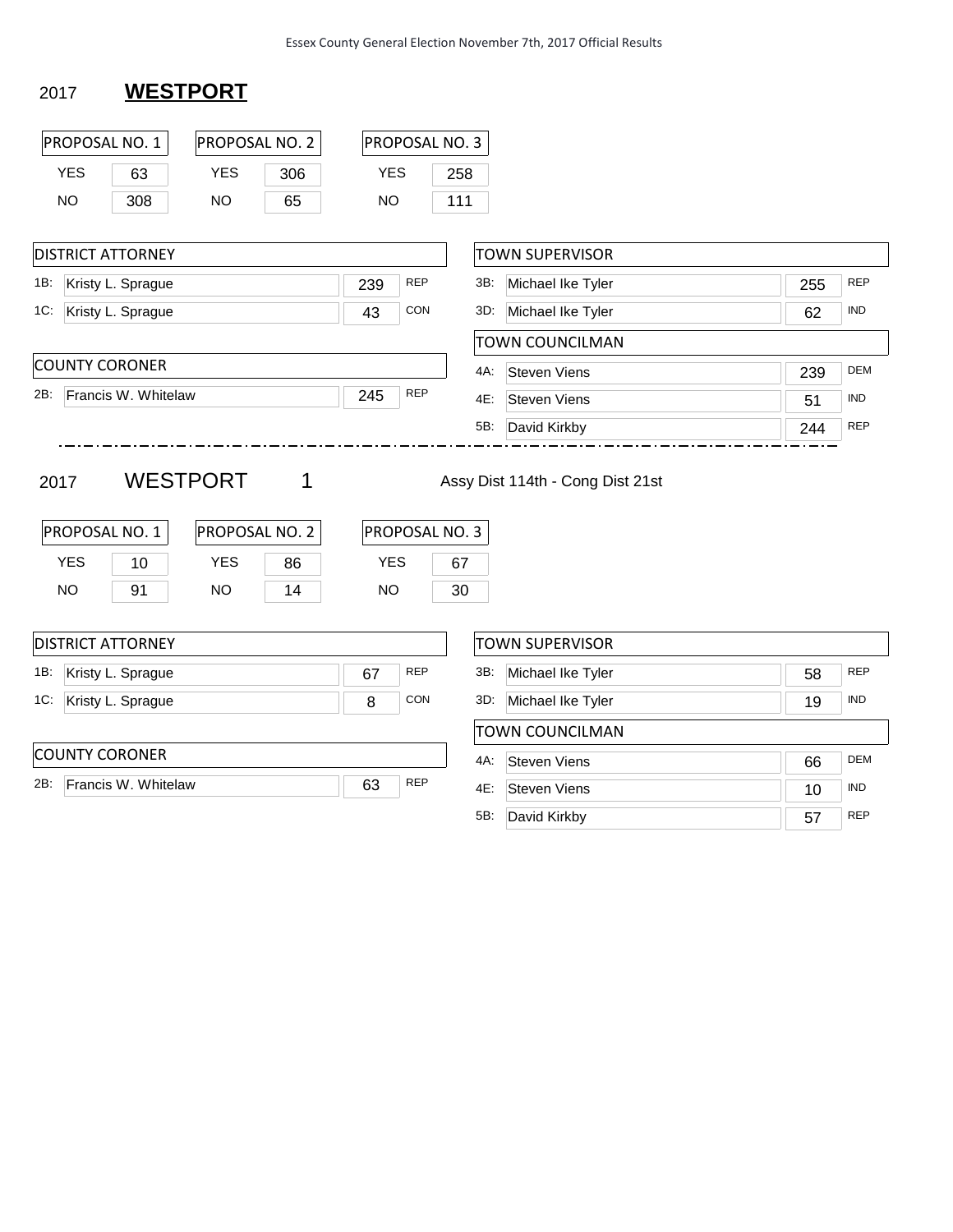2017 WESTPORT 2 Assy Dist 114th - Cong Dist 21st

| PROPOSAL NO. 1 |     |     | <b>PROPOSAL NO. 2</b> |  |  |  |
|----------------|-----|-----|-----------------------|--|--|--|
| YFS            | 53  | YFS | 220                   |  |  |  |
| NΩ             | 217 | חח  | 51                    |  |  |  |

| PROPOSAL NO. 3 |     |  |  |  |  |
|----------------|-----|--|--|--|--|
| YFS            | 191 |  |  |  |  |
| NΟ             | 81  |  |  |  |  |

#### DISTRICT ATTORNEY

| 1B: Kristy L. Sprague |  |
|-----------------------|--|
| 1C: Kristy L. Sprague |  |

### TOWN SUPERVISOR 3B: Michael Ike Tyler 197 REP 3D: Michael Ike Tyler 43 IND TOWN COUNCILMAN 4A: Steven Viens 173 DEM 4E: Steven Viens 41 IND 5B: David Kirkby 187 REP

#### COUNTY CORONER

2B: Francis W. Whitelaw 182 REP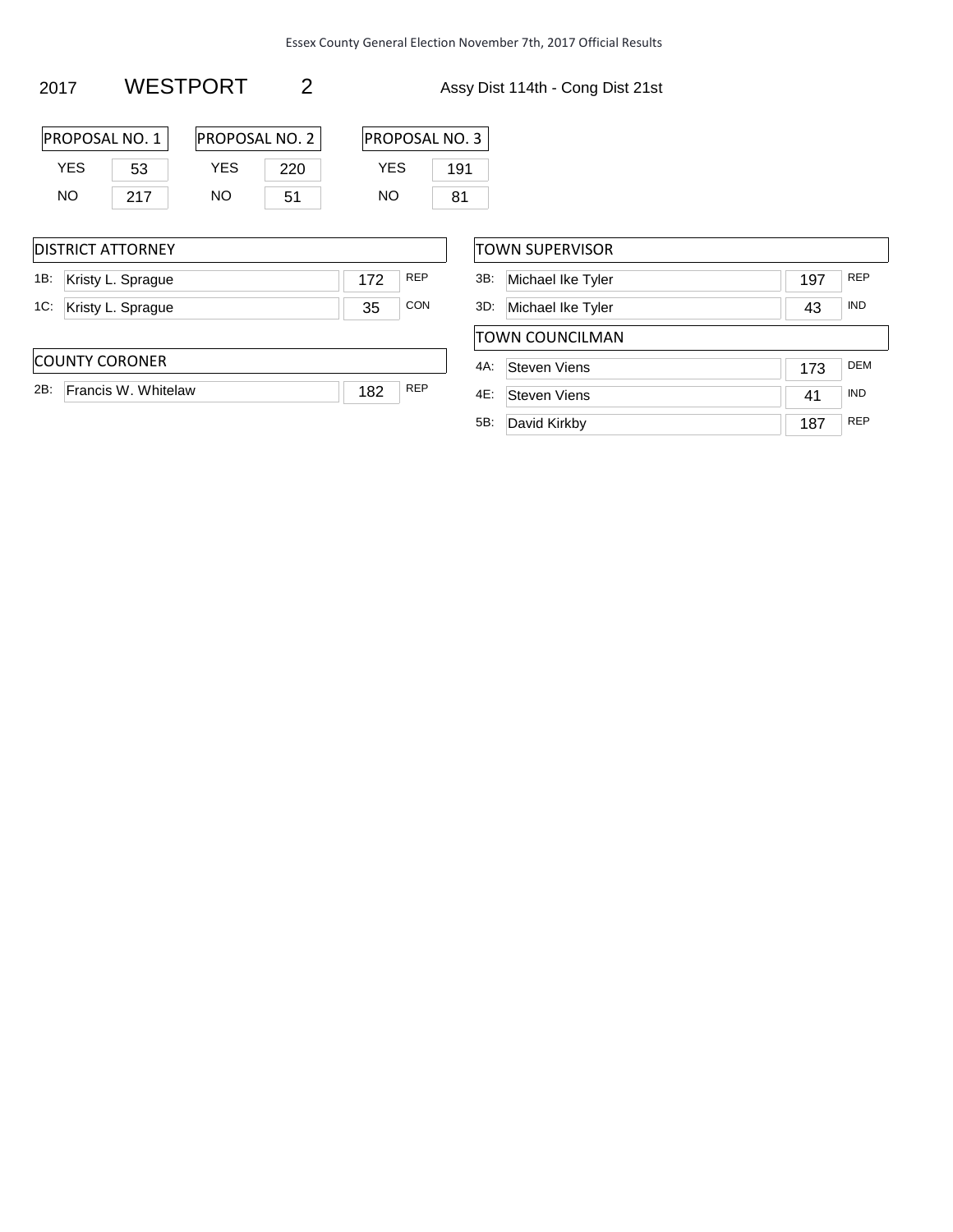## 2017 **WILLSBORO**

| PROPOSAL NO. 1           |                     | PROPOSAL NO. 2   |     | PROPOSAL NO. 3        |            | PROPOSAL NO. 4                   |                          | PROPOSAL NO. 5                    |     |            | PROPOSAL NO. 6 |            |
|--------------------------|---------------------|------------------|-----|-----------------------|------------|----------------------------------|--------------------------|-----------------------------------|-----|------------|----------------|------------|
| <b>YES</b>               | 74                  | <b>YES</b>       | 372 | <b>YES</b>            | 348        | <b>YES</b>                       | 220                      | <b>YES</b>                        | 154 | <b>YES</b> |                | 162        |
| <b>NO</b>                | 408                 | <b>NO</b>        | 108 | <b>NO</b>             | 126        | <b>NO</b>                        | 270                      | <b>NO</b>                         | 332 | <b>NO</b>  |                | 319        |
|                          |                     |                  |     |                       |            |                                  |                          |                                   |     |            |                |            |
| <b>DISTRICT ATTORNEY</b> |                     |                  |     |                       |            | <b>TOWN SUPERVISOR</b>           |                          |                                   |     |            |                |            |
| 1B:                      | Kristy L. Sprague   |                  |     | 341                   | <b>REP</b> | 3B:                              | Shawn Gillilland         |                                   |     |            | 276            | <b>REP</b> |
| 1C:                      | Kristy L. Sprague   |                  |     | 87                    | <b>CON</b> | 3D:                              | Shawn Gillilland         |                                   |     |            | 79             | <b>IND</b> |
|                          |                     |                  |     |                       |            |                                  |                          | TOWN CLERK/TAX COLLECTOR          |     |            |                |            |
| <b>COUNTY CORONER</b>    |                     |                  |     |                       |            | 4B:                              | Bridget A. Brown         |                                   |     |            | 286            | <b>REP</b> |
| 2B.                      | Francis W. Whitelaw |                  |     | 316                   | <b>REP</b> | 4D:                              | Bridget A. Brown         |                                   |     |            | 92             | <b>IND</b> |
|                          |                     |                  |     |                       |            | <b>TOWN JUSTICE</b>              |                          |                                   |     |            |                |            |
|                          |                     |                  |     |                       |            | $5B$ :                           | Gregg S. Dickerson       |                                   |     |            | 308            | <b>REP</b> |
|                          |                     |                  |     |                       |            | 5D:                              | Gregg S. Dickerson       |                                   |     |            | 96             | <b>IND</b> |
|                          |                     |                  |     |                       |            |                                  | <b>TOWN COUNCILMAN</b>   |                                   |     |            |                |            |
|                          |                     |                  |     |                       |            | 6B:                              | Charles Lustig, Jr       |                                   |     |            | 290            | <b>REP</b> |
|                          |                     |                  |     |                       |            | 6D:                              | Charles Lustig, Jr       |                                   |     |            | 90             | <b>IND</b> |
|                          |                     |                  |     |                       |            | 7B:                              | Lorilee M. Sheehan       |                                   |     |            | 289            | <b>REP</b> |
|                          |                     |                  |     |                       |            | 7D:                              | Lorilee M. Sheehan       |                                   |     |            | 94             | <b>IND</b> |
|                          |                     |                  |     |                       |            |                                  |                          | <b>SUPERINTENDENT OF HIGHWAYS</b> |     |            |                |            |
|                          |                     |                  |     |                       |            | 8B:                              | Travis J. Crowningshield |                                   |     |            | 324            | <b>REP</b> |
|                          |                     |                  |     |                       |            | 8D:                              | Travis J. Crowningshield |                                   |     |            | 105            | <b>IND</b> |
| 2017                     |                     | <b>WILLSBORO</b> | 1   |                       |            | Assy Dist 114th - Cong Dist 21st |                          |                                   |     |            |                |            |
| PROPOSAL NO. 1           |                     | PROPOSAL NO. 2   |     | <b>PROPOSAL NO. 3</b> |            | PROPOSAL NO. 4                   |                          | PROPOSAL NO. 5                    |     |            | PROPOSAL NO. 6 |            |
| <b>YES</b>               | 50                  | <b>YES</b>       | 232 | <b>YES</b>            | 216        | <b>YES</b>                       | 133                      | <b>YES</b>                        | 90  | <b>YES</b> |                | 93         |
| <b>NO</b>                | 229                 | <b>NO</b>        | 49  | <b>NO</b>             | 59         | <b>NO</b>                        | 152                      | <b>NO</b>                         | 193 | <b>NO</b>  |                | 188        |
| <b>DISTRICT ATTORNEY</b> |                     |                  |     |                       |            | <b>TOWN SUPERVISOR</b>           |                          |                                   |     |            |                |            |
| 1B:                      | Kristy L. Sprague   |                  |     | 194                   | <b>REP</b> | 3B:                              | Shawn Gillilland         |                                   |     |            | 155            | <b>REP</b> |
| 1C:                      | Kristy L. Sprague   |                  |     | 50                    | CON        | 3D:                              | Shawn Gillilland         |                                   |     |            | 50             | <b>IND</b> |
|                          |                     |                  |     |                       |            |                                  |                          | TOWN CLERK/TAX COLLECTOR          |     |            |                |            |
| <b>COUNTY CORONER</b>    |                     |                  |     |                       |            | 4B:                              | Bridget A. Brown         |                                   |     |            | 160            | <b>REP</b> |
| 2B.                      | Francis W. Whitelaw |                  |     | 181                   | <b>REP</b> | 4D:                              | Bridget A. Brown         |                                   |     |            | 58             | <b>IND</b> |
|                          |                     |                  |     |                       |            | <b>TOWN JUSTICE</b>              |                          |                                   |     |            |                |            |
|                          |                     |                  |     |                       |            | 5B:                              | Gregg S. Dickerson       |                                   |     |            | 175            | <b>REP</b> |
|                          |                     |                  |     |                       |            | 5D:                              | Gregg S. Dickerson       |                                   |     |            | 58             | <b>IND</b> |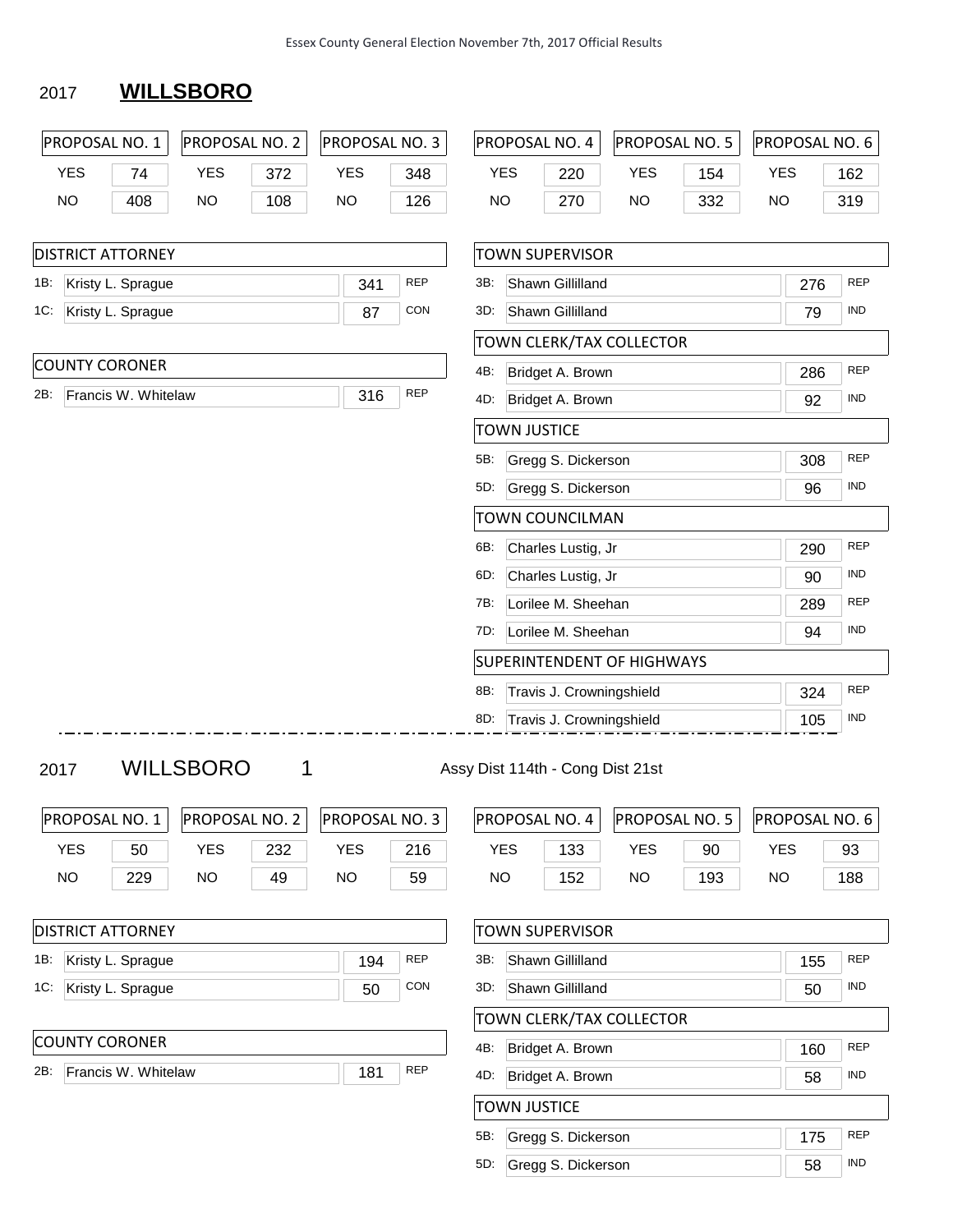|     | TOWN COUNCILMAN            |     |            |  |  |  |  |  |
|-----|----------------------------|-----|------------|--|--|--|--|--|
| 6B: | Charles Lustig, Jr         | 160 | <b>RFP</b> |  |  |  |  |  |
| 6D. | Charles Lustig, Jr         | 56  | <b>IND</b> |  |  |  |  |  |
| 7B: | Lorilee M. Sheehan         | 165 | <b>REP</b> |  |  |  |  |  |
| 7D: | Lorilee M. Sheehan         | 56  | <b>IND</b> |  |  |  |  |  |
|     | SUPERINTENDENT OF HIGHWAYS |     |            |  |  |  |  |  |
| 8B: | Travis J. Crowningshield   | 179 | <b>RFP</b> |  |  |  |  |  |
| 8D: | Travis J. Crowningshield   | 69  | <b>IND</b> |  |  |  |  |  |

#### 2017 WILLSBORO 2 Assy Dist 114th - Cong Dist 21st

| <b>PROPOSAL NO. 1</b> |     | PROPOSALNO. 2 |     | <b>PROPOSAL NO. 3</b> |     |  |
|-----------------------|-----|---------------|-----|-----------------------|-----|--|
| YFS.                  | 24  | YFS.          | 140 | YFS                   | 132 |  |
| NO.                   | 179 | NΟ            | 59  | NO.                   | 67  |  |

| PROPOSAL NO. 4 |     |     |     | <b>PROPOSAL NO. 5   PROPOSAL NO. 6</b> |     |  |
|----------------|-----|-----|-----|----------------------------------------|-----|--|
| YFS            | 87  | YFS | 64  | YFS                                    | 69  |  |
| NΟ             | 118 | NΟ  | 139 | NO.                                    | 131 |  |

| DISTRICT ATTORNEY |                     |     |            |  |  |
|-------------------|---------------------|-----|------------|--|--|
| 1B:               | Kristy L. Sprague   | 147 | <b>REP</b> |  |  |
| 1C:               | Kristy L. Sprague   | 37  | CON        |  |  |
|                   |                     |     |            |  |  |
|                   | ICOUNTY CORONER     |     |            |  |  |
| 2B:               | Francis W. Whitelaw | 135 | <b>REP</b> |  |  |

| TOWN SUPERVISOR                   |                          |     |            |  |  |
|-----------------------------------|--------------------------|-----|------------|--|--|
| 3B:                               | Shawn Gillilland         | 121 | <b>REP</b> |  |  |
| 3D:                               | Shawn Gillilland         | 29  | <b>IND</b> |  |  |
|                                   | TOWN CLERK/TAX COLLECTOR |     |            |  |  |
| 4B:                               | Bridget A. Brown         | 126 | <b>REP</b> |  |  |
| 4D:                               | Bridget A. Brown         | 34  | <b>IND</b> |  |  |
|                                   | <b>TOWN JUSTICE</b>      |     |            |  |  |
| 5B:                               | Gregg S. Dickerson       | 133 | <b>REP</b> |  |  |
| 5D:                               | Gregg S. Dickerson       | 38  | <b>IND</b> |  |  |
|                                   | <b>TOWN COUNCILMAN</b>   |     |            |  |  |
| 6B:                               | Charles Lustig, Jr       | 130 | <b>REP</b> |  |  |
| 6D:                               | Charles Lustig, Jr       | 34  | <b>IND</b> |  |  |
| 7B:                               | Lorilee M. Sheehan       | 124 | <b>REP</b> |  |  |
| 7D:                               | Lorilee M. Sheehan       | 38  | <b>IND</b> |  |  |
| <b>SUPERINTENDENT OF HIGHWAYS</b> |                          |     |            |  |  |
| 8B:                               | Travis J. Crowningshield | 145 | <b>REP</b> |  |  |
| 8D:                               | Travis J. Crowningshield | 36  | <b>IND</b> |  |  |
|                                   |                          |     |            |  |  |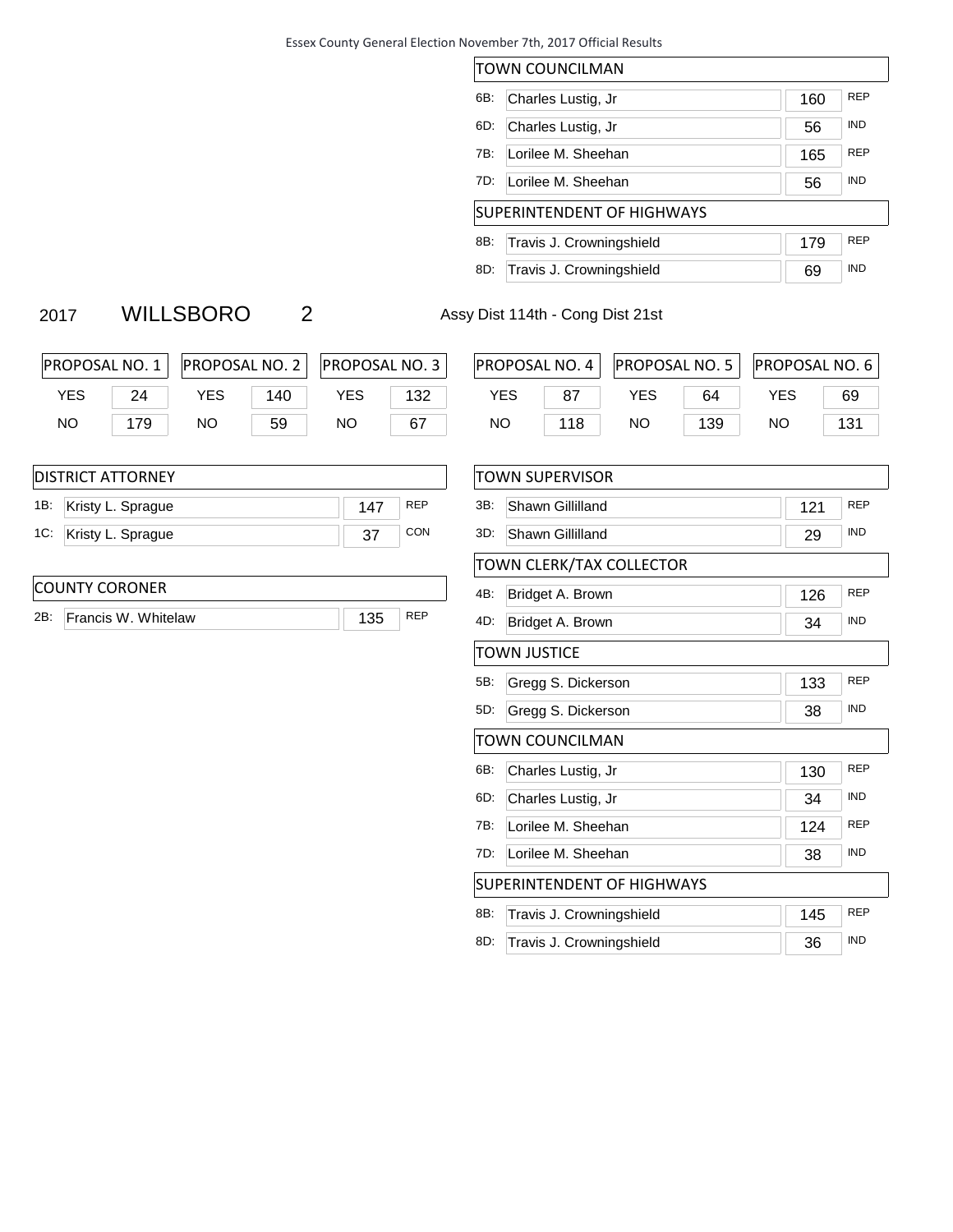#### 2017 WILMINGTON 0 Assy Dist 114th - Cong Dist 21st

| <b>PROPOSAL NO. 1</b> |     | PROPOSAL NO. 2 |     | <b>PROPOSAL NO. 3</b> |     |
|-----------------------|-----|----------------|-----|-----------------------|-----|
| YFS                   | 61  | YFS            | 309 | YFS                   | 283 |
| NO.                   | 338 | NΟ             | 96  | NΟ                    | 118 |

#### DISTRICT ATTORNEY

| 1B: Kristy L. Sprague |  |
|-----------------------|--|
| 1C: Kristy L. Sprague |  |

#### COUNTY CORONER

| 2B: | Francis W. Whitelaw |  |
|-----|---------------------|--|

| TOWN SUPERVISOR |                            |     |            |  |  |  |
|-----------------|----------------------------|-----|------------|--|--|--|
| 3E:             | Thomas W. Sibalski         | 89  | <b>IND</b> |  |  |  |
| 3F:             | Randy Preston              | 329 | <b>IND</b> |  |  |  |
|                 | TOWN CLERK/TAX COLLECTOR   |     |            |  |  |  |
| 4B.             | Gerald L. Bruce            | 322 | <b>REP</b> |  |  |  |
|                 | TOWN COUNCILMAN            |     |            |  |  |  |
| $5A$ :          | Rarilee Conway             | 247 | <b>DEM</b> |  |  |  |
| 5B:             | Dawn M. Stevens            | 217 | <b>REP</b> |  |  |  |
| 5D.             | Dawn M. Stevens            | 91  | <b>IND</b> |  |  |  |
|                 | <b>ASSESSOR</b>            |     |            |  |  |  |
| 7B:             | David Wainwright           | 274 | <b>REP</b> |  |  |  |
|                 | SUPERINTENDENT OF HIGHWAYS |     |            |  |  |  |
| 8F:             | William J. Skufca Jr       | 347 | <b>IND</b> |  |  |  |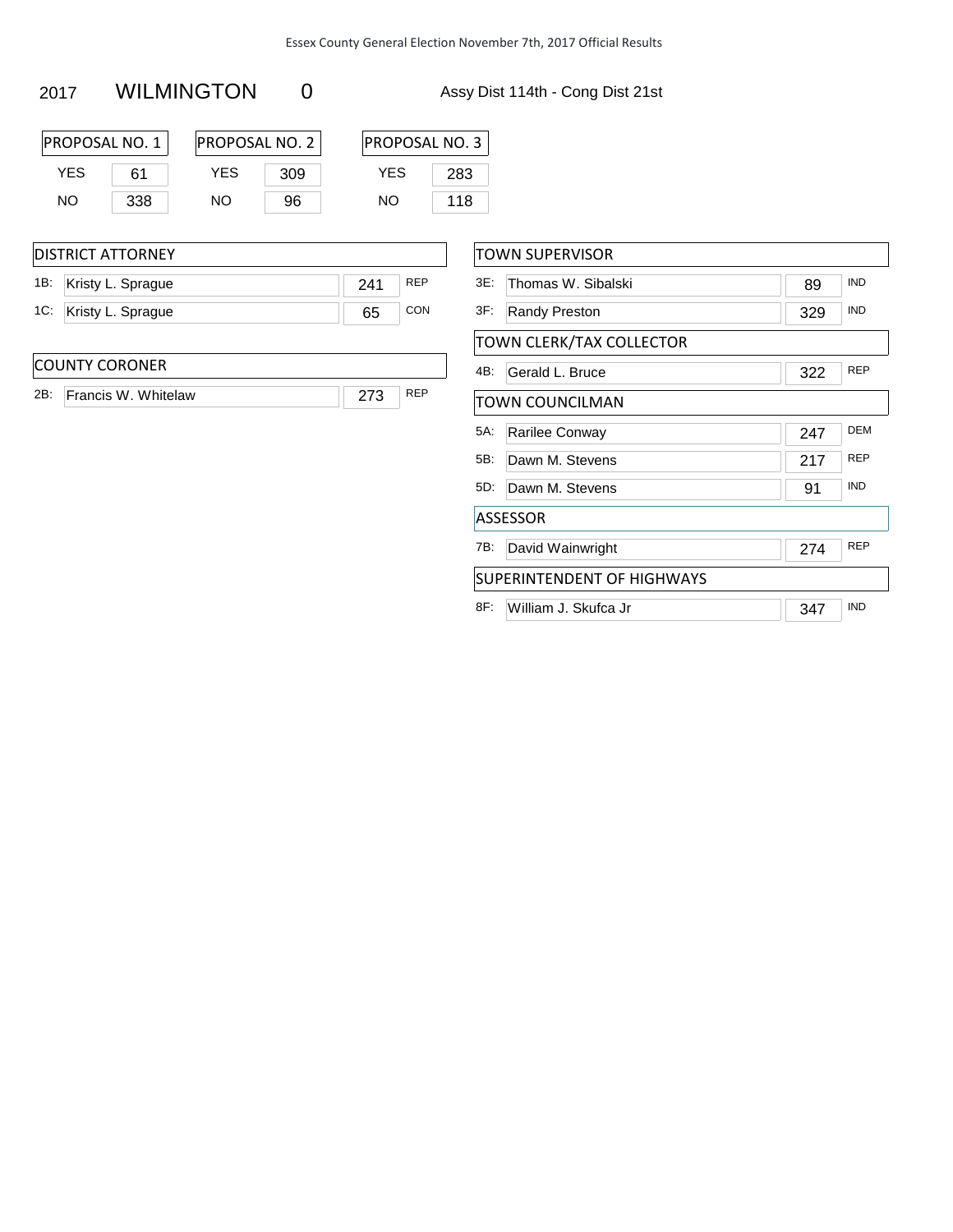#### Write-ins

#### **Town Write-Ins**

| <b>CHESTERFIELD</b> | <b>JULIE GARCIA</b>      | <b>DISTRICT ATTORNEY</b>          | 1.             |
|---------------------|--------------------------|-----------------------------------|----------------|
| <b>CHESTERFIELD</b> | <b>TIMOTHY BLATCHLEY</b> | <b>DISTRICT ATTORNEY</b>          | 1              |
| <b>CHESTERFIELD</b> | <b>ANDREW MCCORMICK</b>  | <b>DISTRICT ATTORNEY</b>          | 1              |
| <b>CROWN POINT</b>  | <b>BETHANY KOSMIDER</b>  | <b>TOWN SUPERVISOR</b>            | 5              |
| <b>CROWN POINT</b>  | <b>CLINT BARROWS</b>     | <b>TOWN SUPERVISOR</b>            | 1              |
| <b>CROWN POINT</b>  | <b>DENNIS STOWELL</b>    | <b>TOWN COUNCILMAN</b>            | 1              |
| <b>CROWN POINT</b>  | <b>CASEY CAREY</b>       | TOWN SUPERVISOR                   | $\mathbf{1}$   |
| <b>CROWN POINT</b>  | <b>YVONNE DUSHANE</b>    | TOWN COUNCILMAN                   | 2              |
| <b>CROWN POINT</b>  | <b>WILL GUNNISON</b>     | TOWN COUNCILMAN                   | 2              |
| <b>ELIZABETHTOW</b> | <b>DONALD TRUMP</b>      | <b>DISTRICT ATTORNEY</b>          | $\mathbf{1}$   |
| <b>ELIZABETHTOW</b> | <b>BRUCE PUSHEE</b>      | <b>TOWN SUPERVISOR</b>            | 3              |
| <b>ELIZABETHTOW</b> | <b>RANDY HUME</b>        | TOWN SUPERVISOR                   | 1              |
| <b>ELIZABETHTOW</b> | <b>MAGGIE BARTLEY</b>    | <b>TOWN SUPERVISOR</b>            | 1              |
| <b>ELIZABETHTOW</b> | <b>JOSEPH MARTIN</b>     | <b>TOWN SUPERVISOR</b>            | 1              |
| <b>ELIZABETHTOW</b> | <b>GEORGE HUTTIG</b>     | <b>TOWN COUNCILMAN</b>            | 1              |
| <b>ESSEX</b>        | <b>STUART BRODY</b>      | <b>DISTRICT ATTORNEY</b>          | 1              |
| <b>ESSEX</b>        | <b>BERNIE SANDERS</b>    | <b>DISTRICT ATTORNEY</b>          | $\mathbf{1}$   |
| <b>ESSEX</b>        | <b>JULIE GARCIA</b>      | <b>DISTRICT ATTORNEY</b>          | $\overline{2}$ |
| <b>ESSEX</b>        | <b>DOUGLAS FERRIS</b>    | <b>COUNTY CORONER</b>             | 1              |
| <b>ESSEX</b>        | <b>SHARON BOISEN</b>     | <b>TOWN SUPERVISOR</b>            | 74             |
| <b>ESSEX</b>        | <b>KENNETH HUGHES</b>    | <b>TOWN SUPERVISOR</b>            | $\mathbf{1}$   |
| <b>ESSEX</b>        | <b>MARY BURKE</b>        | <b>TOWN CLERK/TAX COLLECTOR</b>   | 1              |
| <b>ESSEX</b>        | <b>SHARON BOISEN</b>     | <b>TOWN CLERK/TAX COLLECTOR</b>   | 1              |
| <b>ESSEX</b>        | <b>MARY BURKE</b>        | <b>TOWN COUNCILMAN</b>            | 1              |
| <b>ESSEX</b>        | <b>TIMOTHY BURKE</b>     | <b>TOWN COUNCILMAN</b>            | 1              |
| <b>ESSEX</b>        | <b>SHARON BOISEN</b>     | <b>TOWN COUNCILMAN</b>            | 2              |
| <b>ESSEX</b>        | <b>BERNIE SANDERS</b>    | <b>TOWN COUNCILMAN</b>            | 1.             |
| <b>ESSEX</b>        | JONATHAN JAY WHITE       | <b>TOWN COUNCILMAN</b>            | 1.             |
| <b>ESSEX</b>        | <b>EMILY PHILLIPS</b>    | <b>TOWN COUNCILMAN</b>            | 1              |
| <b>ESSEX</b>        | <b>TIM BURKE</b>         | <b>ASSESSOR</b>                   | 1.             |
| <b>ESSEX</b>        | JONATHAN JAY WHITE       | <b>ASSESSOR</b>                   | 4              |
| <b>ESSEX</b>        | <b>THOMAS DUCA</b>       | <b>SUPERINTENDENT OF HIGHWAYS</b> | 1.             |
| <b>ESSEX</b>        | <b>MICHAEL CHRISTIAN</b> | SUPERINTENDENT OF HIGHWAYS        | 1              |
| <b>JAY</b>          | <b>REG BEDELL</b>        | <b>DISTRICT ATTORNEY</b>          | 1.             |
| <b>JAY</b>          | <b>MATT STANLEY</b>      | <b>TOWN SUPERVISOR</b>            | 1              |
| <b>JAY</b>          | <b>MATT MILLER</b>       | <b>TOWN SUPERVISOR</b>            | $\mathbf{1}$   |
| <b>JAY</b>          | <b>PAUL MINTZ</b>        | <b>TOWN SUPERVISOR</b>            | $\mathbf{1}$   |
| <b>JAY</b>          | <b>RANDALL DOUGLAS</b>   | <b>TOWN SUPERVISOR</b>            | $\overline{2}$ |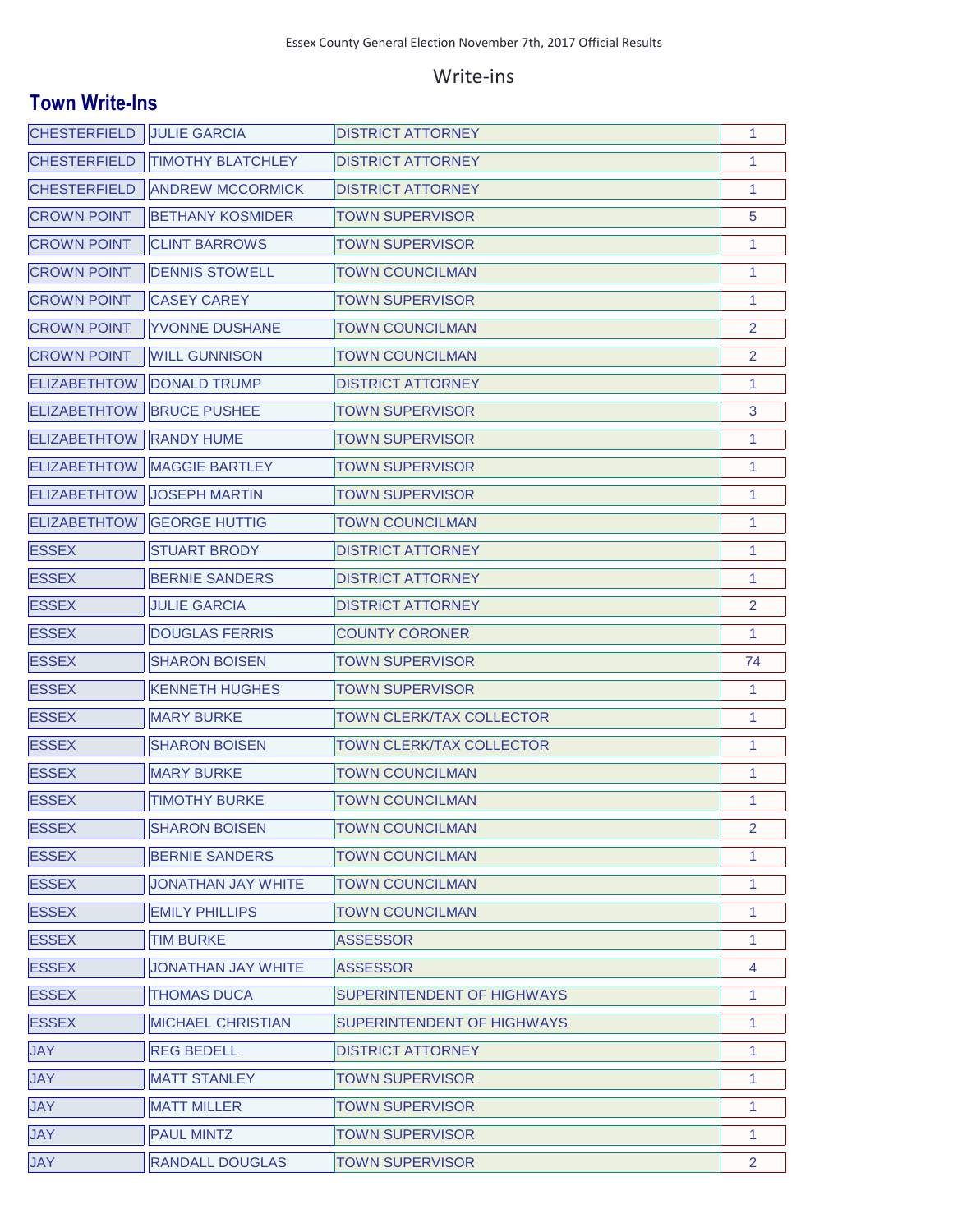| <b>JAY</b>     | <b>TIM LINCOLN</b>     | <b>TOWN SUPERVISOR</b>            | $\overline{2}$ |
|----------------|------------------------|-----------------------------------|----------------|
| <b>KEENE</b>   | <b>LEE POFF</b>        | <b>DISTRICT ATTORNEY</b>          | 1              |
| <b>KEENE</b>   | <b>AMANDA HUBER</b>    | <b>COUNTY CORONER</b>             | $\mathbf{1}$   |
| <b>KEENE</b>   | <b>LEE POFF</b>        | <b>TOWN COUNCILMAN</b>            | $\mathbf{1}$   |
| <b>KEENE</b>   | <b>BRIANNA MURPHY</b>  | <b>TOWN COUNCILMAN</b>            | 1              |
| <b>KEENE</b>   | <b>BRUCE REED</b>      | TOWN COUNCILMAN                   | $\mathbf{1}$   |
| <b>KEENE</b>   | <b>GARY MANLEY</b>     | <b>SUPERINTENDENT OF HIGHWAYS</b> | $\overline{2}$ |
| <b>KEENE</b>   | <b>IVAN LAWRENCE</b>   | TOWN SUPERVISOR                   | $\mathbf{1}$   |
| <b>KEENE</b>   | <b>DOUG DOWNS</b>      | <b>TOWN SUPERVISOR</b>            | $\overline{2}$ |
| <b>KEENE</b>   | <b>SAM MAWHINEY</b>    | TOWN CLERK                        | 1              |
| <b>KEENE</b>   | <b>SARA CADY</b>       | TOWN JUSTICE                      | 1              |
| <b>KEENE</b>   | <b>DEB WHITSON</b>     | <b>DISTRICT ATTORNEY</b>          | 1              |
| <b>KEENE</b>   | <b>JAY HEALD</b>       | <b>COUNTY CORONER</b>             | 1              |
| <b>KEENE</b>   | <b>BILL TANSEY</b>     | <b>TOWN SUPERVISOR</b>            | 1              |
| <b>KEENE</b>   | <b>RYAN C HALL</b>     | <b>TOWN JUSTICE</b>               | 1              |
| <b>KEENE</b>   | <b>BILL TANSEY</b>     | <b>TOWN COUNCILMAN</b>            | $\mathbf{1}$   |
| <b>KEENE</b>   | <b>RYAN HALL</b>       | <b>SUPERINTENDENT OF HIGHWAYS</b> | $\mathbf{1}$   |
| <b>LEWIS</b>   | <b>TONY GLEBUS</b>     | <b>TOWN SUPERVISOR</b>            | $\mathbf{1}$   |
| <b>LEWIS</b>   | <b>TERRY PULSIFER</b>  | <b>TOWN COUNCILMAN</b>            | $\overline{2}$ |
| <b>LEWIS</b>   | <b>CHARMAINE FLYNN</b> | <b>TOWN COUNCILMAN</b>            | $\overline{2}$ |
| <b>MINERVA</b> | <b>NELLIE HALLORAN</b> | <b>DISTRICT ATTORNEY</b>          | 1              |
| <b>MINERVA</b> | <b>ALICE HALLORAN</b>  | <b>COUNTY CORONER</b>             | 1              |
| <b>MINERVA</b> | <b>DONNY CLARK</b>     | TOWN SUPERVISOR                   | 1              |
| <b>MINERVA</b> | <b>KEITH DUBAY</b>     | <b>TOWN SUPERVISOR</b>            | 1              |
| <b>MINERVA</b> | <b>DOUG MCCALL</b>     | <b>TOWN SUPERVISOR</b>            | 1              |
| <b>MINERVA</b> | <b>MICHAEL KELLY</b>   | <b>TOWN SUPERVISOR</b>            | 9              |
| <b>MINERVA</b> | <b>ED BRANNON</b>      | <b>TOWN SUPERVISOR</b>            | 1              |
| <b>MINERVA</b> | <b>SUE COREY</b>       | <b>TOWN SUPERVISOR</b>            | 4              |
| <b>MINERVA</b> | <b>JOE KELLEY</b>      | <b>TOWN SUPERVISOR</b>            | 1              |
| <b>MINERVA</b> | <b>ANDREW MCCALL</b>   | <b>TOWN SUPERVISOR</b>            | 1              |
| <b>MINERVA</b> | <b>DAN LYNN</b>        | <b>TOWN CLERK</b>                 | 1              |
| <b>MINERVA</b> | <b>MIKE KELLY</b>      | <b>TOWN CLERK</b>                 | 1              |
| <b>MINERVA</b> | <b>DAN HOWE</b>        | <b>TOWN COUNCILMAN</b>            | 1              |
| <b>MINERVA</b> | <b>MIKE COREY</b>      | <b>TOWN COUNCILMAN</b>            | 1              |
| <b>MINERVA</b> | <b>HEIDI KELLEY</b>    | <b>TOWN COUNCILMAN</b>            | 1.             |
| <b>MINERVA</b> | <b>DARLENE DUFFY</b>   | <b>TOWN COUNCILMAN</b>            | 1              |
| <b>MINERVA</b> | <b>MIKE KELLY</b>      | <b>TOWN COUNCILMAN</b>            | 1              |
| <b>MINERVA</b> | <b>TREVOR HOWE</b>     | <b>ASSESSOR</b>                   | 1              |
| <b>MINERVA</b> | <b>HALEY KELLON</b>    | <b>ASSESSOR</b>                   | 1              |
| <b>MINERVA</b> | <b>MARY HOWE</b>       | <b>TAX COLLECTOR</b>              | 1              |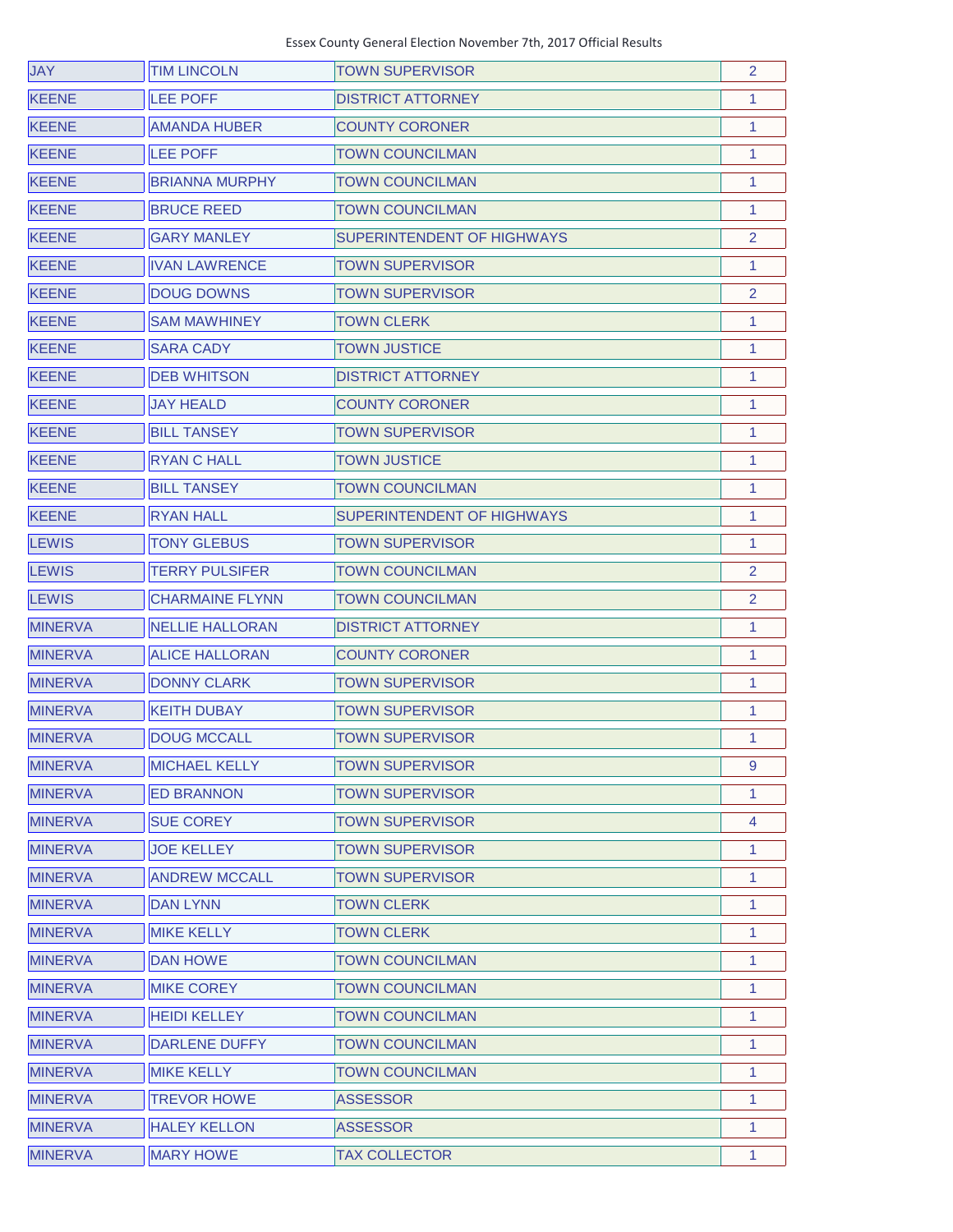| <b>MORIAH</b>     | <b>MORGAN LAWARE</b>    | <b>DISTRICT ATTORNEY</b>          | $\mathbf{1}$   |
|-------------------|-------------------------|-----------------------------------|----------------|
| <b>MORIAH</b>     | <b>DAVE KUBIK</b>       | <b>TOWN COUNCILMAN</b>            | 4              |
| <b>MORIAH</b>     | <b>JIM SLATTERY</b>     | <b>TOWN SUPERVISOR</b>            | 1              |
| <b>MORIAH</b>     | <b>MATT BRASSARD</b>    | <b>TOWN SUPERVISOR</b>            | $\overline{2}$ |
| <b>MORIAH</b>     | <b>TOM SCOZZAFAVA</b>   | <b>ASSESSOR</b>                   | $\mathbf{1}$   |
| <b>MORIAH</b>     | <b>JULIE GARCIA</b>     | <b>DISTRICT ATTORNEY</b>          | $\mathbf{1}$   |
| <b>MORIAH</b>     | <b>DOM DAVINCI</b>      | <b>COUNTY CORONER</b>             | $\mathbf{1}$   |
| <b>MORIAH</b>     | <b>CHRIS BALL</b>       | <b>TOWN SUPERVISOR</b>            | $\mathbf{1}$   |
| <b>MORIAH</b>     | <b>ROBERT GROSS</b>     | <b>TOWN SUPERVISOR</b>            | 1              |
| <b>MORIAH</b>     | <b>SUE TEFOE</b>        | <b>ASSESSOR</b>                   | $\mathbf{1}$   |
| <b>MORIAH</b>     | <b>KELLIE VALENTINE</b> | <b>COUNTY CORONER</b>             | $\mathbf{1}$   |
| <b>MORIAH</b>     | <b>ERNEST GUERIN</b>    | <b>TOWN COUNCILMAN</b>            | 1              |
| <b>NEWCOMB</b>    | <b>ELI YANDON</b>       | <b>TOWN SUPERVISOR</b>            | 1              |
| <b>NEWCOMB</b>    | <b>ARON DELORIA</b>     | <b>TOWN SUPERVISOR</b>            | 1              |
| <b>NEWCOMB</b>    | <b>DONALD TRUMP</b>     | <b>SUPERINTENDENT OF HIGHWAYS</b> | 1              |
| <b>NORTH ELBA</b> | <b>JAMES MARTINEAU</b>  | <b>DISTRICT ATTORNEY</b>          | 1              |
| <b>NORTH ELBA</b> | <b>BILL MOORE</b>       | <b>TOWN JUSTICE</b>               | 1              |
| <b>NORTH ELBA</b> | <b>EARL STRONG JR.</b>  | <b>TOWN COUNCILMAN</b>            | 1              |
| <b>NORTH ELBA</b> | <b>EMMETT HOOPS</b>     | <b>DISTRICT ATTORNEY</b>          | $\mathbf{1}$   |
| <b>NORTH ELBA</b> | <b>HERB FOUNTAIN</b>    | <b>TOWN JUSTICE</b>               | 1              |
| <b>NORTH ELBA</b> | <b>BRIAN BARRETT</b>    | <b>DISTRICT ATTORNEY</b>          | $\mathbf{1}$   |
| <b>NORTH ELBA</b> | <b>MIKE LANGEY</b>      | <b>DISTRICT ATTORNEY</b>          | 1              |
| <b>NORTH ELBA</b> | <b>DEIDRE LOAUS</b>     | <b>COUNTY CORONER</b>             | 1              |
| <b>NORTH ELBA</b> | <b>MIKE BUTLER</b>      | <b>TOWN COUNCILMAN</b>            | 1              |
| <b>NORTH ELBA</b> | <b>GREG DENNEN</b>      | <b>DISTRICT ATTORNEY</b>          | 1              |
| <b>SCHROON</b>    | <b>DON MILLER</b>       | <b>DISTRICT ATTORNEY</b>          | $\mathbf{1}$   |
| <b>SCHROON</b>    | <b>PAT SHAUGNESSEY</b>  | <b>TOWN SUPERVISOR</b>            | 1              |
| <b>SCHROON</b>    | <b>DON SAGE</b>         | <b>TOWN SUPERVISOR</b>            | 1              |
| <b>SCHROON</b>    | <b>ALBERT MAY</b>       | <b>TOWN SUPERVISOR</b>            | 1              |
| <b>SCHROON</b>    | <b>DON MILLER</b>       | <b>TOWN JUSTICE</b>               | 1              |
| <b>SCHROON</b>    | <b>DON MILLER</b>       | <b>TOWN COUNCILMAN</b>            | 167            |
| <b>SCHROON</b>    | <b>ALBERT MAY</b>       | <b>TOWN COUNCILMAN</b>            | 4              |
| <b>SCHROON</b>    | <b>BOB SMITH</b>        | <b>TOWN COUNCILMAN</b>            | 2              |
| <b>SCHROON</b>    | <b>JOHN ROSE</b>        | <b>TOWN COUNCILMAN</b>            | 3              |
| <b>SCHROON</b>    | <b>CHARLENE MURDOCK</b> | <b>TOWN COUNCILMAN</b>            | 1              |
| <b>SCHROON</b>    | <b>DONALD BRUNO</b>     | <b>TOWN COUNCILMAN</b>            | 1              |
| <b>SCHROON</b>    | <b>MARCIA HARTNETT</b>  | <b>TOWN COUNCILMAN</b>            | 5              |
| <b>SCHROON</b>    | <b>DON SAGE</b>         | <b>COUNTY CORONER</b>             | 1              |
| <b>SCHROON</b>    | <b>CHRISTINE STONE</b>  | <b>TOWN SUPERVISOR</b>            | 1              |
| <b>SCHROON</b>    | <b>ETHAN THOMPSON</b>   | <b>TOWN COUNCILMAN</b>            | $\overline{2}$ |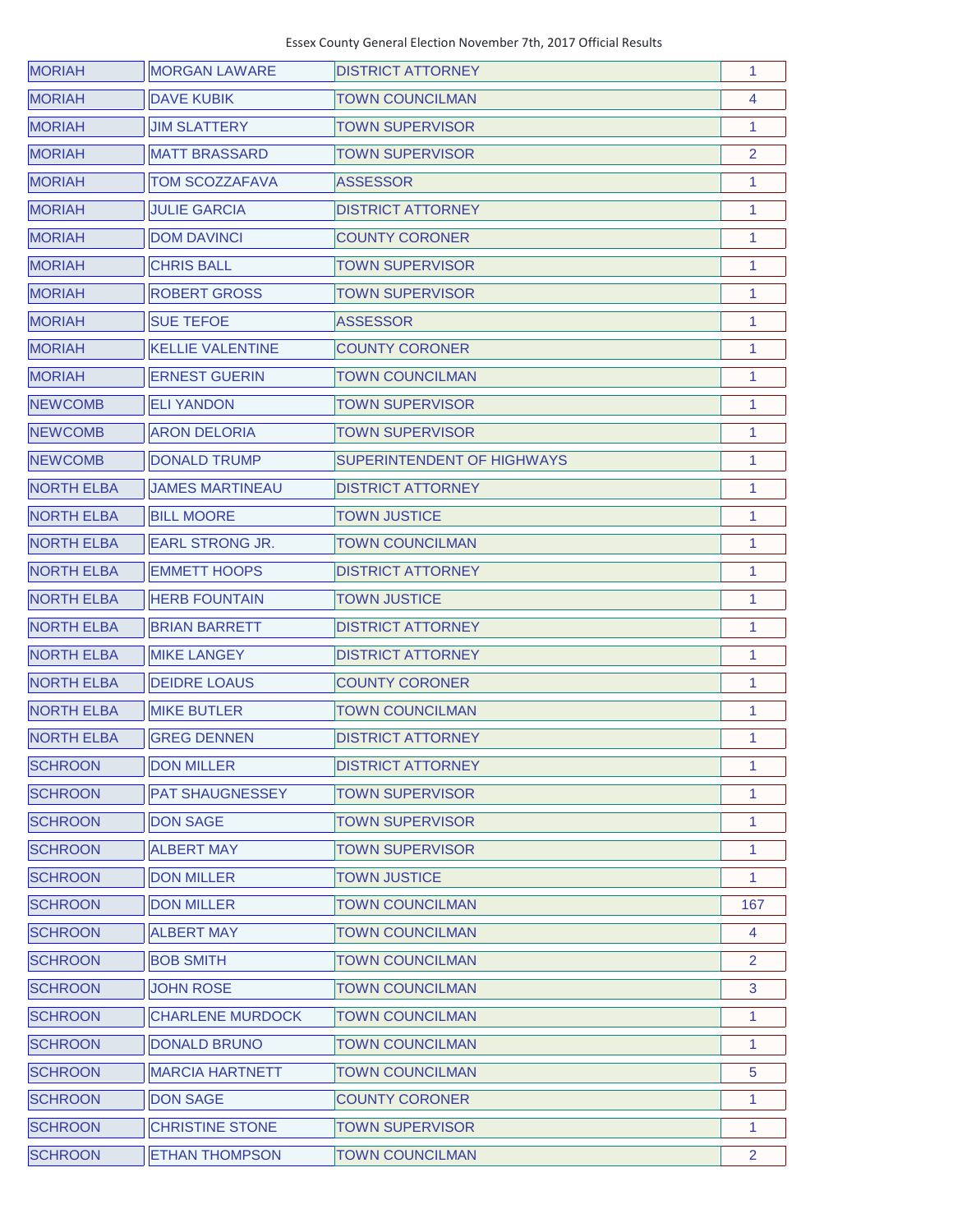| <b>SCHROON</b>     | <b>BOB MILLER</b>        | <b>TOWN COUNCILMAN</b>   | $\overline{2}$ |
|--------------------|--------------------------|--------------------------|----------------|
| <b>SCHROON</b>     | <b>JOHN KELLY</b>        | <b>TOWN COUNCILMAN</b>   | $\overline{2}$ |
| <b>SCHROON</b>     | <b>EDWARD RAQUETTE</b>   | <b>TOWN COUNCILMAN</b>   | 1              |
| <b>SCHROON</b>     | <b>CHERYL INDELICATO</b> | <b>TOWN COUNCILMAN</b>   | 1              |
| <b>SCHROON</b>     | <b>STEVEN CASS</b>       | <b>TOWN COUNCILMAN</b>   | 3              |
| <b>SCHROON</b>     | <b>PAULINE ROSE</b>      | <b>TOWN COUNCILMAN</b>   | 1              |
| <b>SCHROON</b>     | <b>DON SAGE</b>          | <b>TOWN COUNCILMAN</b>   | 2              |
| <b>SCHROON</b>     | <b>DAVID WILLIAMS</b>    | <b>ASSESSOR</b>          | $\mathbf{1}$   |
| <b>SCHROON</b>     | <b>WILLIAM HURLEY</b>    | <b>ASSESSOR</b>          | 1              |
| <b>ST ARMAND</b>   | <b>REG BEDELL</b>        | <b>DISTRICT ATTORNEY</b> | 1              |
| <b>ST ARMAND</b>   | <b>KIM LADUKE</b>        | <b>TOWN SUPERVISOR</b>   | 1              |
| <b>ST ARMAND</b>   | <b>SANDY HAYES</b>       | <b>TOWN COUNCILMAN</b>   | 1              |
| <b>ST ARMAND</b>   | <b>PAUL KING</b>         | <b>TOWN COUNCILMAN</b>   | 1              |
| <b>TICONDEROGA</b> | <b>BILL GRINNELL</b>     | <b>TOWN SUPERVISOR</b>   | 230            |
| <b>TICONDEROGA</b> | <b>DENNIS TOWNE SR.</b>  | <b>TOWN SUPERVISOR</b>   | 4              |
| <b>TICONDEROGA</b> | <b>BILL COSBY</b>        | <b>TOWN SUPERVISOR</b>   | 1              |
| <b>TICONDEROGA</b> | <b>DYLAN OVERBEAK</b>    | <b>TOWN SUPERVISOR</b>   | 1              |
| <b>TICONDEROGA</b> | <b>FRED PROVONCHA</b>    | <b>TOWN COUNCILMAN</b>   | 119            |
| <b>TICONDEROGA</b> | <b>JOE PROVONCHA</b>     | <b>TOWN COUNCILMAN</b>   | 2              |
| <b>TICONDEROGA</b> | <b>DENNIS TOWNE SR.</b>  | <b>TOWN COUNCILMAN</b>   | 1              |
| <b>TICONDEROGA</b> | <b>WAYNE TAYLOR SR</b>   | <b>TOWN COUNCILMAN</b>   | 1              |
| <b>TICONDEROGA</b> | <b>KEITH TOWNE</b>       | <b>TOWN COUNCILMAN</b>   | 1              |
| <b>TICONDEROGA</b> | <b>JULIE GARCIA</b>      | <b>DISTRICT ATTORNEY</b> | 1              |
| <b>TICONDEROGA</b> | <b>DONALD TRUMP</b>      | <b>DISTRICT ATTORNEY</b> | 1              |
| <b>TICONDEROGA</b> | <b>DAKOTAH OLCOTT</b>    | <b>COUNTY CORONER</b>    | 1              |
| <b>TICONDEROGA</b> | <b>BILL GRINNELL</b>     | <b>DISTRICT ATTORNEY</b> | $\overline{2}$ |
| <b>TICONDEROGA</b> | LORI OLCOTT              | <b>TOWN SUPERVISOR</b>   | 1.             |
| <b>TICONDEROGA</b> | <b>TRACY SMITH</b>       | <b>TOWN SUPERVISOR</b>   | 1              |
| <b>TICONDEROGA</b> | <b>BILL GRINNELL</b>     | <b>TOWN COUNCILMAN</b>   | 1              |
| <b>TICONDEROGA</b> | <b>MICKEY FITZGERALD</b> | <b>TOWN SUPERVISOR</b>   | 1              |
| <b>WESTPORT</b>    | <b>JULIE GARCIA</b>      | <b>DISTRICT ATTORNEY</b> | 1.             |
| <b>WESTPORT</b>    | <b>ALAN HIPPS</b>        | <b>TOWN SUPERVISOR</b>   | 2              |
| <b>WESTPORT</b>    | <b>JIM HERRMAN</b>       | <b>TOWN COUNCILMAN</b>   | 1              |
| <b>WESTPORT</b>    | <b>JAYNE VANCE</b>       | <b>TOWN COUNCILMAN</b>   | $\overline{2}$ |
| <b>WESTPORT</b>    | <b>TIM SHERMAN</b>       | <b>TOWN COUNCILMAN</b>   | 1              |
| <b>WESTPORT</b>    | <b>BILL JOHNSTON</b>     | <b>TOWN COUNCILMAN</b>   | 1              |
| <b>WESTPORT</b>    | <b>TAYLOR ATWELL</b>     | <b>TOWN COUNCILMAN</b>   | 1              |
| <b>WESTPORT</b>    | <b>TAYLOR HASKINS</b>    | <b>TOWN COUNCILMAN</b>   | 1              |
| <b>WILLSBORO</b>   | <b>ED HATCH</b>          | <b>COUNTY CORONER</b>    | 1.             |
| <b>WILLSBORO</b>   | <b>REG BEDELL</b>        | <b>DISTRICT ATTORNEY</b> | 1              |